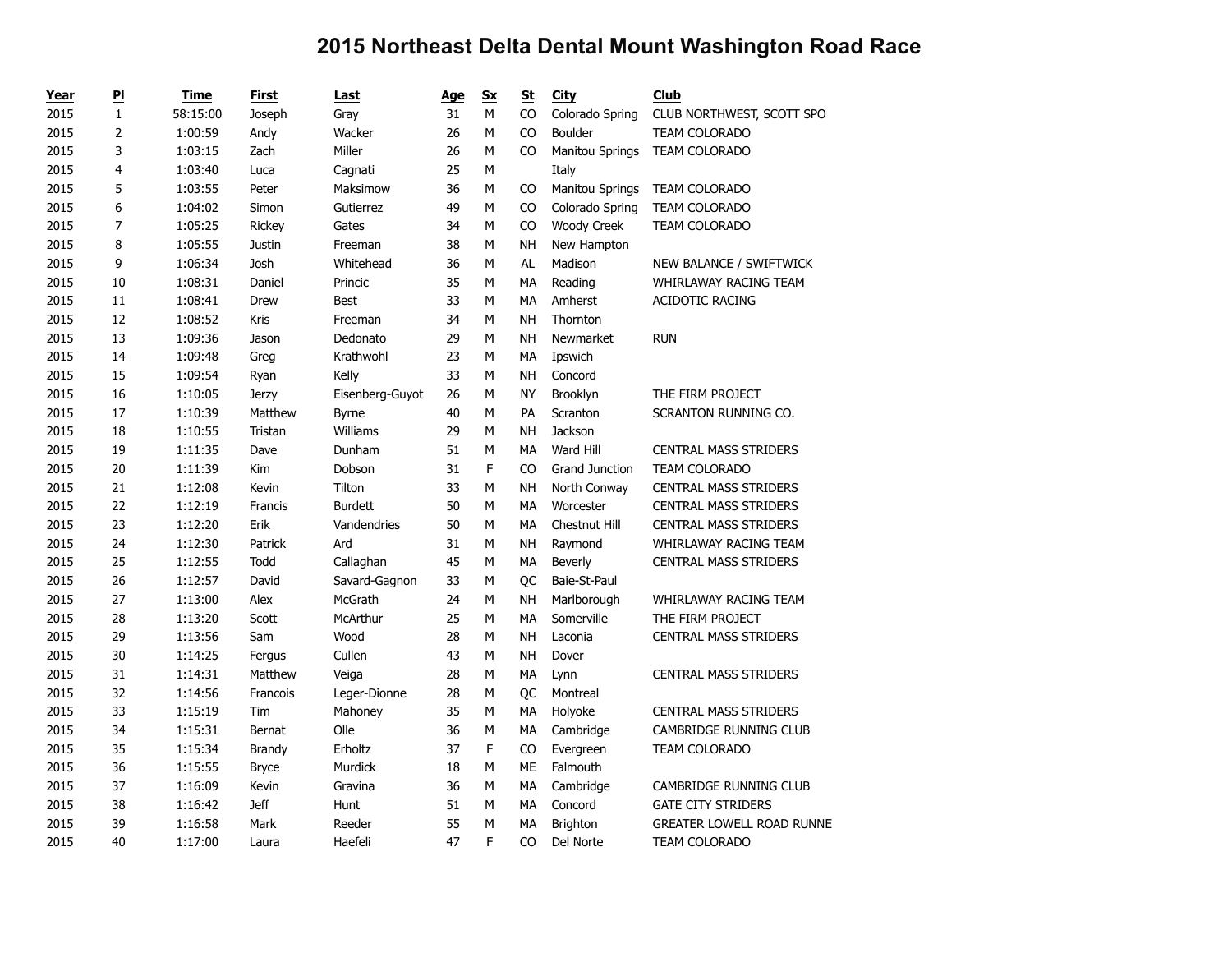| 2015 | 41 | 1:17:04 | Andrew       | Drummond      | 34 | M | <b>NH</b> | Center Conway       | WHITE MOUNTAIN MILERS        |
|------|----|---------|--------------|---------------|----|---|-----------|---------------------|------------------------------|
| 2015 | 42 | 1:17:24 | David        | Hryvniak      | 30 | М | VA        | Charlottesville     |                              |
| 2015 | 43 | 1:17:37 | Katie        | Misuraca      | 34 | F | MA        | Gloucester          | <b>TEAM GLOUCESTER</b>       |
| 2015 | 44 | 1:18:05 | Tim          | Stickney      | 33 | M | ME        | South Portland      |                              |
| 2015 | 45 | 1:18:05 | Ryan         | Bair          | 28 | M | PA        | <b>West Chester</b> |                              |
| 2015 | 46 | 1:18:09 | Christopher  | Kovalchick    | 31 | M | MA        | Bedford             | CAMBRIDGE RUNNING CLUB       |
| 2015 | 47 | 1:18:42 | Denise       | Sandahl       | 34 | F | <b>NH</b> | Bow                 | MILLENNIUM RUNNING           |
| 2015 | 48 | 1:18:49 | Thompson     | Parker        | 45 | M | <b>NH</b> | Bow                 | <b>GATE CITY STRIDERS</b>    |
| 2015 | 49 | 1:19:00 | Lewis        | Nottonson     | 18 | М | MA        | Acton               |                              |
| 2015 | 50 | 1:19:13 | Chad         | Carr          | 39 | M | MA        | Cambridge           | CAMBRIDGE RUNNING CLUB       |
| 2015 | 51 | 1:19:24 | Ben          | Taska         | 25 | M | <b>ME</b> | Portland            |                              |
| 2015 | 52 | 1:19:40 | <b>Brad</b>  | Klinedinst    | 38 | M | MA        | Hudson              | <b>NEW BALANCE BOSTON</b>    |
| 2015 | 53 | 1:20:09 | Amber        | Ferreira      | 33 | F | <b>NH</b> | Concord             |                              |
| 2015 | 54 | 1:20:15 | Patrick      | Rich          | 38 | M | MA        | South Hamilton      | <b>CENTRAL MASS STRIDERS</b> |
| 2015 | 55 | 1:20:28 | Jonathan     | Cusick        | 25 | M | MA        | Somerville          |                              |
| 2015 | 56 | 1:20:28 | Dan          | Verrington    | 52 | М | MA        | <b>Bradford</b>     | <b>CENTRAL MASS STRIDERS</b> |
| 2015 | 57 | 1:20:32 | William      | Rhatigan      | 17 | M | MA        | Newton              | CAMBRIDGE SPORTS UNION       |
| 2015 | 58 | 1:20:35 | Kerri        | Lyons         | 26 | F | <b>CT</b> | Wilton              | <b>SALOMAN</b>               |
| 2015 | 59 | 1:20:51 | Ernest       | <b>Brake</b>  | 53 | М | <b>NH</b> | N.Sutton            | <b>CENTRAL MASS STRIDERS</b> |
| 2015 | 60 | 1:20:56 | Marc         | Capobianco    | 41 | M | MA        | North Reading       |                              |
| 2015 | 61 | 1:20:57 | Kevin        | <b>Tarras</b> | 32 | М | MI        | Grawn               |                              |
| 2015 | 62 | 1:21:27 | Michael      | Narcisi       | 31 | M | MA        | Chelmsford          |                              |
| 2015 | 63 | 1:21:31 | Jordan       | Varano        | 36 | M | <b>NY</b> | Vestal              |                              |
| 2015 | 64 | 1:21:42 | Stephen      | Febish        | 26 | M | <b>MD</b> | <b>Baltimore</b>    | <b>FALLS ROAD</b>            |
| 2015 | 65 | 1:22:09 | James        | Doneski       | 46 | M | <b>NH</b> | Hopkinton           |                              |
| 2015 | 66 | 1:22:13 | Larisa       | Dannis        | 27 | F | CA        | Mill Valley         | <b>ACIDOTIC RACING</b>       |
| 2015 | 67 | 1:22:36 | Ian          | Lutz          | 22 | M | MA        | Leeds               | RUNREG / RUN JANJI           |
| 2015 | 68 | 1:22:43 | Shari        | Klarfeld      | 34 | F | <b>NY</b> | Plainview           |                              |
| 2015 | 69 | 1:23:02 | <b>Nick</b>  | Taormina      | 42 | М | MA        | Gloucester          | <b>TEAM GLOUCESTER</b>       |
| 2015 | 70 | 1:23:15 | Keith        | Lundquist     | 28 | M | <b>NH</b> | Concord             |                              |
| 2015 | 71 | 1:23:16 | Andy         | MacDonald     | 55 | M | MA        | Boston              | BOSTON ATHLETIC ASSOCIATI    |
| 2015 | 72 | 1:23:22 | Kieran       | Condon        | 37 | М | MA        | Milton              | SOMERVILLE ROAD RUNNERS      |
| 2015 | 73 | 1:23:23 | Joseph       | Kelly         | 33 | M | PA        | Carbondale          | SCRANTON RUNNING CO.         |
| 2015 | 74 | 1:23:37 | Kelsey       | Allen         | 32 | F | MA        | Sterling            | WESTERN MASS DISTANCE PRO    |
| 2015 | 75 | 1:24:01 | Christopher  | Smith         | 49 | M | MA        | Woburn              | SOMERVILLE ROAD RUNNERS      |
| 2015 | 76 | 1:24:02 | <b>Bruce</b> | Christensen   | 47 | М | <b>CT</b> | Bolton              | RUN 169 TOWNS CT             |
| 2015 | 77 | 1:24:04 | <b>Steve</b> | <b>Brady</b>  | 35 | M | MA        | Boston              |                              |
| 2015 | 78 | 1:24:19 | <b>Jeff</b>  | Gould         | 50 | М | MA        | Gardner             | NORTH MEDFORD CLUB           |
| 2015 | 79 | 1:24:28 | William      | Hafferty      | 27 | М | MA        | Wilmington          | SOMERVILLE ROAD RUNNERS      |
| 2015 | 80 | 1:24:41 | Tim          | Roache        | 47 | M | <b>NH</b> | Stratham            | WINNER'S CIRCLE RUNNING C    |
| 2015 | 81 | 1:24:44 | Regina       | Loiacano      | 42 | F | <b>MA</b> | Gloucester          | <b>TEAM GLOUCESTER</b>       |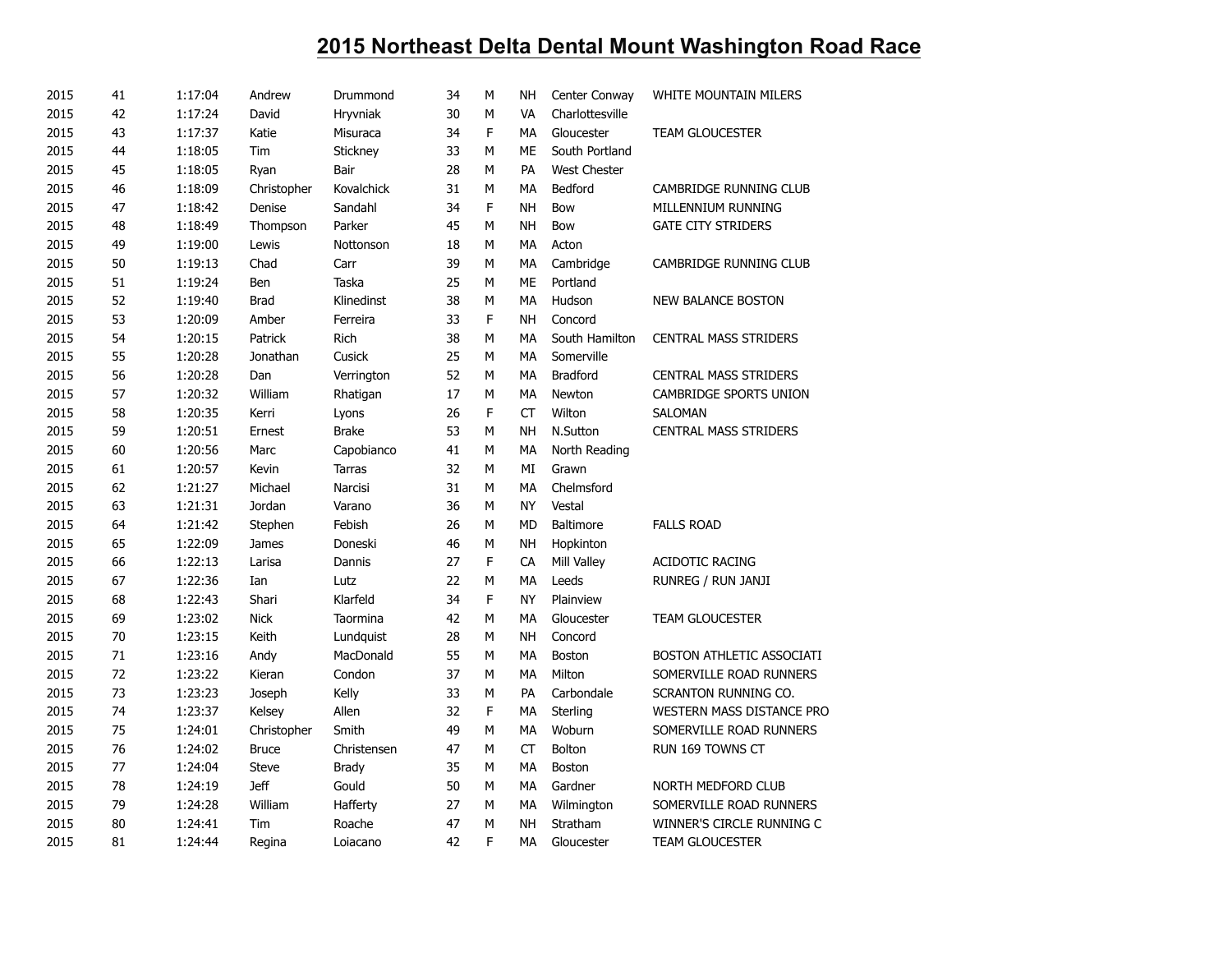| 2015 | 82  | 1:24:49 | Keith          | O'Brien           | 51 | M | МA        | Chelmsford         | <b>GREATER LOWELL ROAD RUNNE</b> |
|------|-----|---------|----------------|-------------------|----|---|-----------|--------------------|----------------------------------|
| 2015 | 83  | 1:24:53 | Theodore       | Lyman             | 20 | М | MA        | Beverly            |                                  |
| 2015 | 84  | 1:24:56 | Josh           | Fields            | 26 | М | <b>NH</b> | Claremont          | <b>ACIDOTIC RACING</b>           |
| 2015 | 85  | 1:24:56 | Vincent        | Lyon              | 26 | M | <b>NH</b> | Durham             |                                  |
| 2015 | 86  | 1:24:58 | William        | <b>Trevethick</b> | 30 | М | PA        | Philadelphia       |                                  |
| 2015 | 87  | 1:25:07 | Benjamin       | Cooley            | 30 | М | CT        | Lyme               |                                  |
| 2015 | 88  | 1:25:45 | Edward         | <b>Jeffries</b>   | 51 | M | <b>MA</b> | <b>Essex</b>       | <b>TEAM GLOUCESTER</b>           |
| 2015 | 89  | 1:25:53 | Christopher    | Barry             | 35 | М | <b>NH</b> | Keene              |                                  |
| 2015 | 90  | 1:25:57 | Suzy           | West              | 52 | F | VT        | <b>Brattleboro</b> | CAMBRIDGE SPORTS UNION           |
| 2015 | 91  | 1:26:05 | Connor         | Rose              | 25 | М | <b>NY</b> | New York           | THE FIRM PROJECT                 |
| 2015 | 92  | 1:26:09 | Stephen        | Whittey           | 58 | M | MA        | Gloucester         | TEAM GLOUCESTER                  |
| 2015 | 93  | 1:26:23 | Marek          | <b>Telus</b>      | 39 | M | <b>NH</b> | Hopkinton          | ACIDOTIC RACING                  |
| 2015 | 94  | 1:26:24 | Erik           | Edgar             | 33 | M | MA        | Watertown          | <b>CAMBRIDGE RUNNING CLUB</b>    |
| 2015 | 95  | 1:26:33 | Chris          | Abbott            | 39 | М | NΗ        | Sanbornton         |                                  |
| 2015 | 96  | 1:26:33 | Connor         | Gralton           | 17 | М | <b>CT</b> | Gales Ferry        |                                  |
| 2015 | 97  | 1:26:33 | Michael        | Epstein           | 29 | М | MD        | Westminster        |                                  |
| 2015 | 98  | 1:26:41 | Apryl          | Sabadosa          | 31 | F | MA        | Westfield          | WESTERN MASS DISTANCE PRO        |
| 2015 | 99  | 1:26:45 | Nicholas       | Brown             | 17 | М | NΗ        | Madison            | WHITE MOUNTAIN MILERS            |
| 2015 | 100 | 1:26:47 | Peter          | Keeney            | 49 | М | ME        | Bar Harbor         | <b>ACIDOTIC RACING</b>           |
| 2015 | 101 | 1:26:54 | Tim            | Donohue           | 25 | М | MA        | Reading            |                                  |
| 2015 | 102 | 1:26:59 | Tom            | Kelecy            | 59 | M | CO        | Colorado Spring    |                                  |
| 2015 | 103 | 1:27:00 | Kevin          | Littman           | 43 | M | MA        | Manchester         | <b>TEAM GLOUCESTER</b>           |
| 2015 | 104 | 1:27:14 | Christopher    | Maienza           | 18 | M | MA        | Wilmington         |                                  |
| 2015 | 105 | 1:27:19 | Robert         | Gillis            | 60 | M | <b>MA</b> | Gloucester         | <b>TEAM GLOUCESTER</b>           |
| 2015 | 106 | 1:27:27 | Giuseppe       | Le Pera           | 49 | М | <b>NH</b> | Bedford            |                                  |
| 2015 | 107 | 1:27:31 | Alicia         | Nugent            | 27 | F | <b>MA</b> | Cambridge          | CAMBRIDGE RUNNING CLUB           |
| 2015 | 108 | 1:27:36 | David          | Loutzenheiser     | 48 | М | MA        | Cambridge          | CAMBRIDGE RUNNING CLUB           |
| 2015 | 109 | 1:27:40 | Marcelo        | Maiorano          | 29 | M | <b>NH</b> | Jackson            | <b>WHITE MOUNTAIN MILERS</b>     |
| 2015 | 110 | 1:27:53 | Gerald         | Rueschenpoehler   | 54 | М | <b>GE</b> | Hildrizhausen      | <b>COMMUNITY RUNNING</b>         |
| 2015 | 111 | 1:27:59 | Scott          | McGrath           | 28 | М | MA        | Andover            | WHIRLAWAY RACING TEAM            |
| 2015 | 112 | 1:28:07 | <b>Brodie</b>  | <b>Miles</b>      | 41 | М | МA        | Wayland            |                                  |
| 2015 | 113 | 1:28:14 | Gregory        | Quinn             | 38 | M | <b>CT</b> | Windsor            | FLEET FEET HARTFORD RACIN        |
| 2015 | 114 | 1:28:14 | <b>Jeffrey</b> | Allen             | 14 | М | NΗ        | Litchfield         |                                  |
| 2015 | 115 | 1:28:15 | Ian            | Meyer             | 20 | М | МA        | Weston             |                                  |
| 2015 | 116 | 1:28:16 | Harrison       | Muskat            | 25 | M | МA        | Watertown          |                                  |
| 2015 | 117 | 1:28:21 | Eric           | Rodrigo           | 20 | М | MA        | Cambridge          |                                  |
| 2015 | 118 | 1:28:22 | Meaghan        | Munroe            | 29 | F | MA        | Cambridge          | CAMBRIDGE RUNNING CLUB           |
| 2015 | 119 | 1:28:25 | Joshua         | Curtis            | 40 | М | MA        | Worcester          | NORTH MEDFORD CLUB               |
| 2015 | 120 | 1:28:28 | Keith          | Woodward          | 64 | M | VT        | Stowe              |                                  |
| 2015 | 121 | 1:28:33 | <b>Jeremy</b>  | Depalma           | 41 | М | MA        | Reading            | <b>WHY NOT?</b>                  |
| 2015 | 122 | 1:28:34 | <b>Jeff</b>    | Dengate           | 38 | M | NJ        | Jersey City        |                                  |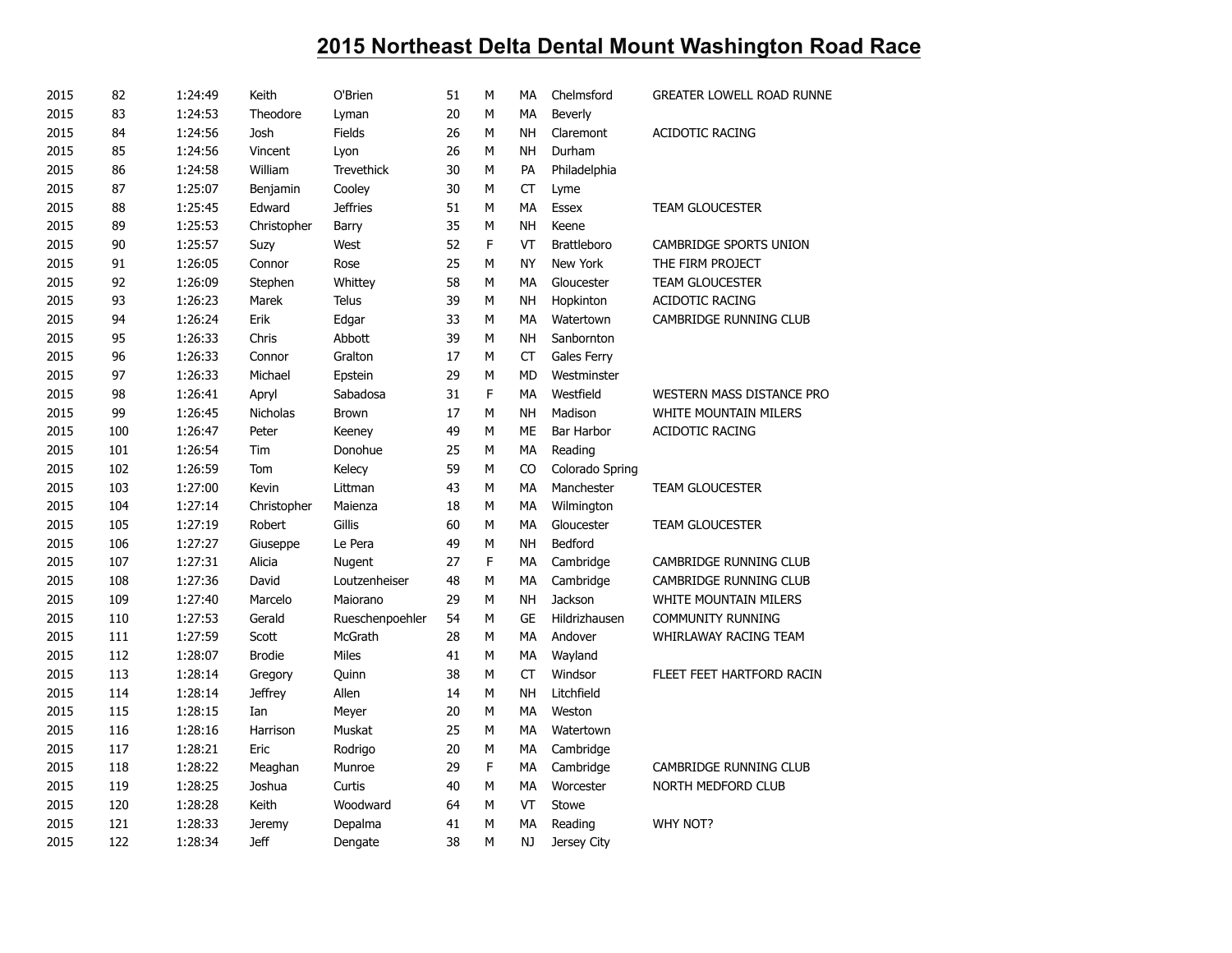| 2015 | 123 | 1:28:38 | Mike          | Muschiano      | 29 | M | RI        | Cumberland      | <b>RHODE RUNNERS</b>             |
|------|-----|---------|---------------|----------------|----|---|-----------|-----------------|----------------------------------|
| 2015 | 124 | 1:28:56 | <b>Justin</b> | Whittet        | 30 | M | <b>NH</b> | Portsmouth      | COASTAL ATHLETIC ASSOCIAT        |
| 2015 | 125 | 1:29:02 | <b>Jeff</b>   | <b>Brooks</b>  | 45 | M | <b>NH</b> | Colebrook       |                                  |
| 2015 | 126 | 1:29:08 | Mathieu       | Vinette        | 33 | M | QC        | Sherbrooke      | <b>BIONX MENS</b>                |
| 2015 | 127 | 1:29:09 | Eric          | Wyzga          | 39 | M | <b>RI</b> | East Greenwich  |                                  |
| 2015 | 128 | 1:29:14 | Leslie        | O'Dell         | 39 | F | <b>NH</b> | Albany          | <b>CENTRAL MASS STRIDERS</b>     |
| 2015 | 129 | 1:29:16 | Tara          | Soraghan       | 33 | F | <b>NH</b> | Lancaster       |                                  |
| 2015 | 130 | 1:29:35 | Mark          | Healey         | 41 | M | MA        | Dover           |                                  |
| 2015 | 131 | 1:29:45 | Amy           | Rusiecki       | 35 | F | MA        | South Deerfield | WESTERN MASS DISTANCE PRO        |
| 2015 | 132 | 1:29:53 | Dawn          | <b>Roberts</b> | 43 | F | MA        | West Springfiel | WESTERN MASS DISTANCE PRO        |
| 2015 | 133 | 1:29:54 | John          | Gillis         | 51 | M | MA        | Manchester      | <b>TEAM GLOUCESTER</b>           |
| 2015 | 134 | 1:29:56 | Bob           | Mulvaney       | 62 | M | <b>NH</b> | Auburn          | <b>GATE CITY STRIDERS</b>        |
| 2015 | 135 | 1:30:03 | Casey         | <b>Ballin</b>  | 21 | M | MA        | Gloucester      | <b>TEAM GLOUCESTER</b>           |
| 2015 | 136 | 1:30:03 | Jason         | Varney         | 19 | M | MA        | Newton          | CAMBRIDGE RUNNING CLUB           |
| 2015 | 137 | 1:30:12 | Ashley        | Krause         | 38 | F | MA        | Easthampton     | <b>WESTERN MASS DISTANCE PRO</b> |
| 2015 | 138 | 1:30:13 | Daniel        | Zucker         | 53 | M | VT        | Moretown        | <b>WILD DOGS</b>                 |
| 2015 | 139 | 1:30:17 | Cathy         | Pearce         | 52 | F | CA        | Pasadena        |                                  |
| 2015 | 140 | 1:30:21 | Joseph        | Therriault     | 33 | M | MA        | Cambridge       | <b>COMMUNITY RUNNING</b>         |
| 2015 | 141 | 1:30:22 | Michael       | Gray           | 39 | M | MA        | Westborough     |                                  |
| 2015 | 142 | 1:30:24 | <b>Brian</b>  | Bourque        | 44 | M | MA        | East Falmouth   | <b>FALMOUTH TRACK CLUB</b>       |
| 2015 | 143 | 1:30:36 | Abby          | Mahoney        | 37 | F | MA        | Holyoke         | WESTERN MASS DISTANCE PRO        |
| 2015 | 144 | 1:30:39 | Stephen       | Tedeschi       | 42 | M | МA        | West Newbury    | <b>PANTHERA</b>                  |
| 2015 | 145 | 1:30:44 | Ward          | Boudreau       | 39 | M | ME        | Gardiner        |                                  |
| 2015 | 146 | 1:30:53 | John          | Minervino      | 51 | M | CT        | Higganum        |                                  |
| 2015 | 147 | 1:30:55 | Colin         | Gulley         | 36 | M | ME        | Portland        | <b>TRAIL MONSTERS</b>            |
| 2015 | 148 | 1:31:01 | Abbey         | Wood           | 29 | F | <b>NH</b> | Laconia         | MILLENNIUM RUNNING               |
| 2015 | 149 | 1:31:02 | John          | Pajer          | 52 | M | MA        | Leicester       | <b>CENTRAL MASS STRIDERS</b>     |
| 2015 | 150 | 1:31:06 | Chris         | Hancock        | 41 | M | MA        | Melrose         | <b>GREATER LOWELL ROAD RUNNE</b> |
| 2015 | 151 | 1:31:09 | Stu           | <b>Bewick</b>  | 40 | M | PA        | Venetia         | <b>FEDEX GROUND</b>              |
| 2015 | 152 | 1:31:11 | Matthew       | Curran         | 58 | M | MA        | Gloucester      | <b>TEAM GLOUCESTER</b>           |
| 2015 | 153 | 1:31:11 | Ted           | Heller         | 47 | М | MA        | Bedford         | BATTLE ROAD RUNNERS              |
| 2015 | 154 | 1:31:12 | Christian     | <b>Boutin</b>  | 44 | М | QC        | Quebec          |                                  |
| 2015 | 155 | 1:31:12 | Kathleen      | Michaud        | 31 | F | <b>NH</b> | Stratham        | WINNER'S CIRCLE RUNNING C        |
| 2015 | 156 | 1:31:31 | Paul          | Bazanchuk      | 60 | M | <b>NH</b> | Center Conway   | <b>CENTRAL MASS STRIDERS</b>     |
| 2015 | 157 | 1:31:34 | Richard       | Alff           | 41 | M | <b>NH</b> | Candia          |                                  |
| 2015 | 158 | 1:31:35 | <b>Steve</b>  | Szakal         | 37 | M | NJ        | Mount Royal     |                                  |
| 2015 | 159 | 1:31:43 | Silas         | Hagerty        | 33 | M | ME        | Portland        |                                  |
| 2015 | 160 | 1:31:57 | Danny         | Walsh          | 23 | М | MA        | Roxbury         |                                  |
| 2015 | 161 | 1:31:58 | <b>Brian</b>  | Lewis          | 25 | M | <b>PA</b> | Scranton        | SCRANTON RUNNING CO.             |
| 2015 | 162 | 1:32:01 | Jonathan      | Runstadler     | 47 | M | MA        | Swampscott      |                                  |
| 2015 | 163 | 1:32:06 | Cristian      | Popa           | 45 | M | MA        | Quincy          | CAMBRIDGE RUNNING CLUB           |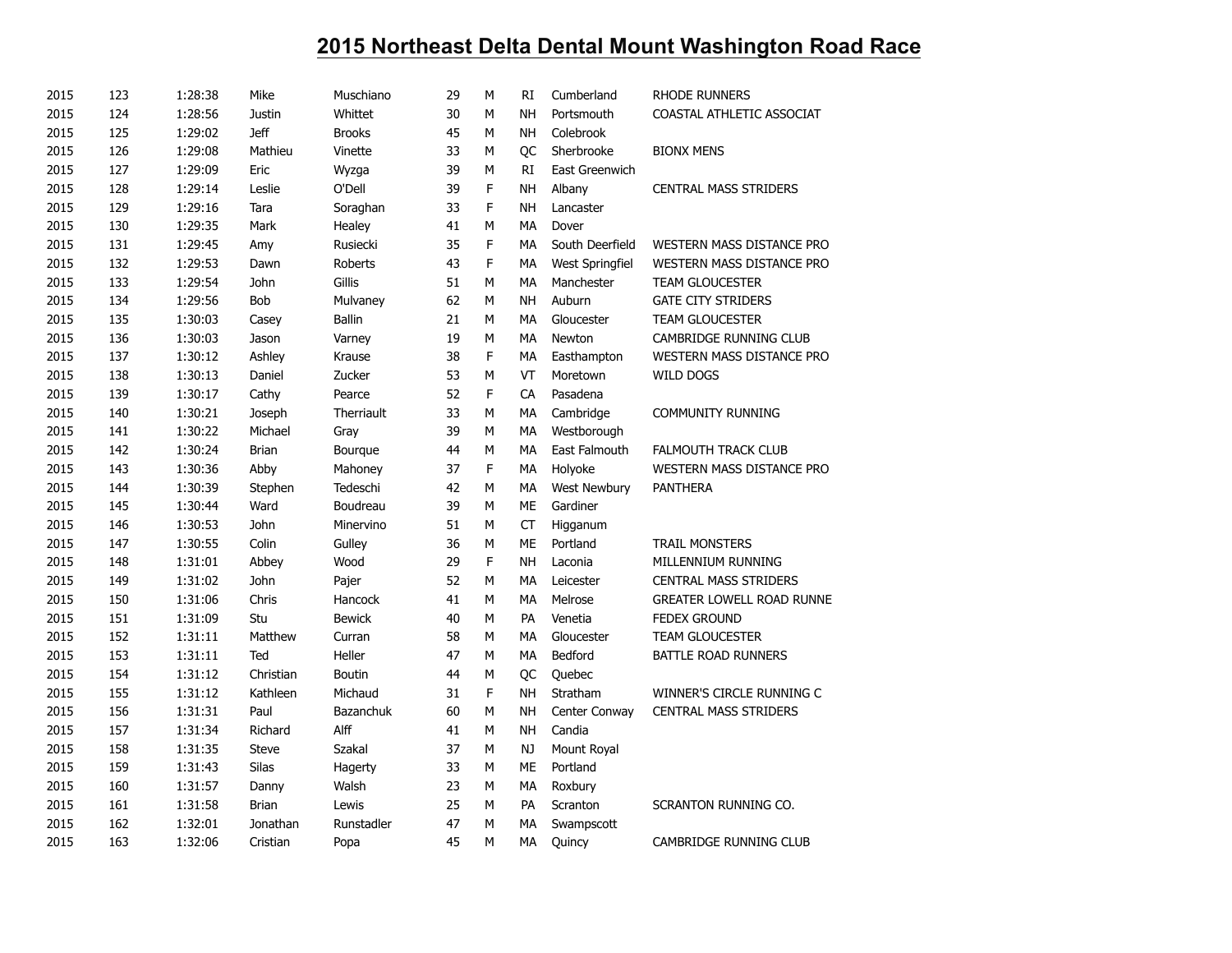| 2015 | 164 | 1:32:06 | Peter          | McNeil         | 31 | м | <b>NH</b>   | Barrington      | COASTAL ATHLETIC ASSOCIAT             |
|------|-----|---------|----------------|----------------|----|---|-------------|-----------------|---------------------------------------|
| 2015 | 165 | 1:32:08 | Gary           | Rennie         | 41 | М | MA          | Dorchester      |                                       |
| 2015 | 166 | 1:32:09 | Samuel         | Yac            | 26 | M | MA          | New Bedford     |                                       |
| 2015 | 167 | 1:32:14 | Raphael        | Adamek         | 36 | M | VT          | Quechee         |                                       |
| 2015 | 168 | 1:32:15 | <b>Brendan</b> | Gilpatrick     | 31 | М | ME          | Sidney          | <b>MAINE TRACK CLUB</b>               |
| 2015 | 169 | 1:32:17 | Len            | Hall           | 62 | M | <b>NH</b>   | Enfield         | <b>GATE CITY STRIDERS</b>             |
| 2015 | 170 | 1:32:20 | Laura          | Kelecy         | 52 | F | $_{\rm CO}$ | Colorado Spring |                                       |
| 2015 | 171 | 1:32:25 | Colvert        | Moore          | 16 | М | СT          | East Lyme       |                                       |
| 2015 | 172 | 1:32:26 | Scot           | Holt           | 46 | M | <b>NH</b>   |                 | North Woodstock WHITE MOUNTAIN MILERS |
| 2015 | 173 | 1:32:27 | Jason          | Kudron         | 34 | М | <b>CT</b>   | East Haven      |                                       |
| 2015 | 174 | 1:32:29 | Amy            | Kretz          | 44 | F | VT          | Warren          |                                       |
| 2015 | 175 | 1:32:30 | Jason          | Fitzgerald     | 39 | М | ON          | Ottawa          |                                       |
| 2015 | 176 | 1:32:40 | Mark           | <b>Staples</b> | 45 | М | MA          | Holyoke         | <b>GREATER SPRINGFIELD HARRI</b>      |
| 2015 | 177 | 1:32:43 | Dan            | Aylward        | 31 | М | MA          | Newbury         |                                       |
| 2015 | 178 | 1:32:45 | Jon            | Puz            | 34 | М | OH          | Malvern         | CAMBRIDGE RUNNING CLUB                |
| 2015 | 179 | 1:32:47 | Darin          | Brown          | 48 | M | <b>NH</b>   | Madison         | <b>WHITE MOUNTAIN MILERS</b>          |
| 2015 | 180 | 1:32:52 | Matthieu       | Leclair        | 33 | M | МA          | Cambridge       |                                       |
| 2015 | 181 | 1:32:53 | Richard        | Chin           | 55 | M | MN          | Saint Paul      |                                       |
| 2015 | 182 | 1:32:59 | Pedro          | Rojas          | 55 | M | MA          | New Bedford     |                                       |
| 2015 | 183 | 1:33:02 | Nicholas       | Merrill        | 26 | М | ME          | Auburn          | <b>MAINE TRACK CLUB</b>               |
| 2015 | 184 | 1:33:11 | Chris          | Shaffer        | 39 | м | VT          | Newport         | TIMEX FACTORY TEAM                    |
| 2015 | 185 | 1:33:27 | Patrick        | Daly           | 25 | м | MA          | Ashland         |                                       |
| 2015 | 186 | 1:33:40 | Erin           | Greene         | 30 | F | MA          | Charlestown     |                                       |
| 2015 | 187 | 1:33:44 | Michael        | Smith          | 33 | M | MA          | Salem           |                                       |
| 2015 | 188 | 1:33:44 | David          | Healey         | 47 | М | <b>MA</b>   | Hull            |                                       |
| 2015 | 189 | 1:33:45 | Gregory        | Grymek         | 37 | М | MA          | Melrose         |                                       |
| 2015 | 190 | 1:33:45 | <b>Jesse</b>   | Morrow         | 41 | М | MA          | Cambridge       | SOMERVILLE ROAD RUNNERS               |
| 2015 | 191 | 1:33:46 | James          | Norcott        | 30 | М | MA          | Boston          | SOMERVILLE ROAD RUNNERS               |
| 2015 | 192 | 1:33:46 | James          | Foster         | 63 | M | NY          | Chittenango     |                                       |
| 2015 | 193 | 1:33:47 | Theo           | Matt           | 23 | M | MA          | <b>Boston</b>   |                                       |
| 2015 | 194 | 1:33:47 | Bob            | Jones          | 25 | М | МA          | Jamaica Plain   |                                       |
| 2015 | 195 | 1:34:06 | Keith          | Guinta         | 52 | М | <b>CT</b>   | Fairfield       | <b>HOUSATONIC</b>                     |
| 2015 | 196 | 1:34:14 | Nelson         | Carter         | 54 | M | <b>NH</b>   | Lebanon         | UPPER VALLEY RUNNING CLUB             |
| 2015 | 197 | 1:34:19 | Mark           | Whitehouse     | 49 | М | VA          | Arlington       |                                       |
| 2015 | 198 | 1:34:25 | Mike           | Girouard       | 45 | М | МA          | Reading         | <b>GREATER LOWELL ROAD RUNNE</b>      |
| 2015 | 199 | 1:34:39 | Ed             | Manion         | 43 | M | MA          | Belmont         |                                       |
| 2015 | 200 | 1:34:57 | Scott          | L'Ecuyer       | 45 | М | МA          | Charlton        |                                       |
| 2015 | 201 | 1:35:07 | Etienne        | Mathieu        | 34 | М | QC          | Montreal        |                                       |
| 2015 | 202 | 1:35:10 | Mickel         | McClish        | 44 | М | MA          | Salem           |                                       |
| 2015 | 203 | 1:35:10 | Deirdre        | Lowe           | 36 | F | MA          | Salem           |                                       |
| 2015 | 204 | 1:35:17 | Joshua         | Cheron         | 40 | M | <b>MA</b>   | Sudbury         | <b>GREATER FRAMINGHAM RUNNIN</b>      |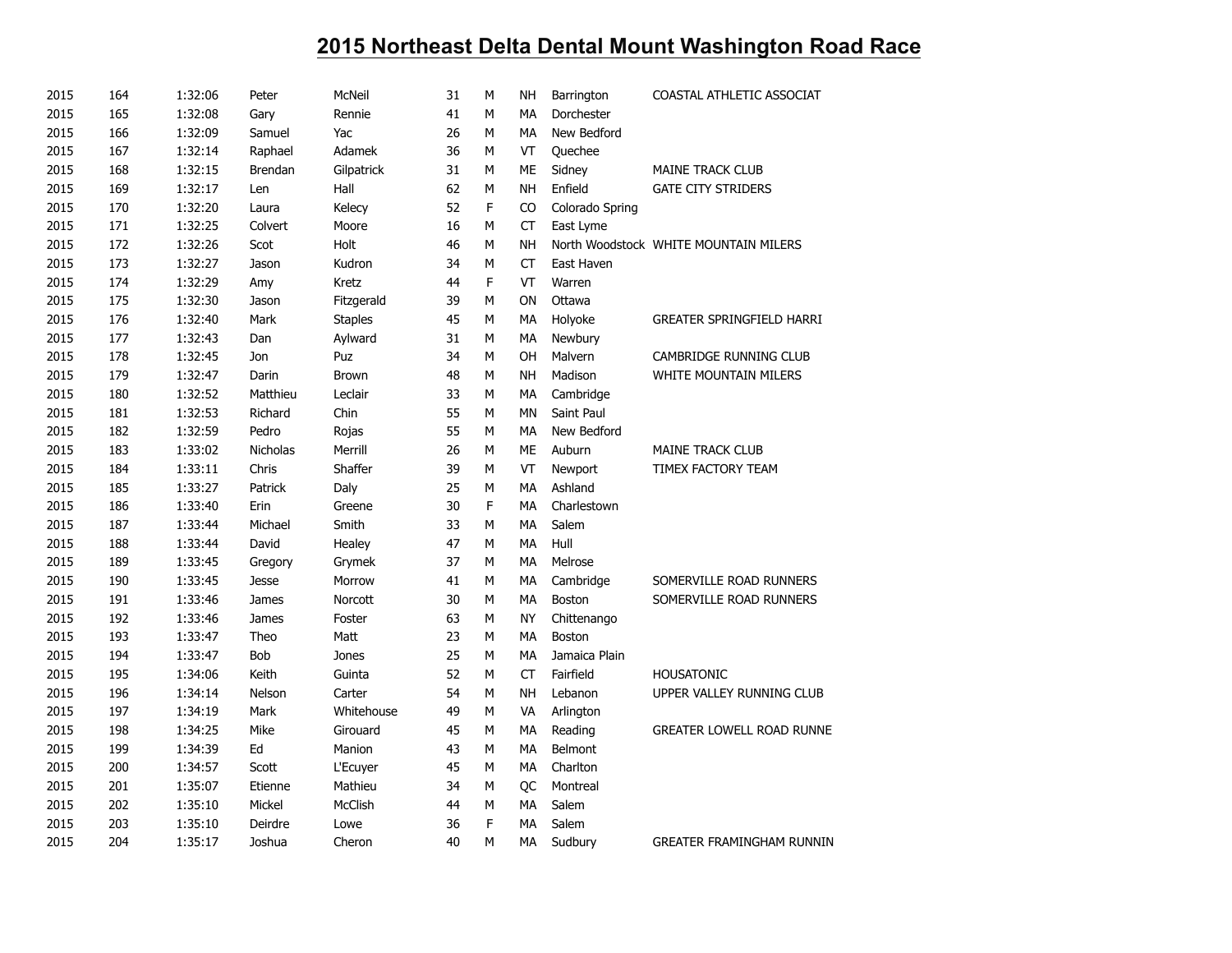| 2015 | 205 | 1:35:18 | Cindy           | Army              | 56 | F | NH        | Kingston      | WINNER'S CIRCLE RUNNING C      |
|------|-----|---------|-----------------|-------------------|----|---|-----------|---------------|--------------------------------|
| 2015 | 206 | 1:35:22 | David           | Speidel           | 41 | M | <b>NH</b> | Concord       |                                |
| 2015 | 207 | 1:35:30 | Rachel          | Klaski            | 20 | F | <b>NH</b> | Keene         |                                |
| 2015 | 208 | 1:35:31 | Dorcas          | Wonsavage         | 50 | F | <b>NH</b> | Hanover       | UPPER VALLEY RUNNING CLUB      |
| 2015 | 209 | 1:35:40 | Louise          | Voghel            | 60 | F | QC        | St-Armand     |                                |
| 2015 | 210 | 1:35:42 | <b>Jennifer</b> | <b>Basanese</b>   | 40 | F | CT        | Wilton        | SIBLING RIVALRY                |
| 2015 | 211 | 1:35:45 | Jonah           | Soolman           | 38 | M | MA        | Needham       | SOOLMAN NUTRITION AND WEL      |
| 2015 | 212 | 1:35:46 | Janelle         | Johnson           | 39 | F | PA        | Bloomsburg    |                                |
| 2015 | 213 | 1:35:53 | Rob             | Tomko             | 51 | М | <b>CT</b> | Old Saybrook  |                                |
| 2015 | 214 | 1:35:53 | Andy            | Alsup             | 35 | м | MA        | West Newbury  | <b>ACIDOTIC RACING</b>         |
| 2015 | 215 | 1:36:01 | Dan             | Donato            | 34 | М | МA        | Marblehead    |                                |
| 2015 | 216 | 1:36:03 | Marty           | Maynard           | 33 | М | <b>NY</b> | Victor        | <b>GENESEE VALLEY HARRIERS</b> |
| 2015 | 217 | 1:36:11 | Isaiah          | Westphalen        | 18 | М | MA        | Roslindale    |                                |
| 2015 | 218 | 1:36:15 | <b>Brendan</b>  | Kent              | 30 | М | MA        | Melrose       |                                |
| 2015 | 219 | 1:36:20 | <b>Steve</b>    | Engler            | 40 | М | MA        | Belmont       |                                |
| 2015 | 220 | 1:36:21 | Erik            | Wight             | 55 | М | MA        | Amherst       | SUGARLOAF MOUNTAIN ATHLET      |
| 2015 | 221 | 1:36:23 | Todd            | <b>Brown</b>      | 51 | М | CT        | Rocky Hill    | NORTH MEDFORD CLUB             |
| 2015 | 222 | 1:36:24 | Francois        | Lessard           | 30 | М | QC        | Sherbrooke    |                                |
| 2015 | 223 | 1:36:27 | Melissa         | Donais            | 31 | F | MA        | North Andover | <b>CENTRAL MASS STRIDERS</b>   |
| 2015 | 224 | 1:36:27 | Ian             | Rea               | 38 | Μ | MA        | Jamaica Plain | CAMBRIDGE RUNNING CLUB         |
| 2015 | 225 | 1:36:35 | James           | Trapold           | 34 | М | NJ        | Robbinsville  |                                |
| 2015 | 226 | 1:36:37 | Tom             | Hoag              | 45 | М | ME        | Portland      |                                |
| 2015 | 227 | 1:36:39 | <b>Mick</b>     | Fortier           | 58 | M | <b>NH</b> | Wilton        |                                |
| 2015 | 228 | 1:36:42 | Annie           | Paredes           | 34 | F | MA        | Westfield     | WESTERN MASS DISTANCE PRO      |
| 2015 | 229 | 1:36:43 | Stephen         | Beaupre           | 50 | М | <b>NH</b> | Ossipee       |                                |
| 2015 | 230 | 1:36:45 | David           | Irving            | 41 | M | <b>NH</b> | New Hampton   |                                |
| 2015 | 231 | 1:36:46 | John            | Nachilly          | 56 | м | <b>NH</b> | Durham        | WINNER'S CIRCLE RUNNING C      |
| 2015 | 232 | 1:36:53 | Philip          | Hartnett          | 57 | М | RI        | Smithfield    |                                |
| 2015 | 233 | 1:36:58 | Scot            | Dedeo             | 34 | М | MA        | Belmont       | SOMERVILLE ROAD RUNNERS        |
| 2015 | 234 | 1:36:58 | Victoria        | MacIas            | 26 | F | MA        | Cambridge     | CAMBRIDGE RUNNING CLUB         |
| 2015 | 235 | 1:36:59 | Jacqueline      | Shakar            | 55 | F | MA        | Sutton        | CAMBRIDGE SPORTS UNION         |
| 2015 | 236 | 1:37:00 | Claes           | <b>Thelemarck</b> | 49 | м | NH        | Albany        | <b>CLIMB AXE</b>               |
| 2015 | 237 | 1:37:03 | <b>James</b>    | <b>McManus</b>    | 29 | м | ME        | Livermore     | <b>CENTRAL MAINE STRIDERS</b>  |
| 2015 | 238 | 1:37:05 | Karen           | Encarnacion       | 49 | F | MA        | Clinton       |                                |
| 2015 | 239 | 1:37:08 | Stephen         | Bergeron          | 45 | Μ | <b>NH</b> | Portsmouth    | COASTAL ATHLETIC ASSOCIAT      |
| 2015 | 240 | 1:37:10 | Audrey          | Mangan            | 26 | F | MA        | Allston       |                                |
| 2015 | 241 | 1:37:14 | <b>Brooks</b>   | Glahn             | 41 | M | MA        | Marblehead    |                                |
| 2015 | 242 | 1:37:14 | Catherine       | Lifschultz        | 52 | F | MA        | Sudbury       | BOSTON ATHLETIC ASSOCIATI      |
| 2015 | 243 | 1:37:20 | Jared           | Fortier           | 35 | М | <b>NH</b> | Lebanon       |                                |
| 2015 | 244 | 1:37:21 | Ricardo         | Hernandez-Pinzo   | 52 | M | MA        | Roslindale    | PARKWAY HILLIERS               |
| 2015 | 245 | 1:37:24 | Barbara         | <b>McManus</b>    | 47 | F | <b>MA</b> | Worcester     | <b>CENTRAL MASS STRIDERS</b>   |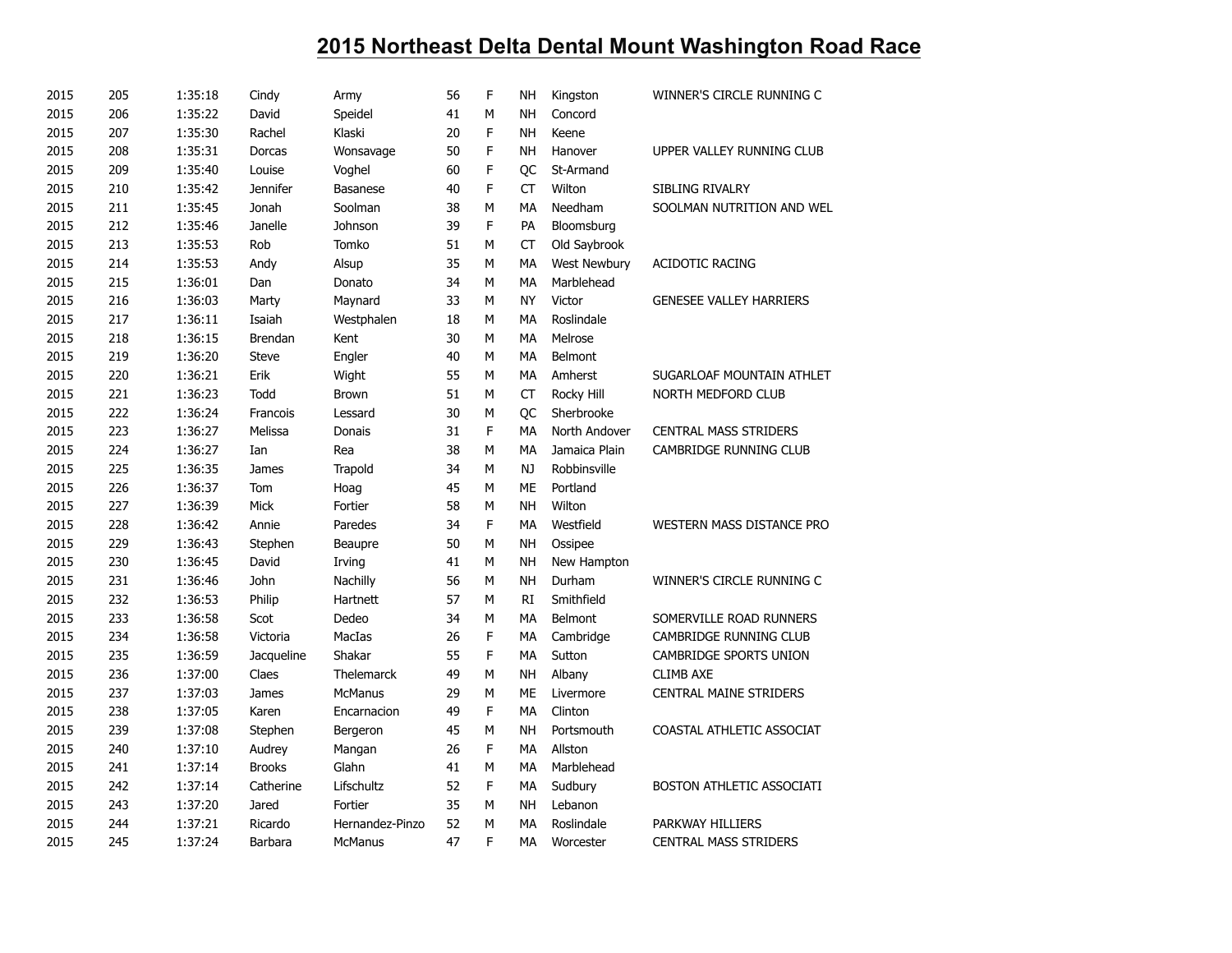| 2015 | 246 | 1:37:29 | Tim            | Greiner         | 53 | M | МA        | Gloucester         | <b>TEAM GLOUCESTER</b>       |
|------|-----|---------|----------------|-----------------|----|---|-----------|--------------------|------------------------------|
| 2015 | 247 | 1:37:30 | Andrew         | Flynn           | 30 | M | <b>NH</b> | Hanover            | UPPER VALLEY RUNNING CLUB    |
| 2015 | 248 | 1:37:33 | Jason          | Yee             | 33 | M | MA        | <b>Brookline</b>   | <b>HEARTBREAKERS</b>         |
| 2015 | 249 | 1:37:35 | Matthew        | Cirinna         | 47 | M | <b>NH</b> | Dover              | WINNER'S CIRCLE RUNNING C    |
| 2015 | 250 | 1:37:37 | <b>Bradley</b> | Mingels         | 52 | M | MA        | Scituate           |                              |
| 2015 | 251 | 1:37:41 | Ted            | Cowles          | 56 | M | <b>CT</b> | <b>West Granby</b> |                              |
| 2015 | 252 | 1:37:44 | <b>Rick</b>    | Ando            | 46 | М | MA        | Cambridge          |                              |
| 2015 | 253 | 1:37:47 | David          | Lapierre        | 51 | M | <b>MA</b> | Chelmsford         | <b>CENTRAL MASS STRIDERS</b> |
| 2015 | 254 | 1:37:47 | Heather        | Nolan           | 39 | F | <b>CT</b> | East Berlin        |                              |
| 2015 | 255 | 1:37:48 | <b>Brian</b>   | Tjersland       | 48 | М | MA        | Dartmouth          |                              |
| 2015 | 256 | 1:37:49 | Miranda        | Contursi        | 27 | F | MA        | Beverly            |                              |
| 2015 | 257 | 1:37:49 | Laurie         | Nicholas        | 47 | F | ME        | Gorham             | WINNER'S CIRCLE RUNNING C    |
| 2015 | 258 | 1:38:14 | Hilary         | McCloy          | 32 | F | <b>NH</b> | Center Conway      | WHITE MOUNTAIN MILERS        |
| 2015 | 259 | 1:38:15 | Paul           | Mezick          | 41 | M | CT        | Chester            | <b>CLIMB FOR TYPE-1</b>      |
| 2015 | 260 | 1:38:15 | Eric           | Anderson        | 39 | M | MA        | Westford           |                              |
| 2015 | 261 | 1:38:21 | Matthew        | Manney          | 55 | M | MA        | Reading            | SHAMROCK RUNNING CLUB        |
| 2015 | 262 | 1:38:26 | <b>Jeffrey</b> | Molson          | 53 | M | CT        | Avon               | <b>HARTFORD TRACK CLUB</b>   |
| 2015 | 263 | 1:38:29 | Joshua         | Stockdale       | 48 | M | CT        | Durham             |                              |
| 2015 | 264 | 1:38:31 | Chuck          | Landry          | 59 | М | <b>NH</b> | Meriden            | <b>GATE CITY STRIDERS</b>    |
| 2015 | 265 | 1:38:32 | Anne Marie     | Prewitt         | 45 | F | <b>ME</b> | Eliot              |                              |
| 2015 | 266 | 1:38:35 | Aaron          | Cilluffo        | 45 | М | МA        | Gloucester         | <b>TEAM GLOUCESTER</b>       |
| 2015 | 267 | 1:38:36 | Edward         | Manna           | 54 | М | VT        | Highgate           |                              |
| 2015 | 268 | 1:38:38 | Whitney        | Hanschka        | 51 | М | МA        | Vineyard Haven     |                              |
| 2015 | 269 | 1:38:40 | Thomas         | Cross           | 57 | M | ME        | York               | WINNER'S CIRCLE RUNNING C    |
| 2015 | 270 | 1:38:42 | Russell        | Stroud          | 45 | M | CT        | Simsbury           |                              |
| 2015 | 271 | 1:38:47 | Andrew         | Warby           | 44 | M | MA        | Quincy             | UPPER VALLEY RUNNING CLUB    |
| 2015 | 272 | 1:38:50 | Keith          | Purrier         | 52 | M | MA        | Mansfield          |                              |
| 2015 | 273 | 1:38:50 | Justin         | <b>Bonner</b>   | 33 | M | MA        | Boston             | <b>BTWH</b>                  |
| 2015 | 274 | 1:38:52 | <b>Russ</b>    | Eonas           | 42 | М | МA        | Marshfield         | MARSHFIELD ROAD RUNNERS      |
| 2015 | 275 | 1:38:52 | Lucy           | Canavan         | 48 | F | MA        | Marshfield         | MARSHFIELD ROAD RUNNERS      |
| 2015 | 276 | 1:38:55 | Steven         | Pedersen        | 47 | M | MA        | West Newbury       |                              |
| 2015 | 277 | 1:38:59 | John           | Healey          | 41 | M | MA        | Dover              |                              |
| 2015 | 278 | 1:39:06 | Wilder         | Manion          | 16 | M | MA        | Belmont            |                              |
| 2015 | 279 | 1:39:09 | Frank          | Judge           | 45 | М | MA        | Scituate           |                              |
| 2015 | 280 | 1:39:19 | Paul           | Balbo           | 40 | M | MA        | Salem              | <b>HILL SWILLERS</b>         |
| 2015 | 281 | 1:39:21 | Richard        | Miller          | 64 | M | <b>NH</b> | Barnstead          | WHITE MOUNTAIN MILERS        |
| 2015 | 282 | 1:39:22 | Rebecca        | Stockdale-Wooll | 64 | F | CT        | Chaplin            |                              |
| 2015 | 283 | 1:39:37 | John           | Piniaha         | 48 | M | NJ        | Sparta             | <b>TEAMSPARTANJ</b>          |
| 2015 | 284 | 1:39:52 | Thomas         | Roldan          | 53 | М | <b>TX</b> | San Antonio        | WINNER'S CIRCLE RUNNING C    |
| 2015 | 285 | 1:39:55 | Danielle       | Lapierre        | 20 | F | MA        | Chelmsford         | <b>CENTRAL MASS STRIDERS</b> |
| 2015 | 286 | 1:39:59 | Alison         | Hwong           | 33 | F | <b>MA</b> | Somerville         |                              |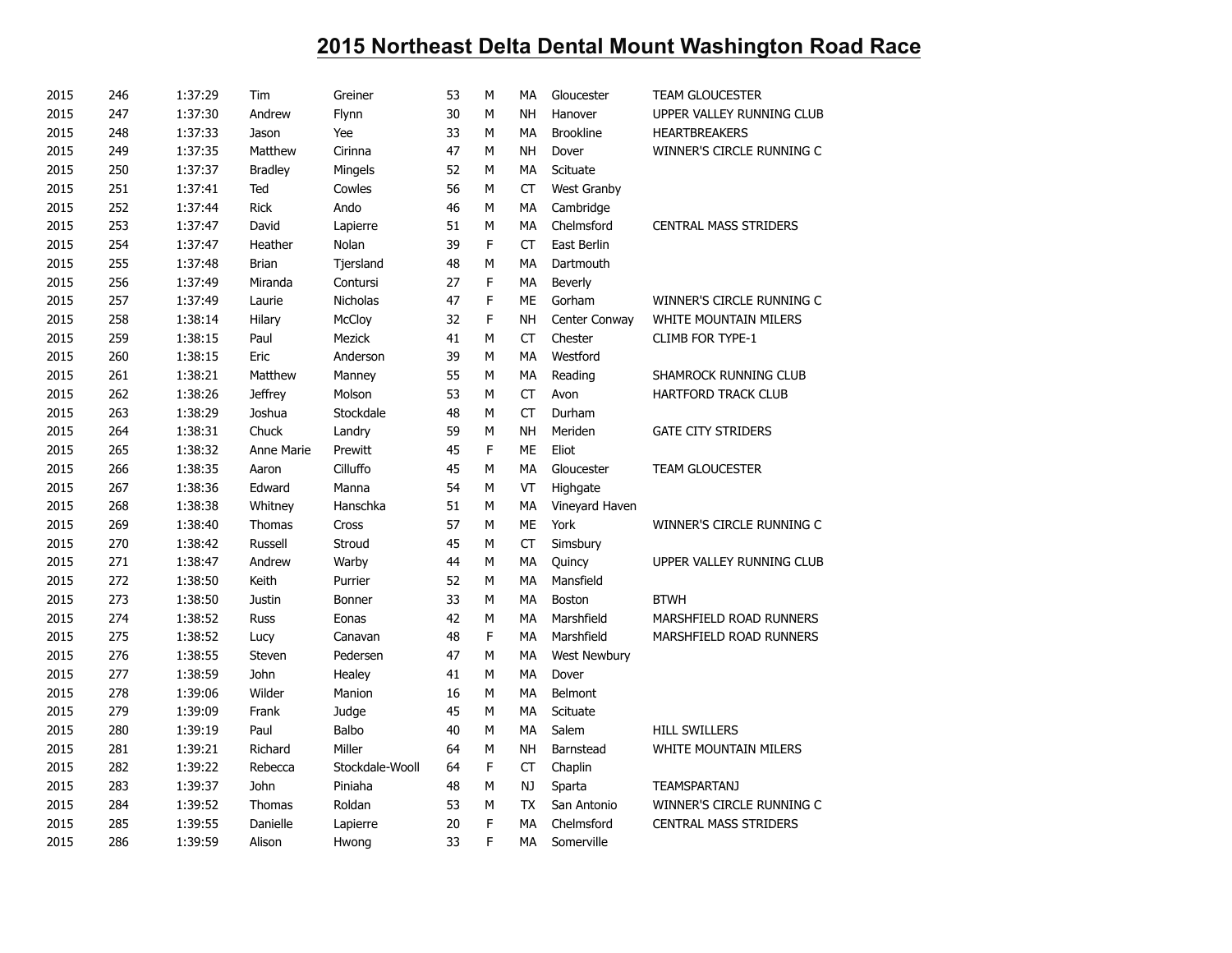| 2015 | 287 | 1:40:00 | Joe           | Miller          | 49 | M | <b>CT</b> | Madison          |                                  |
|------|-----|---------|---------------|-----------------|----|---|-----------|------------------|----------------------------------|
| 2015 | 288 | 1:40:00 | Will          | Leitch          | 49 | М | MA        | Boston           | NORTH MEDFORD CLUB               |
| 2015 | 289 | 1:40:00 | Peter         | <b>Noyes</b>    | 54 | M | MA        | Marshfield       |                                  |
| 2015 | 290 | 1:40:02 | John          | Wigglesworth    | 62 | M | MA        | Ipswich          | <b>TEAM GLOUCESTER</b>           |
| 2015 | 291 | 1:40:02 | Robert        | <b>Bradlee</b>  | 58 | М | MA        | North Billerica  | CAMBRIDGE SPORTS UNION           |
| 2015 | 292 | 1:40:03 | Erik          | Martin          | 35 | М | ME        | <b>Naples</b>    |                                  |
| 2015 | 293 | 1:40:15 | Gary          | <b>Jewett</b>   | 49 | M | MA        | Beverly          | <b>TEAM GLOUCESTER</b>           |
| 2015 | 294 | 1:40:19 | Jordan        | Whitlock        | 27 | M | VA        | Madison Heights  |                                  |
| 2015 | 295 | 1:40:28 | Giuseppe      | Cavallo         | 36 | M | PA        | New Hope         |                                  |
| 2015 | 296 | 1:40:33 | Donna         | Garcia          | 42 | F | CO        | Colorado Spring  | <b>TEAM COLORADO</b>             |
| 2015 | 297 | 1:40:34 | Cara          | Notarianni      | 23 | F | PA        | Dunmore          | SCRANTON RUNNING CO.             |
| 2015 | 298 | 1:40:34 | William       | Skirkey         | 53 | М | МA        | Pepperell        |                                  |
| 2015 | 299 | 1:40:38 | Patrick       | Savage          | 52 | M | VT        | Williston        |                                  |
| 2015 | 300 | 1:40:38 | Laurie        | Gaudreau        | 46 | F | <b>ME</b> | York             | WINNER'S CIRCLE RUNNING C        |
| 2015 | 301 | 1:40:42 | Sarah         | Chapin          | 42 | F | RI.       | Providence       |                                  |
| 2015 | 302 | 1:40:45 | Serena        | <b>Blacklow</b> | 19 | F | MA        | Cambridge        |                                  |
| 2015 | 303 | 1:40:48 | Shannon       | Murphy          | 50 | М | CT        | Orange           | <b>ACIDOTIC RACING</b>           |
| 2015 | 304 | 1:40:53 | John          | Contursi        | 29 | M | MA        | <b>Beverly</b>   |                                  |
| 2015 | 305 | 1:40:57 | Allison       | Rossi           | 33 | F | MA        | New Bedford      | <b>GREATER NEW BEDFORD TRACK</b> |
| 2015 | 306 | 1:40:58 | Jim           | Lord            | 43 | M | <b>NH</b> | Hooksett         |                                  |
| 2015 | 307 | 1:40:58 | Matthew       | Ramme           | 39 | М | <b>WA</b> | Seattle          |                                  |
| 2015 | 308 | 1:41:00 | Christopher   | Shipley         | 52 | M | <b>NH</b> | Brentwood        |                                  |
| 2015 | 309 | 1:41:01 | Kevin         | Crowley         | 29 | M | <b>NH</b> | Concord          |                                  |
| 2015 | 310 | 1:41:07 | Catherine     | Meyer           | 23 | F | <b>MA</b> | Weston           |                                  |
| 2015 | 311 | 1:41:13 | <b>Alexis</b> | Zubrow          | 41 | М | <b>MA</b> | <b>Brookline</b> |                                  |
| 2015 | 312 | 1:41:14 | Douglas       | Austin          | 60 | M | <b>NH</b> | West Lebanon     |                                  |
| 2015 | 313 | 1:41:16 | Paul          | Camire          | 56 | М | <b>NH</b> | Dunbarton        | ATHLETIC ALLIANCE RUNNING        |
| 2015 | 314 | 1:41:18 | Jonathon      | Western         | 30 | M | MA        | <b>Topsfield</b> |                                  |
| 2015 | 315 | 1:41:20 | Tom           | Hooper          | 36 | M | <b>NH</b> | Lee              | <b>SIX03</b>                     |
| 2015 | 316 | 1:41:21 | Donna         | Smyth           | 55 | F | VT        | Vernon           | CAMBRIDGE SPORTS UNION           |
| 2015 | 317 | 1:41:24 | Mike          | Dowling         | 32 | M | <b>ME</b> | North Yarmouth   | WHITE MOUNTAIN MILERS            |
| 2015 | 318 | 1:41:25 | Robert        | Abel            | 32 | M | <b>NH</b> | Exeter           |                                  |
| 2015 | 319 | 1:41:40 | John          | Martin          | 63 | М | MA        | Hyannis          | <b>WHITE MOUNTAIN MILERS</b>     |
| 2015 | 320 | 1:41:45 | Gary          | Guion           | 53 | М | <b>NH</b> | Monroe           |                                  |
| 2015 | 321 | 1:41:47 | Frederick     | Schmuhl         | 50 | M | <b>NH</b> | Hampton          | ATHLETIC ALLIANCE RUNNING        |
| 2015 | 322 | 1:41:53 | Mark          | Davidson        | 45 | М | <b>NY</b> | Laurens          |                                  |
| 2015 | 323 | 1:41:55 | Mark          | Fisher          | 48 | M | <b>NH</b> | Chichester       | <b>CENTRAL MAINE STRIDERS</b>    |
| 2015 | 324 | 1:41:57 | Carsten       | <b>Braun</b>    | 46 | M | <b>MA</b> | Greenfield       |                                  |
| 2015 | 325 | 1:41:58 | Jonathan      | <b>Burk</b>     | 18 | М | ME        | Denmark          | <b>WHITE MOUNTAIN MILERS</b>     |
| 2015 | 326 | 1:42:00 | Erik          | Worcester       | 40 | M | ME        | Freeport         |                                  |
| 2015 | 327 | 1:42:02 | Doug          | Wood            | 65 | М | <b>NY</b> | Sylvan Beach     |                                  |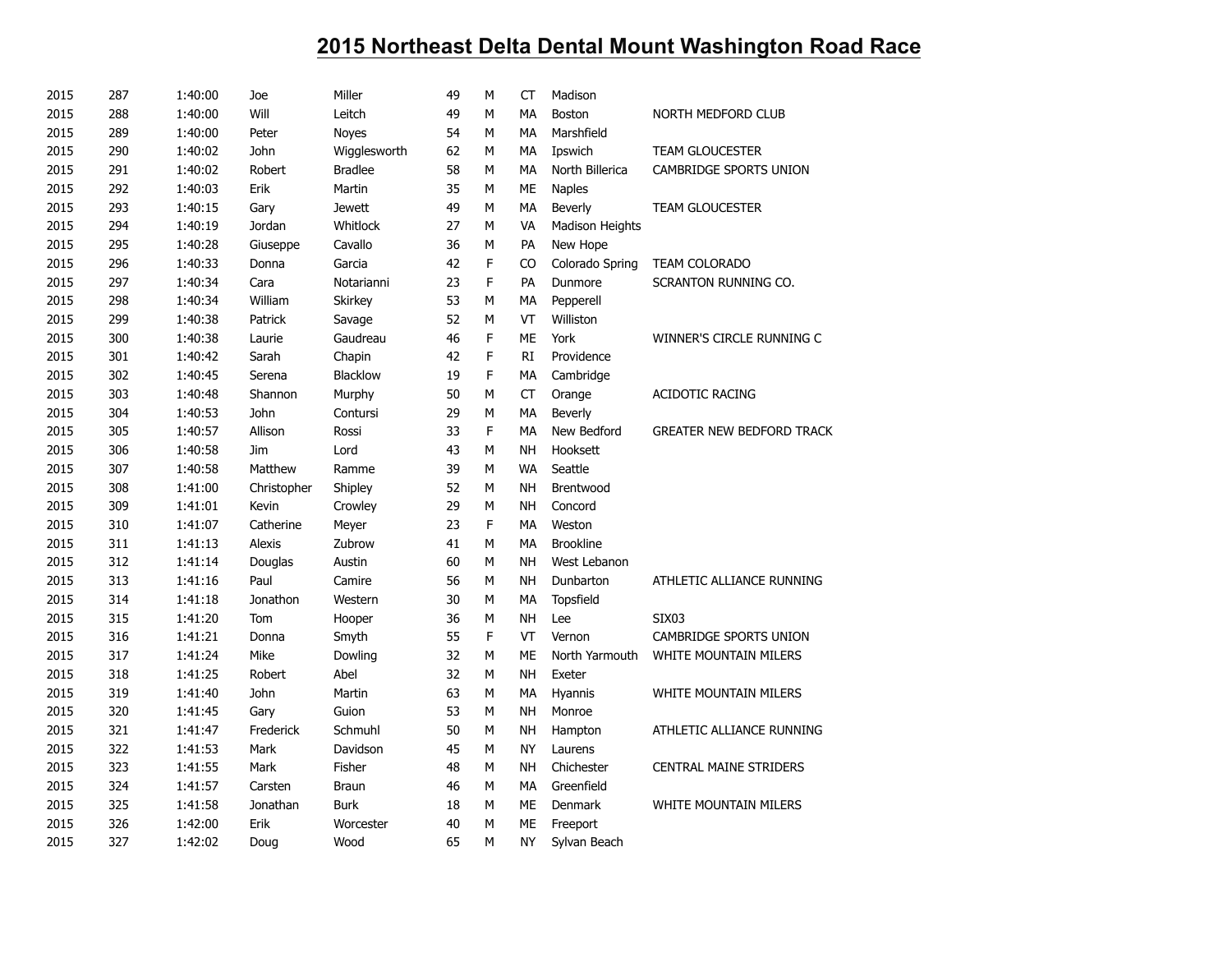| 2015 | 328 | 1:42:02 | Peter          | Stern          | 27 | M | MA        | Watertown            |                                    |
|------|-----|---------|----------------|----------------|----|---|-----------|----------------------|------------------------------------|
| 2015 | 329 | 1:42:11 | Michael        | Gillis         | 58 | М | VT        | Middlesex            | <b>TEAM GLOUCESTER</b>             |
| 2015 | 330 | 1:42:11 | Jacqueline     | Gareau         | 62 | F | ОC        | Ste-Ad??le           |                                    |
| 2015 | 331 | 1:42:12 | Meredith       | Moseley        | 29 | F | MA        | Dudley               |                                    |
| 2015 | 332 | 1:42:17 | David          | Coleman        | 39 | M | МA        | Carlisle             | BATTLE ROAD RUNNERS                |
| 2015 | 333 | 1:42:21 | <b>Stacy</b>   | Cuffe          | 31 | F | МA        | Boston               |                                    |
| 2015 | 334 | 1:42:23 | Richard        | Collins        | 59 | M | <b>ME</b> | Cape Neddick         | WINNER'S CIRCLE RUNNING C          |
| 2015 | 335 | 1:42:27 | <b>Jeffrey</b> | Barden         | 46 | М | VT        | Rutland              | TEAMSPARTANJ                       |
| 2015 | 336 | 1:42:30 | Jim            | Santora        | 50 | М | <b>CT</b> | New Canaan           |                                    |
| 2015 | 337 | 1:42:31 | Abby           | Jackson        | 35 | F | <b>NH</b> | Dover                | WINNER'S CIRCLE RUNNING C          |
| 2015 | 338 | 1:42:32 | Diana          | Eisenhaure     | 39 | F | <b>NH</b> | Barrington           | WINNER'S CIRCLE RUNNING C          |
| 2015 | 339 | 1:42:33 | Sharon         | Hill           | 47 | F | <b>NH</b> | Conway               |                                    |
| 2015 | 340 | 1:42:34 | Nancy          | Cook           | 50 | F | MA        | Belchertown          | WESTERN MASS DISTANCE PRO          |
| 2015 | 341 | 1:42:38 | Stephen        | Peterson       | 49 | М | MA        | Chelmsford           | <b>CENTRAL MASS STRIDERS</b>       |
| 2015 | 342 | 1:42:45 | Scott          | Mitchell       | 46 | М | <b>NH</b> | Greenland            | <b>ACIDOTIC RACING</b>             |
| 2015 | 343 | 1:42:52 | James          | <b>Burnett</b> | 65 | M | <b>NH</b> | Canaan               | <b>GATE CITY STRIDERS</b>          |
| 2015 | 344 | 1:42:52 | Nancy          | Dunbar         | 43 | F | <b>NH</b> | Hanover              | UPPER VALLEY RUNNING CLUB          |
| 2015 | 345 | 1:42:59 | Dan            | Henry          | 35 | М | MA        | Medford              |                                    |
| 2015 | 346 | 1:43:00 | Marc           | Ohlson         | 60 | М | <b>NH</b> | Conway               | <b>WHITE MOUNTAIN MILERS</b>       |
| 2015 | 347 | 1:43:02 | Devin          | Pray           | 39 | М | <b>CT</b> | <b>West Hartford</b> |                                    |
| 2015 | 348 | 1:43:03 | Doug           | Mayer          | 50 | M | <b>NH</b> | Randolph             | <b>RUN THE ALPS</b>                |
| 2015 | 349 | 1:43:09 | James          | Larowe         | 43 | М | МA        | Medfield             |                                    |
| 2015 | 350 | 1:43:17 | Matt           | Contorchick    | 37 | M | MA        | Scituate             |                                    |
| 2015 | 351 | 1:43:21 | Denise         | Spenard        | 48 | F | <b>NH</b> | Manchester           | ATHLETIC ALLIANCE RUNNING          |
| 2015 | 352 | 1:43:22 | Charles        | Ryan           | 60 | М | <b>OR</b> | <b>Sisters</b>       |                                    |
| 2015 | 353 | 1:43:22 | Matt           | Silva          | 36 | М | <b>NH</b> | Dover                | COASTAL ATHLETIC ASSOCIAT          |
| 2015 | 354 | 1:43:25 | Andrew         | Gilbert        | 53 | M | VT        | Marshfield           |                                    |
| 2015 | 355 | 1:43:33 | Daniel         | Parsons        | 30 | М | <b>MD</b> | <b>Owings Mills</b>  | <b>BALTIMORE RAVENS</b>            |
| 2015 | 356 | 1:43:33 | James          | Swiatkowski    | 32 | M | MA        | Boston               | <b>BOSTON RIVER RATS</b>           |
| 2015 | 357 | 1:43:35 | Colleen        | Keenan         | 37 | F | MA        | Southampton          | WESTERN MASS DISTANCE PRO          |
| 2015 | 358 | 1:43:37 | Michael        | McLaughlin     | 43 | М | MA        | Amesbury             |                                    |
| 2015 | 359 | 1:43:43 | David          | Paretti        | 38 | М | <b>NY</b> | New York             |                                    |
| 2015 | 360 | 1:43:46 | <b>Brandon</b> | Dinsmore       | 18 | М | <b>CT</b> | East Lyme            |                                    |
| 2015 | 361 | 1:43:49 | Kevin          | Brosnan        | 47 | М | MA        | Belmont              |                                    |
| 2015 | 362 | 1:43:52 | Don            | Cosentino      | 48 | M | MA        | Ashburnham           |                                    |
| 2015 | 363 | 1:43:56 | Emily          | Magnus         | 45 | F | <b>NH</b> | Holderness           | <b>HOLDERNESS SCHOOL</b>           |
| 2015 | 364 | 1:43:57 | Marilyn        | Vachon         | 53 | F | <b>MA</b> |                      | West Bridgewate NORTH MEDFORD CLUB |
| 2015 | 365 | 1:43:59 | Robert         | Bergman        | 47 | М | MA        | Concord              |                                    |
| 2015 | 366 | 1:43:59 | Freddi         | Pare           | 43 | F | MA        | Salem                | <b>TEAM GLOUCESTER</b>             |
| 2015 | 367 | 1:44:00 | John           | Marino         | 42 | M | MA        | Newburyport          |                                    |
| 2015 | 368 | 1:44:06 | Lars           | Bauerle        | 48 | M | <b>MA</b> | Belmont              |                                    |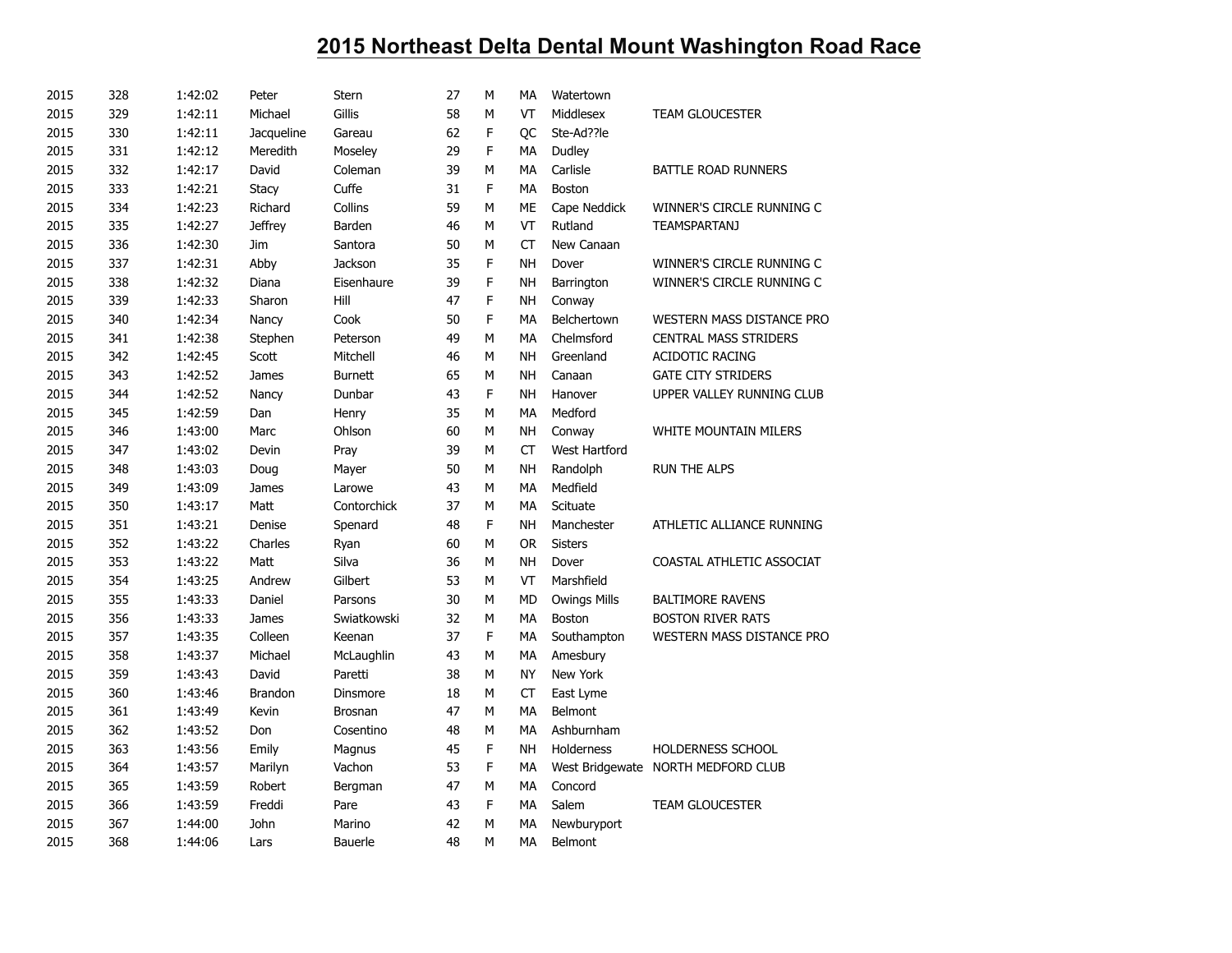| 2015 | 369 | 1:44:10 | Kevin         | Griffin    | 50 | M           | МA        | Dorchester            | <b>L STREET</b>              |
|------|-----|---------|---------------|------------|----|-------------|-----------|-----------------------|------------------------------|
| 2015 | 370 | 1:44:11 | Craig         | Lampert    | 30 | M           | MA        | Georgetown            | WINNER'S CIRCLE RUNNING C    |
| 2015 | 371 | 1:44:12 | Kate          | Speicher   | 27 | F           | MA        | Medford               |                              |
| 2015 | 372 | 1:44:17 | Jayne         | Paskoff    | 49 | F           | NY        | Lynbrook              |                              |
| 2015 | 373 | 1:44:24 | Vanessa       | Diana      | 45 | F           | MA        | Westfield             | WESTERN MASS DISTANCE PRO    |
| 2015 | 374 | 1:44:34 | Jan           | Sudra      | 26 | M           | CT        | Manchester            |                              |
| 2015 | 375 | 1:44:37 | Bill          | Wallace    | 39 | M           | MA        | Reading               |                              |
| 2015 | 376 | 1:44:44 | Corrine       | Schlabach  | 26 | F           | <b>CT</b> | Seymour               |                              |
| 2015 | 377 | 1:44:45 | George        | Zifcak     | 61 | М           | MA        | Kingston              |                              |
| 2015 | 378 | 1:44:46 | Mitch         | Alden      | 45 | M           | <b>ME</b> | Limington             |                              |
| 2015 | 379 | 1:44:47 | Eric          | Army       | 34 | M           | RI        | Cranston              |                              |
| 2015 | 380 | 1:44:50 | Kris          | Francis    | 47 | M           | <b>MA</b> | Gloucester            | <b>TEAM GLOUCESTER</b>       |
| 2015 | 381 | 1:44:50 | Richard       | Fortuna    | 47 | M           | <b>MA</b> | Stonham               | <b>MYSTIC RUNNERS</b>        |
| 2015 | 382 | 1:44:56 | Scott         | Gilbert    | 45 | М           | МA        | Lexington             |                              |
| 2015 | 383 | 1:44:59 | <b>Dickie</b> | McEvoy     | 51 | M           | MA        | Falmouth              |                              |
| 2015 | 384 | 1:45:03 | Kevin         | Demster    | 37 | M           | NΗ        | New Ipswich           |                              |
| 2015 | 385 | 1:45:04 | John          | Lund       | 54 | М           | ME        | York                  |                              |
| 2015 | 386 | 1:45:07 | Adam          | Balukonis  | 41 | M           | <b>NH</b> | Salem                 | OVER THE HILL GANG           |
| 2015 | 387 | 1:45:09 | Lisa          | Engler     | 37 | F           | MA        | Belmont               |                              |
| 2015 | 388 | 1:45:14 | Michelle      | Sherman    | 49 | F           | ME        | Springvale            | WINNER'S CIRCLE RUNNING C    |
| 2015 | 389 | 1:45:15 | Michael       | Mohseni    | 35 | M           | <b>ME</b> | Norway                |                              |
| 2015 | 390 | 1:45:16 | Henry         | Wilder     | 37 | M           | MA        | Chelmsford            | <b>GOON SQUAD RUNNERS</b>    |
| 2015 | 391 | 1:45:22 | John          | Kowalski   | 47 | М           | VT        | <b>Essex Junction</b> |                              |
| 2015 | 392 | 1:45:24 | James         | Cole       | 42 | M           | RI        | Lincoln               | RHODE ISLAND ROAD RUNNERS    |
| 2015 | 393 | 1:45:25 | Aidan         | Fitzgerald | 16 | M           | <b>MA</b> | Watertown             |                              |
| 2015 | 394 | 1:45:30 | Theresa       | Maguire    | 44 | F           | <b>NH</b> | Amherst               |                              |
| 2015 | 395 | 1:45:32 | Samuel        | Neirman    | 25 | M           | VT        | Easr Thetford         |                              |
| 2015 | 396 | 1:45:37 | Andrea        | Leonard    | 50 | F           | MA        | Framingham            | WHITE MOUNTAIN MILERS        |
| 2015 | 397 | 1:45:47 | Micah         | McCauley   | 44 | M           | <b>MA</b> | Somerville            |                              |
| 2015 | 398 | 1:45:53 | <b>Tracey</b> | Mancini    | 41 | $\mathsf F$ | VT        | <b>Bristol</b>        |                              |
| 2015 | 399 | 1:45:58 | Charles       | Atherton   | 41 | М           | NY        | Brooklyn              | <b>NBR</b>                   |
| 2015 | 400 | 1:46:00 | Nathan        | Spencer    | 41 | M           | <b>MA</b> | Gloucester            | <b>TEAM GLOUCESTER</b>       |
| 2015 | 401 | 1:46:05 | Alicia        | Eno        | 37 | F           | MA        | Worcester             | <b>CENTRAL MASS STRIDERS</b> |
| 2015 | 402 | 1:46:07 | Scott         | Gordon     | 44 | М           | NΗ        | Dover                 |                              |
| 2015 | 403 | 1:46:15 | Stephen       | Clow       | 35 | M           | <b>NY</b> | Jackson Heights       |                              |
| 2015 | 404 | 1:46:18 | Stephen       | Laska      | 53 | M           | MA        | Holden                | <b>CENTRAL MASS STRIDERS</b> |
| 2015 | 405 | 1:46:19 | Philip        | Dunn       | 67 | М           | МA        | Gloucester            | <b>TEAM GLOUCESTER</b>       |
| 2015 | 406 | 1:46:22 | Hannah        | Gillis     | 17 | F           | <b>NH</b> | Amherst               | <b>TEAM GLOUCESTER</b>       |
| 2015 | 407 | 1:46:25 | David         | Hinck      | 31 | M           | <b>WY</b> | Jackson               | <b>NAUTILUS NORTH</b>        |
| 2015 | 408 | 1:46:31 | Mark          | Regan      | 59 | M           | <b>NY</b> | Queensbury            | THE ADIRONDACK RUNNERS       |
| 2015 | 409 | 1:46:40 | Molly         | Keenan     | 37 | F           | MA        | Cambridge             | CAMBRIDGE RUNNING CLUB       |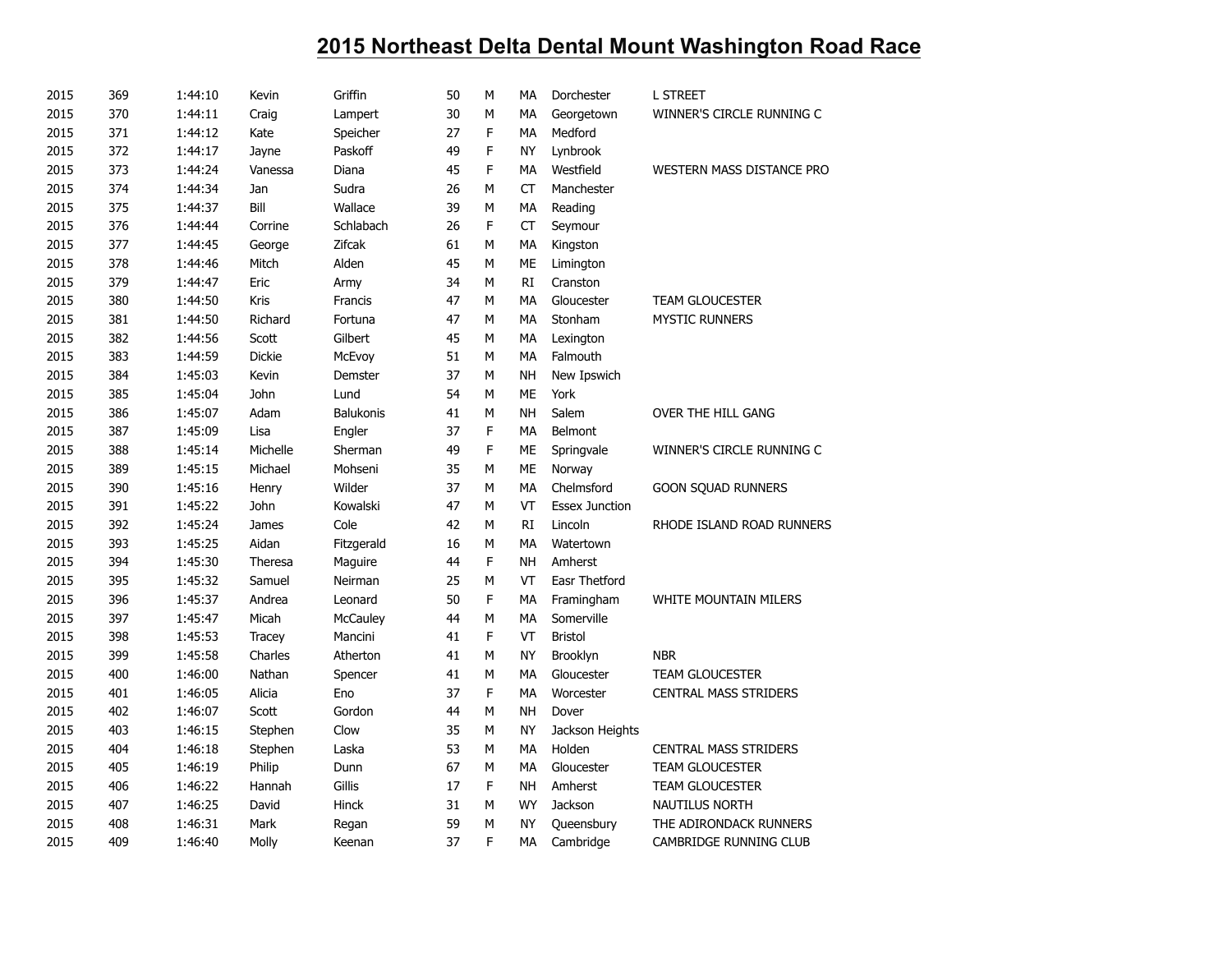| 2015 | 410 | 1:46:43 | Lisa           | Doucett            | 59 | F           | МA        | Andover              | CAMBRIDGE SPORTS UNION        |
|------|-----|---------|----------------|--------------------|----|-------------|-----------|----------------------|-------------------------------|
| 2015 | 411 | 1:46:53 | Rory           | Hernandez-Romer    | 17 | M           | MA        | Roslindale           |                               |
| 2015 | 412 | 1:47:15 | <b>Brad</b>    | Clarke             | 48 | М           | ME        | <b>Bethel</b>        | BETHEL OUTING CLUB            |
| 2015 | 413 | 1:47:18 | <b>Brian</b>   | <b>Beaverstock</b> | 41 | M           | <b>NH</b> | Farmington           |                               |
| 2015 | 414 | 1:47:21 | Ernesto        | Mendoza            | 48 | М           | MA        | Gloucester           | <b>TEAM GLOUCESTER</b>        |
| 2015 | 415 | 1:47:22 | David          | Theoharides        | 61 | М           | ME        | Sanford              | WINNER'S CIRCLE RUNNING C     |
| 2015 | 416 | 1:47:22 | Dean           | Rasmussen          | 67 | М           | PA        | <b>West Chester</b>  | <b>CENTRAL MAINE STRIDERS</b> |
| 2015 | 417 | 1:47:34 | Dave           | Babson             | 18 | М           | <b>NC</b> | Raleigh              |                               |
| 2015 | 418 | 1:47:34 | Daniel         | Moore              | 43 | М           | NH        | Andover              |                               |
| 2015 | 419 | 1:47:35 | Liba           | Hladik             | 50 | F           | VT        | East Thetford        |                               |
| 2015 | 420 | 1:47:35 | Shaila         | Delea              | 29 | F           | ME        | Portland             |                               |
| 2015 | 421 | 1:47:37 | Jackie         | Smith              | 31 | F           | MA        | Cambridge            |                               |
| 2015 | 422 | 1:47:39 | Robert         | Thomas             | 55 | M           | <b>MA</b> | Charlton             | <b>CENTRAL MASS STRIDERS</b>  |
| 2015 | 423 | 1:47:40 | Marcus         | <b>Bostic</b>      | 32 | М           | <b>ME</b> | Portland             |                               |
| 2015 | 424 | 1:47:43 | <b>Jeffrey</b> | <b>Bellemare</b>   | 34 | М           | <b>CT</b> | Thomaston            |                               |
| 2015 | 425 | 1:47:44 | Jay            | Kelly              | 53 | М           | MA        | Methuen              | <b>ACIDOTIC RACING</b>        |
| 2015 | 426 | 1:47:52 | Janet          | Giacchino          | 50 | F           | MA        | Burlington           |                               |
| 2015 | 427 | 1:47:52 | Adam           | <b>Beck</b>        | 53 | M           | NH        | Raymond              | <b>SWEETIE PIES</b>           |
| 2015 | 428 | 1:47:54 | Justin         | Chapman            | 40 | М           | <b>NH</b> | Center Harbor        |                               |
| 2015 | 429 | 1:48:06 | Suzanna        | Smith-Horn         | 47 | F           | VT        | South Strafford      | UPPER VALLEY RUNNING CLUB     |
| 2015 | 430 | 1:48:06 | Michael        | Crosby             | 36 | М           | MA        | Webster              |                               |
| 2015 | 431 | 1:48:07 | Santosh        | Karmacharya        | 39 | М           | MA        | Ma                   |                               |
| 2015 | 432 | 1:48:09 | Joseph         | Putney             | 28 | М           | МA        | Boston               |                               |
| 2015 | 433 | 1:48:13 | Dan            | <b>McManus</b>     | 55 | M           | ME        | Poland               | <b>CENTRAL MAINE STRIDERS</b> |
| 2015 | 434 | 1:48:18 | Alice          | Field              | 31 | F           | <b>NH</b> | Plymouth             |                               |
| 2015 | 435 | 1:48:19 | Kimberly       | Dwight             | 45 | $\mathsf F$ | MA        | West Newbury         | WINNER'S CIRCLE RUNNING C     |
| 2015 | 436 | 1:48:19 | Christopher    | Moore              | 31 | М           | <b>NC</b> | Rockwell             |                               |
| 2015 | 437 | 1:48:25 | Stephen        | Rouleau            | 36 | M           | <b>NH</b> | Nashua               | <b>GATE CITY STRIDERS</b>     |
| 2015 | 438 | 1:48:27 | <b>Jeff</b>    | Carr               | 44 | М           | ME        | Yarmouth             |                               |
| 2015 | 439 | 1:48:33 | Arthur         | <b>Bellerive</b>   | 50 | М           | MA        | Charlton             |                               |
| 2015 | 440 | 1:48:33 | Jim            | Graham             | 55 | М           | <b>NH</b> | Concord              | WHITE MOUNTAIN MILERS         |
| 2015 | 441 | 1:48:36 | <b>Dick</b>    | Jardine            | 61 | М           | NH        | Keene                | <b>MONADNOCK MILERS</b>       |
| 2015 | 442 | 1:48:37 | Gail           | <b>Breslow</b>     | 60 | F           | <b>MA</b> | Watertown            | CAMBRIDGE SPORTS UNION        |
| 2015 | 443 | 1:48:44 | Alexander      | Lenz               | 40 | М           | МA        | Acton                | CAMBRIDGE SPORTS UNION        |
| 2015 | 444 | 1:48:45 | <b>Brian</b>   | Meacham            | 40 | M           | <b>CT</b> | Woodbridge           |                               |
| 2015 | 445 | 1:48:49 | <b>Steve</b>   | Lapointe           | 58 | M           | ME        | Rumford              |                               |
| 2015 | 446 | 1:48:52 | Christopher    | Emond              | 43 | M           | <b>NH</b> | Epsom                |                               |
| 2015 | 447 | 1:48:58 | Richard        | Fournier           | 53 | М           | <b>NH</b> | Piermont             |                               |
| 2015 | 448 | 1:49:01 | Leslie         | Carroll-Fleming    | 37 | F           | ME        | Kennebunk            | <b>JACKALOPE SPORTS</b>       |
| 2015 | 449 | 1:49:05 | Christopher    | <b>Risko</b>       | 46 | М           | MA        | <b>East Falmouth</b> |                               |
| 2015 | 450 | 1:49:13 | Henry          | Anderson           | 35 | M           | <b>NH</b> | Hopkinton            |                               |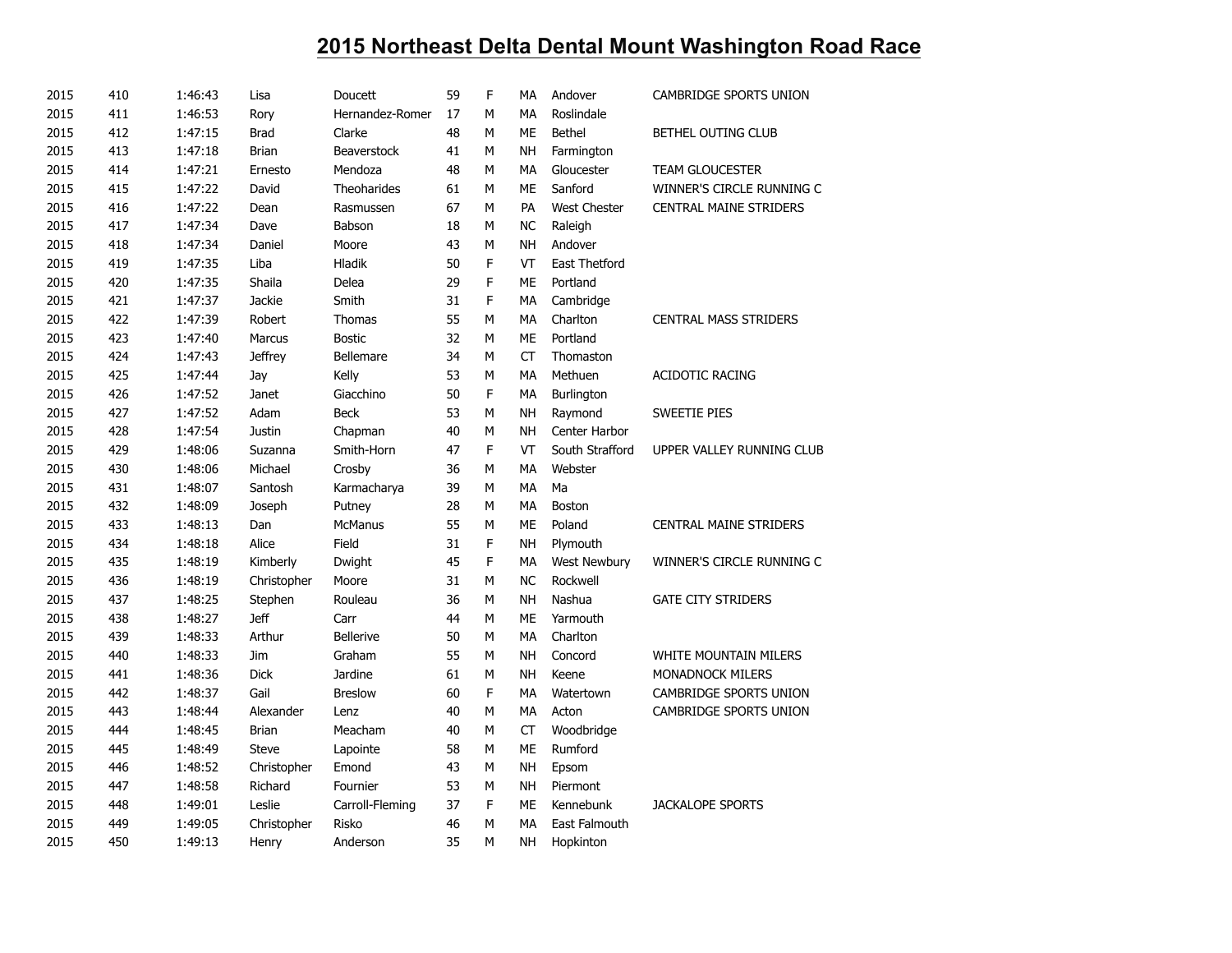| 2015 | 451 | 1:49:15 | John           | Gorvin          | 55 | M | MA        | Wilmington          | SOMERVILLE ROAD RUNNERS          |
|------|-----|---------|----------------|-----------------|----|---|-----------|---------------------|----------------------------------|
| 2015 | 452 | 1:49:17 | Joshua         | <b>Detellis</b> | 26 | M | MA        | Medford             |                                  |
| 2015 | 453 | 1:49:21 | Carey          | <b>Russ</b>     | 39 | F | VT        | Norwich             |                                  |
| 2015 | 454 | 1:49:21 | Edmar          | Upite           | 42 | M | MA        | Georgetown          | WINNER'S CIRCLE RUNNING C        |
| 2015 | 455 | 1:49:27 | Johanna        | Lake            | 28 | F | DC        | Washington          |                                  |
| 2015 | 456 | 1:49:31 | Ronald         | Johnston        | 63 | M | <b>NH</b> | Bedford             | WINNER'S CIRCLE RUNNING C        |
| 2015 | 457 | 1:49:31 | Christopher    | Chadwick        | 56 | M | PA        | <b>West Chester</b> | <b>CENTRAL MAINE STRIDERS</b>    |
| 2015 | 458 | 1:49:36 | Colin          | Crowley         | 38 | M | <b>NY</b> | Malta               |                                  |
| 2015 | 459 | 1:49:47 | <b>Brian</b>   | Ristuccia       | 36 | M | MA        | Tewksbury           | MERRIMACK VALLEY STRIDERS        |
| 2015 | 460 | 1:49:48 | Chris          | Harris          | 46 | М | MA        | Arlington           |                                  |
| 2015 | 461 | 1:49:49 | Eric           | Lees            | 48 | M | MA        | Arlington           |                                  |
| 2015 | 462 | 1:49:56 | Fred           | Lowney          | 34 | M | MA        | Ashland             |                                  |
| 2015 | 463 | 1:49:56 | Grayson        | Ingraham        | 36 | M | <b>NS</b> | Oxford              |                                  |
| 2015 | 464 | 1:50:00 | Will           | Santora         | 15 | М | CT        | New Canaan          |                                  |
| 2015 | 465 | 1:50:00 | Johnny         | Sadoff          | 31 | M | MA        | Somerville          |                                  |
| 2015 | 466 | 1:50:01 | <b>Rick</b>    | Bodmer          | 49 | M | MA        | Belmont             |                                  |
| 2015 | 467 | 1:50:01 | Ed             | Amer            | 45 | М | МA        | Belmont             |                                  |
| 2015 | 468 | 1:50:03 | Scott          | Mountain        | 41 | M | MA        | Salem               |                                  |
| 2015 | 469 | 1:50:06 | Peter          | Favreau         | 46 | M | <b>NH</b> | Manchester          | <b>NAUTILUS NORTH</b>            |
| 2015 | 470 | 1:50:07 | Misha          | <b>Brainin</b>  | 41 | М | MA        | <b>Natick</b>       |                                  |
| 2015 | 471 | 1:50:12 | Wayne          | Stocker         | 61 | M | MA        | Westfield           | <b>GREATER SPRINGFIELD HARRI</b> |
| 2015 | 472 | 1:50:18 | Erin           | Fortier         | 38 | F | WA        | Seattle             |                                  |
| 2015 | 473 | 1:50:23 | Don            | Slovenkai       | 59 | M | <b>NH</b> | New Ipswich         | NORTH MEDFORD CLUB               |
| 2015 | 474 | 1:50:24 | Carl           | Anderson        | 27 | M | <b>NH</b> | Sanbornton          |                                  |
| 2015 | 475 | 1:50:26 | Joshua         | Roche           | 29 | M | <b>NH</b> | Goffstown           |                                  |
| 2015 | 476 | 1:50:35 | Janet          | Perkins         | 53 | F | <b>NH</b> | Durham              | WINNER'S CIRCLE RUNNING C        |
| 2015 | 477 | 1:50:36 | Tom            | Mitchell        | 52 | М | MA        | <b>Beverly</b>      | <b>TEAM GLOUCESTER</b>           |
| 2015 | 478 | 1:50:37 | <b>Brian</b>   | Swanzey         | 41 | M | NJ        | Lyndhurst           |                                  |
| 2015 | 479 | 1:50:39 | Matthew        | Bent            | 38 | M | MA        | West Roxbury        |                                  |
| 2015 | 480 | 1:50:39 | Jim            | Lambert         | 53 | M | MA        | Charlton            |                                  |
| 2015 | 481 | 1:50:42 | Diane          | Jannetti        | 58 | F | MA        | Andover             | MERRIMACK VALLEY STRIDERS        |
| 2015 | 482 | 1:50:48 | Jim            | Faunce          | 37 | M | <b>ME</b> | North Yarmouth      |                                  |
| 2015 | 483 | 1:50:53 | <b>Jeffrey</b> | Smith           | 27 | М | MA        | Norwood             |                                  |
| 2015 | 484 | 1:50:53 | Shawn          | Higgins         | 41 | M | ME        | Bangor              |                                  |
| 2015 | 485 | 1:50:55 | <b>Jesse</b>   | Higgins         | 39 | F | ME        | Bangor              |                                  |
| 2015 | 486 | 1:50:57 | Francis        | Lamy            | 53 | М | <b>NH</b> | Durham              |                                  |
| 2015 | 487 | 1:51:04 | Amy            | Mosca           | 43 | F | MA        | Newburyport         | WINNER'S CIRCLE RUNNING C        |
| 2015 | 488 | 1:51:05 | <b>Brian</b>   | Andrews         | 50 | M | <b>NY</b> | Fairport            |                                  |
| 2015 | 489 | 1:51:09 | Mary           | Gosling         | 53 | F | <b>NH</b> | Meredith            |                                  |
| 2015 | 490 | 1:51:15 | <b>Bruce</b>   | Pyburn          | 55 | M | <b>ME</b> | Hiram               | CLIMB-AXE                        |
| 2015 | 491 | 1:51:17 | Matthew        | Lynch           | 36 | M | <b>NH</b> | Derry               |                                  |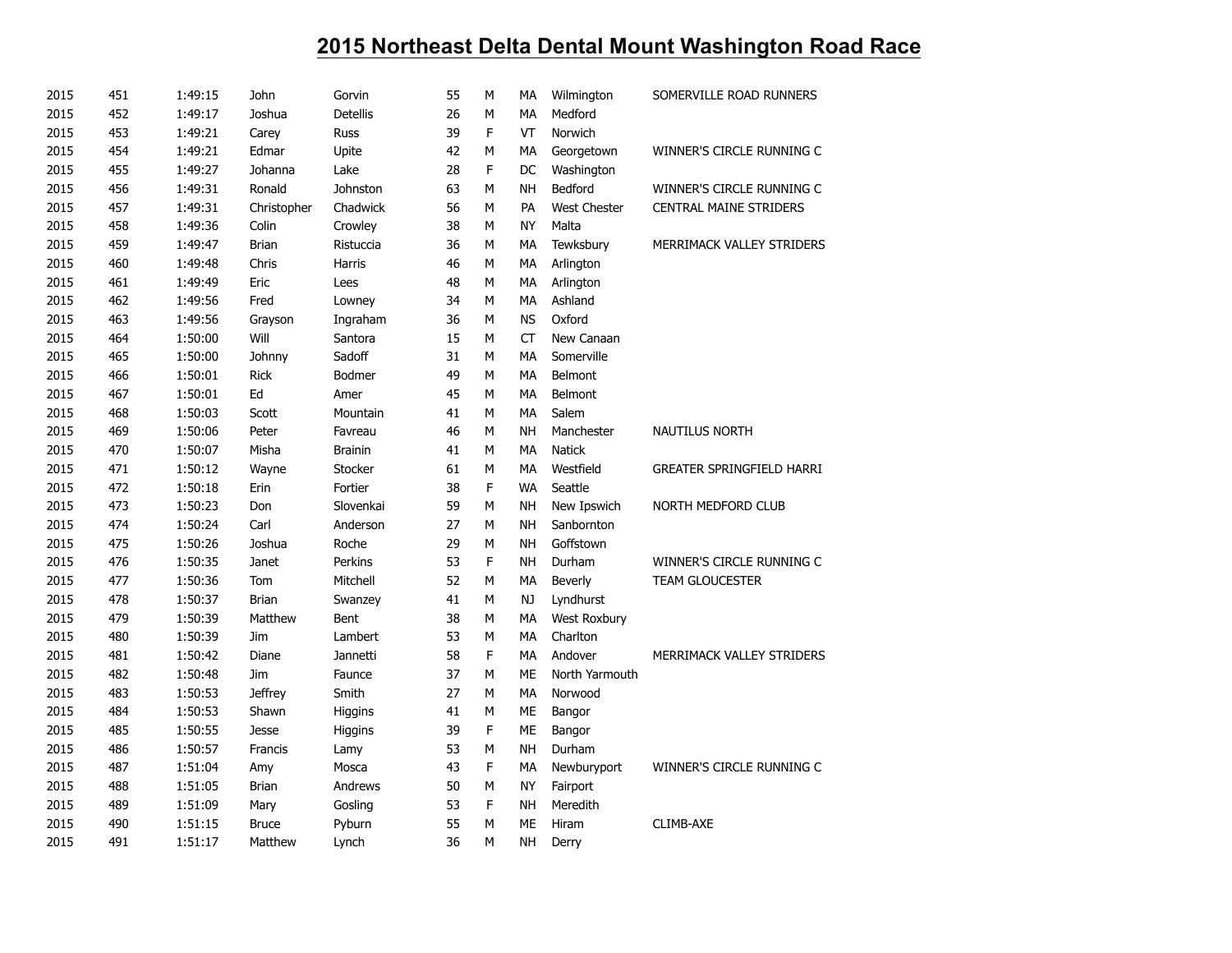| 2015 | 492 | 1:51:20 | Jimmy          | Bagnola        | 25 | M | OH         | Canton           | UPPER VALLEY RUNNING CLUB      |
|------|-----|---------|----------------|----------------|----|---|------------|------------------|--------------------------------|
| 2015 | 493 | 1:51:20 | Dylan          | Alden          | 46 | F | ME         | Limington        |                                |
| 2015 | 494 | 1:51:23 | Rob            | Ackerman       | 46 | M | MA         | Andover          |                                |
| 2015 | 495 | 1:51:26 | Kaitlyn        | Hinck          | 24 | F | МA         | Brighton         |                                |
| 2015 | 496 | 1:51:29 | Joe            | Barbuto        | 43 | M | МA         | Marshfield       |                                |
| 2015 | 497 | 1:51:32 | Larry          | Athan          | 62 | M | MA         | Wayland          | OVER THE HILL GANG             |
| 2015 | 498 | 1:51:37 | Saskia         | Oosting        | 48 | F | MA         | Arlington        | HEARTBREAK HILL STRIDERS       |
| 2015 | 499 | 1:51:40 | Matthew        | Janisch        | 33 | M | <b>NY</b>  | Kings Park       | SIBLING RIVALRY                |
| 2015 | 500 | 1:51:47 | Mike           | Riggins        | 58 | M | <b>SC</b>  | Easley           | <b>ALPINE</b>                  |
| 2015 | 501 | 1:51:55 | Muriel         | Saliba         | 52 | F | <b>NH</b>  | Hooksett         | ATHLETIC ALLIANCE RUNNING      |
| 2015 | 502 | 1:51:59 | Michael        | Hayden         | 25 | M | МA         | Easthampton      |                                |
| 2015 | 503 | 1:52:00 | Robin          | Greenwood      | 38 | M | MA         | Chestnut Hill    | OVER THE HILL GANG             |
| 2015 | 504 | 1:52:03 | Amy            | McDonald       | 36 | F | MA         | <b>Natick</b>    | MOOSE WATCHING ROAD RUNNE      |
| 2015 | 505 | 1:52:06 | Pete           | Didisheim      | 56 | M | ME         | <b>Brunswick</b> |                                |
| 2015 | 506 | 1:52:11 | Wesley         | McCabe         | 37 | М | <b>NL</b>  | Paradise         |                                |
| 2015 | 507 | 1:52:12 | <b>Jeremy</b>  | Vega           | 35 | M | <b>NH</b>  | Concord          |                                |
| 2015 | 508 | 1:52:12 | <b>Bridget</b> | Lavigne        | 45 | F | МA         | Andover          | WINNER'S CIRCLE RUNNING C      |
| 2015 | 509 | 1:52:23 | Amy            | Cooper         | 47 | F | MA         | Arlington        |                                |
| 2015 | 510 | 1:52:23 | <b>Bruce</b>   | Goulart        | 65 | M | ${\sf CT}$ | Newtown          | <b>TWELVE GRANDCHILDREN</b>    |
| 2015 | 511 | 1:52:30 | James          | Desiderio      | 51 | M | <b>NY</b>  | Deer Park        |                                |
| 2015 | 512 | 1:52:30 | <b>Jack</b>    | Silberman      | 34 | М | RI         | East Greenwich   |                                |
| 2015 | 513 | 1:52:32 | William        | <b>Steele</b>  | 55 | M | NH         | Atkinson         | WINNER'S CIRCLE RUNNING C      |
| 2015 | 514 | 1:52:34 | David          | <b>Stearns</b> | 48 | M | МA         | Bolton           | <b>HALF FAST</b>               |
| 2015 | 515 | 1:52:35 | Sara           | Mallie         | 32 | F | MA         | Somerville       | CAMBRIDGE RUNNING CLUB         |
| 2015 | 516 | 1:52:37 | Rebecca        | Kibbee         | 45 | F | <b>NH</b>  | Sanbornton       |                                |
| 2015 | 517 | 1:52:41 | Connor         | McGurn         | 22 | M | <b>NH</b>  | Bedford          |                                |
| 2015 | 518 | 1:52:51 | William        | Sharp          | 58 | M | MA         | Leeds            |                                |
| 2015 | 519 | 1:52:56 | Susannah       | Ford           | 27 | F | МA         | Wilmington       |                                |
| 2015 | 520 | 1:52:58 | Tom            | Lubas          | 62 | M | МA         | <b>Beverly</b>   | <b>WICKED RUNNING</b>          |
| 2015 | 521 | 1:53:05 | Kristen        | Coats          | 44 | F | <b>NH</b>  | Lebanon          | UPPER VALLEY RUNNING CLUB      |
| 2015 | 522 | 1:53:11 | Ellyn          | Tighe          | 49 | F | <b>NH</b>  | Campton          |                                |
| 2015 | 523 | 1:53:12 | Donald         | Gerolamo       | 34 | M | МA         | Salem            |                                |
| 2015 | 524 | 1:53:15 | Steven         | McCallan       | 58 | M | MA         | Groton           | NORTH MEDFORD CLUB             |
| 2015 | 525 | 1:53:16 | John           | Heden          | 54 | M | NH         | Hollis           |                                |
| 2015 | 526 | 1:53:17 | Cheryl         | Marquardt      | 47 | F | МA         | Whitman          |                                |
| 2015 | 527 | 1:53:22 | Armando        | Villarroel     | 41 | M | MA         | Reading          | THE ROCKETS                    |
| 2015 | 528 | 1:53:24 | Doug           | Johnstone      | 66 | M | ME         | Camden           |                                |
| 2015 | 529 | 1:53:25 | Jaclyn         | Cmero          | 31 | F | МA         | Boston           |                                |
| 2015 | 530 | 1:53:26 | Ashley         | Heguy          | 39 | F | CO         | Colorado Spring  |                                |
| 2015 | 531 | 1:53:33 | Gregg          | Meyer          | 53 | M | MA         | Weston           |                                |
| 2015 | 532 | 1:53:43 | Alfred         | Allen          | 70 | M | <b>RI</b>  | Pascoag          | <b>WEDNESDAY NIGHT RUNNERS</b> |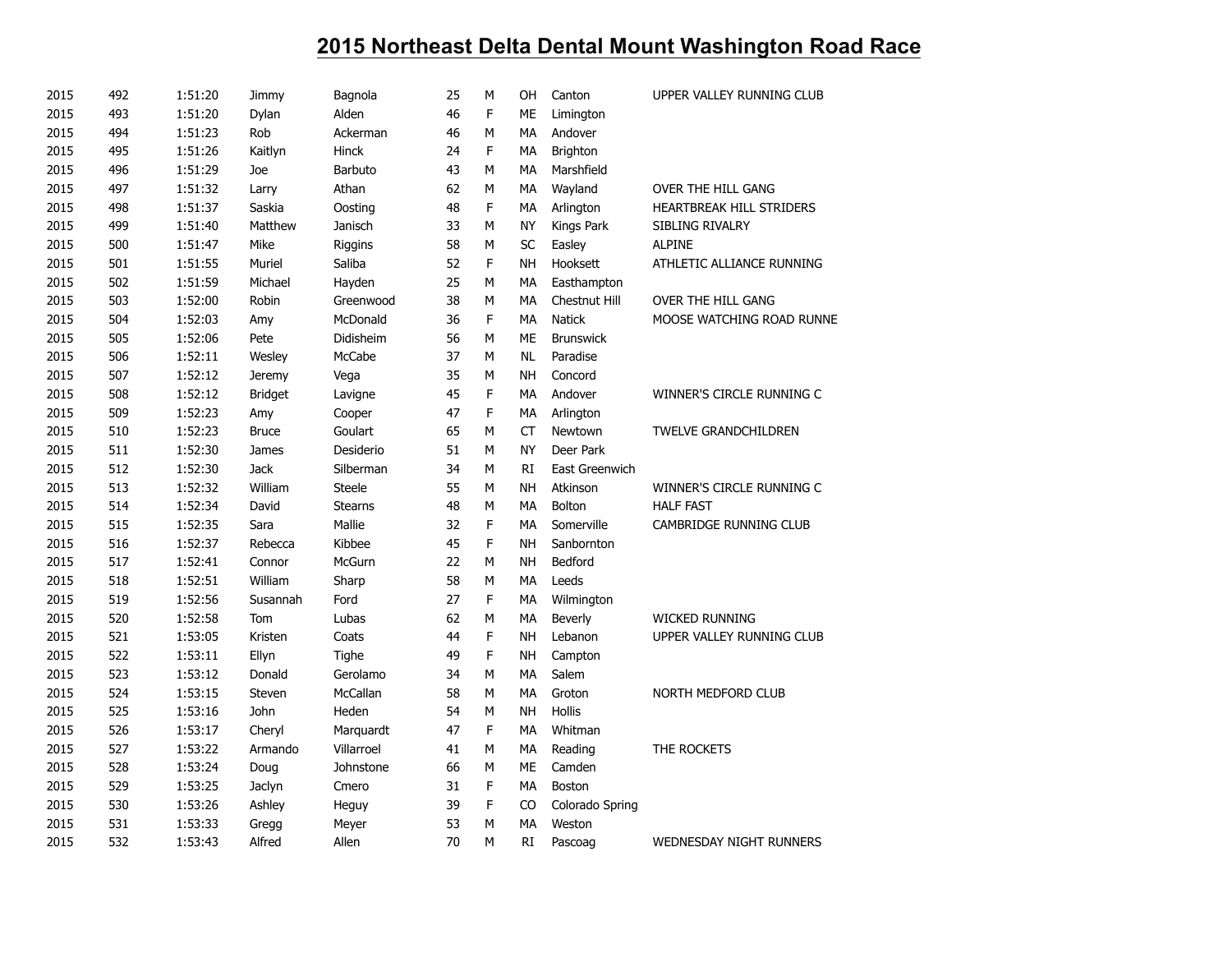| 2015 | 533 | 1:53:44 | Gail          | Rasnick         | 52 | F | CT        | New London          |                              |
|------|-----|---------|---------------|-----------------|----|---|-----------|---------------------|------------------------------|
| 2015 | 534 | 1:53:45 | Courtney      | Koschei         | 30 | F | МA        | Melrose             | MELROSE BOOT CAMP            |
| 2015 | 535 | 1:53:53 | Gregory       | <b>Brennick</b> | 37 | М | <b>RI</b> | Cranston            |                              |
| 2015 | 536 | 1:54:03 | Dana          | Christensen     | 42 | F | MA        | Somerville          | SOMERVILLE ROAD RUNNERS      |
| 2015 | 537 | 1:54:07 | Phil          | <b>Stewart</b>  | 65 | M | <b>MD</b> | Bethesda            |                              |
| 2015 | 538 | 1:54:08 | Franklyn      | Kelecy          | 53 | М | <b>NH</b> | Lebanon             | UPPER VALLEY RUNNING CLUB    |
| 2015 | 539 | 1:54:09 | Frank         | Holmes          | 68 | M | <b>NH</b> | Eaton               | <b>WHITE MOUNTAIN MILERS</b> |
| 2015 | 540 | 1:54:10 | Christine     | Cheney          | 53 | F | MA        | Spencer             | <b>CENTRAL MASS STRIDERS</b> |
| 2015 | 541 | 1:54:12 | Kathleen      | Winslow         | 47 | F | MA        | Rowley              | WINNER'S CIRCLE RUNNING C    |
| 2015 | 542 | 1:54:13 | William       | Morse           | 64 | M | MA        | Dracut              |                              |
| 2015 | 543 | 1:54:21 | Thomas        | Severino        | 49 | M | <b>NH</b> | Candia              | <b>NAUTILUS NORTH</b>        |
| 2015 | 544 | 1:54:21 | James         | Soucy           | 48 | М | <b>NH</b> | Candia              | <b>NAUTILUS NORTH</b>        |
| 2015 | 545 | 1:54:23 | John          | Wardwell        | 60 | M | <b>CT</b> | South Windsor       |                              |
| 2015 | 546 | 1:54:28 | William       | McCann          | 52 | M | <b>NH</b> | Bow                 |                              |
| 2015 | 547 | 1:54:38 | Michael       | Sylvia          | 57 | M | <b>NH</b> | Belmont             |                              |
| 2015 | 548 | 1:54:41 | Ed            | Liebfried       | 65 | M | <b>NH</b> | Swanzey             | WINNER'S CIRCLE RUNNING C    |
| 2015 | 549 | 1:54:41 | Alex          | Barba           | 44 | M | <b>NH</b> | Nashua              |                              |
| 2015 | 550 | 1:54:48 | Juan          | <b>Tabares</b>  | 42 | M | MA        | East Boston         |                              |
| 2015 | 551 | 1:54:50 | Rusty         | Bilodeau        | 38 | M | MA        | North Andover       | <b>ACIDOTIC RACING</b>       |
| 2015 | 552 | 1:54:52 | Andrew        | Heier           | 30 | M | MA        | Sudbury             |                              |
| 2015 | 553 | 1:54:56 | Tom           | Miller          | 64 | M | <b>NH</b> | Durham              | WINNER'S CIRCLE RUNNING C    |
| 2015 | 554 | 1:54:56 | Jo            | <b>Barrett</b>  | 60 | F | NΗ        | Nashua              | <b>FFRC</b>                  |
| 2015 | 555 | 1:55:00 | Melissa       | Depalma         | 43 | F | MA        | Cambridge           | <b>WHY NOT</b>               |
| 2015 | 556 | 1:55:01 | Amanda        | McCaughey       | 30 | F | <b>NH</b> | Hampton             | WINNER'S CIRCLE RUNNING C    |
| 2015 | 557 | 1:55:03 | Dan           | Maguire         | 50 | M | MA        | Amesbury            | WINNER'S CIRCLE RUNNING C    |
| 2015 | 558 | 1:55:10 | Howard        | Berman          | 62 | M | MA        | Concord             |                              |
| 2015 | 559 | 1:55:14 | Donald        | Dwight          | 52 | M | MA        | <b>West Newbury</b> | WINNER'S CIRCLE RUNNING C    |
| 2015 | 560 | 1:55:18 | Risa          | Le Pera         | 22 | F | <b>NH</b> | Bedford             |                              |
| 2015 | 561 | 1:55:34 | <b>Jessie</b> | Toney           | 33 | F | <b>NH</b> | Monroe              | <b>TEAM TONEY</b>            |
| 2015 | 562 | 1:55:38 | Andrew        | <b>Borghese</b> | 34 | M | ME        | Portland            |                              |
| 2015 | 563 | 1:55:41 | Hillary       | Young           | 34 | F | <b>NH</b> | Hanover             | UPPER VALLEY RUNNING CLUB    |
| 2015 | 564 | 1:55:46 | Leo           | Bertolino       | 26 | M | MA        | Salem               | WICKED RUNNING CLUB          |
| 2015 | 565 | 1:55:47 | Ben           | Beckley         | 38 | М | MA        | Haverhill           |                              |
| 2015 | 566 | 1:55:51 | Caitlin       | Rossi           | 31 | F | CT        | Torrington          |                              |
| 2015 | 567 | 1:55:55 | Marc          | Larose          | 54 | M | VT        | St. Johnsbury       |                              |
| 2015 | 568 | 1:55:57 | Christian     | Lytle           | 55 | M | <b>NH</b> | Hanover             |                              |
| 2015 | 569 | 1:55:59 | Mike          | Hudson          | 29 | M | <b>NS</b> | Collingwood Cor     |                              |
| 2015 | 570 | 1:56:00 | Virginia      | Bogdan          | 35 | F | <b>MD</b> | <b>Owings Mills</b> | <b>BAMF</b>                  |
| 2015 | 571 | 1:56:08 | Steven        | Ahern           | 51 | М | RI        | Wakefield           |                              |
| 2015 | 572 | 1:56:19 | Kathleen      | Murphy          | 57 | F | MA        | Worcester           | <b>CENTRAL MASS STRIDERS</b> |
| 2015 | 573 | 1:56:34 | Yan           | Liu             | 35 | M | <b>NY</b> | Woodside            |                              |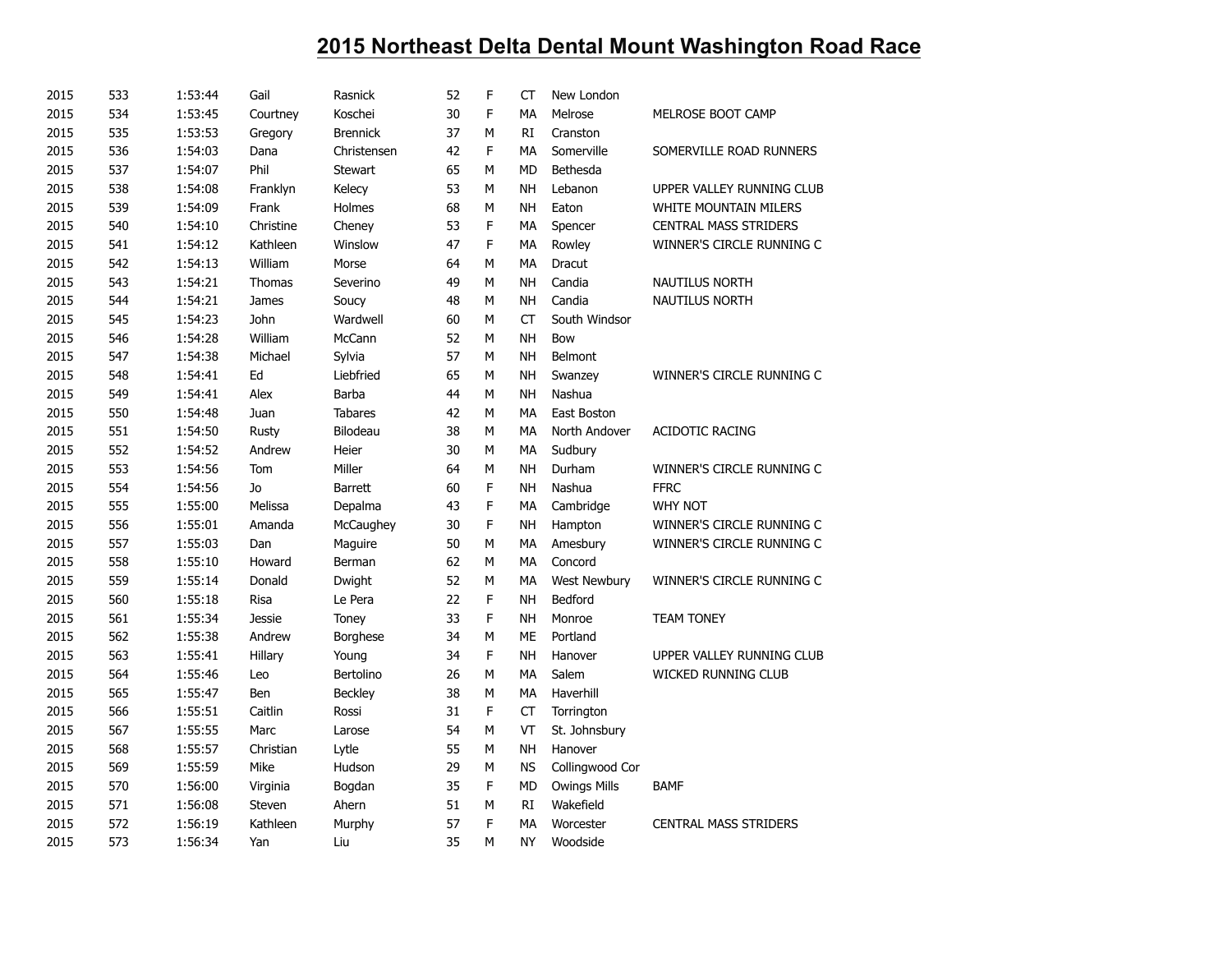| 2015 | 574 | 1:56:34 | Philip       | Traversa          | 34 | M           | NY        | New York            |                                  |
|------|-----|---------|--------------|-------------------|----|-------------|-----------|---------------------|----------------------------------|
| 2015 | 575 | 1:56:37 | Erika        | Eckrote           | 44 | $\mathsf F$ | VT        | Poultney            |                                  |
| 2015 | 576 | 1:56:41 | David        | Griffin           | 59 | M           | <b>CT</b> | Fairfield           |                                  |
| 2015 | 577 | 1:56:43 | Dorothy      | Heling            | 65 | F           | VT        | Montpelier          | <b>CENTRAL VERMONT RUNNERS</b>   |
| 2015 | 578 | 1:56:44 | Donald       | Pray              | 65 | M           | MA        | South Deerfield     |                                  |
| 2015 | 579 | 1:56:50 | Carolyn      | <b>Shreck</b>     | 43 | F           | NΗ        | Hampton             |                                  |
| 2015 | 580 | 1:56:50 | <b>Brian</b> | Thompson          | 25 | M           | <b>NH</b> | Portsmouth          | <b>BRIAN &amp; THE BRADYS</b>    |
| 2015 | 581 | 1:56:50 | Jill         | <b>Bancroft</b>   | 46 | F           | NH        | Rye                 |                                  |
| 2015 | 582 | 1:56:54 | Tara         | Pucci             | 36 | F           | <b>CT</b> | Southington         | <b>RTISO</b>                     |
| 2015 | 583 | 1:56:54 | Rosanne      | Tiso              | 48 | F           | <b>CT</b> | Wolcott             |                                  |
| 2015 | 584 | 1:56:57 | Charles      | Gallant           | 53 | M           | VT        | Newport             |                                  |
| 2015 | 585 | 1:56:58 | Rodwell      | Mabaera           | 36 | M           | <b>NH</b> | Grantham            | <b>ACIDOTIC RACING</b>           |
| 2015 | 586 | 1:57:01 | <b>Brian</b> | Toney             | 31 | M           | <b>NH</b> | Monroe              | <b>TEAM TONEY</b>                |
| 2015 | 587 | 1:57:09 | Gary         | McGurn            | 66 | M           | <b>NM</b> | Bedford             |                                  |
| 2015 | 588 | 1:57:10 | Jim          | Sweeney           | 57 | М           | MA        | <b>West Roxbury</b> |                                  |
| 2015 | 589 | 1:57:11 | Tom          | Raffio            | 58 | М           | <b>NH</b> | Bow                 |                                  |
| 2015 | 590 | 1:57:14 | Michael      | Taricani          | 61 | М           | CT        | Burlington          |                                  |
| 2015 | 591 | 1:57:16 | John         | Griesemer         | 67 | M           | NΗ        | Lyme                |                                  |
| 2015 | 592 | 1:57:30 | Tammy        | Jones             | 49 | $\mathsf F$ | CT        | Groton              |                                  |
| 2015 | 593 | 1:57:36 | Lenka        | Hostalkova        | 40 | F           | МA        | Boston              |                                  |
| 2015 | 594 | 1:57:38 | Stephen      | <b>Baker</b>      | 38 | М           | FL.       | Boca Raton          | <b>TEAM NCIH</b>                 |
| 2015 | 595 | 1:57:43 | Kimberly     | Norris            | 42 | F           | MA        | Danvers             |                                  |
| 2015 | 596 | 1:57:53 | Kathleen     | Sorochak          | 32 | F           | NΗ        | Lancaster           |                                  |
| 2015 | 597 | 1:57:55 | Melissa      | Joyce             | 30 | F           | NΗ        | Merrimack           | <b>GREATER LOWELL ROAD RUNNE</b> |
| 2015 | 598 | 1:58:03 | Eve          | Mills             | 49 | F           | <b>MD</b> | Bethesda            |                                  |
| 2015 | 599 | 1:58:07 | Hidee        | Caissie           | 46 | $\mathsf F$ | NΗ        | New Ipswich         | NORTH MEDFORD CLUB               |
| 2015 | 600 | 1:58:09 | Sam          | Thomas            | 33 | M           | <b>ME</b> | South Portland      |                                  |
| 2015 | 601 | 1:58:11 | Guy          | Merrill           | 50 | М           | ME        | Auburn              |                                  |
| 2015 | 602 | 1:58:13 | Peter        | Vadala            | 64 | M           | MA        | Gloucester          | <b>TEAM GLOUCESTER</b>           |
| 2015 | 603 | 1:58:19 | Karen        | Dunn              | 46 | $\mathsf F$ | <b>NH</b> | Strafford           | <b>ACIDOTIC RACING</b>           |
| 2015 | 604 | 1:58:27 | Andrea       | <b>Braconnier</b> | 48 | F           | MA        | Lynnfield           |                                  |
| 2015 | 605 | 1:58:28 | John         | Cederholm         | 72 | М           | МA        | Marion              | BOSTON ATHLETIC ASSOCIATI        |
| 2015 | 606 | 1:58:29 | Kim          | <b>Bellerive</b>  | 47 | F           | MA        | Charlton            |                                  |
| 2015 | 607 | 1:58:31 | Dan          | Wagner            | 58 | М           | МA        | Sterling            |                                  |
| 2015 | 608 | 1:58:31 | <b>Steve</b> | Mazur             | 46 | M           | MA        | Mansfield           | CAMBRIDGE SPORTS UNION           |
| 2015 | 609 | 1:58:35 | Emily        | Knight            | 41 | F           | NΗ        | Strafford           |                                  |
| 2015 | 610 | 1:58:39 | Scott        | Heffner           | 42 | M           | МA        | Salisbury           | COASTAL ATHLETIC ASSOCIAT        |
| 2015 | 611 | 1:58:40 | Melissa      | Christie          | 48 | F           | ME        | Falmouth            |                                  |
| 2015 | 612 | 1:58:45 | Walter       | Kuklinski         | 66 | М           | МA        | Princeton           | <b>CENTRAL MASS STRIDERS</b>     |
| 2015 | 613 | 1:58:50 | Melissa      | Findlay           | 39 | F           | VT        | Danville            | <b>VERMONT FORTITUDE</b>         |
| 2015 | 614 | 1:58:57 | Michael      | McCarthy          | 58 | M           | NΜ        | Albuquerque         |                                  |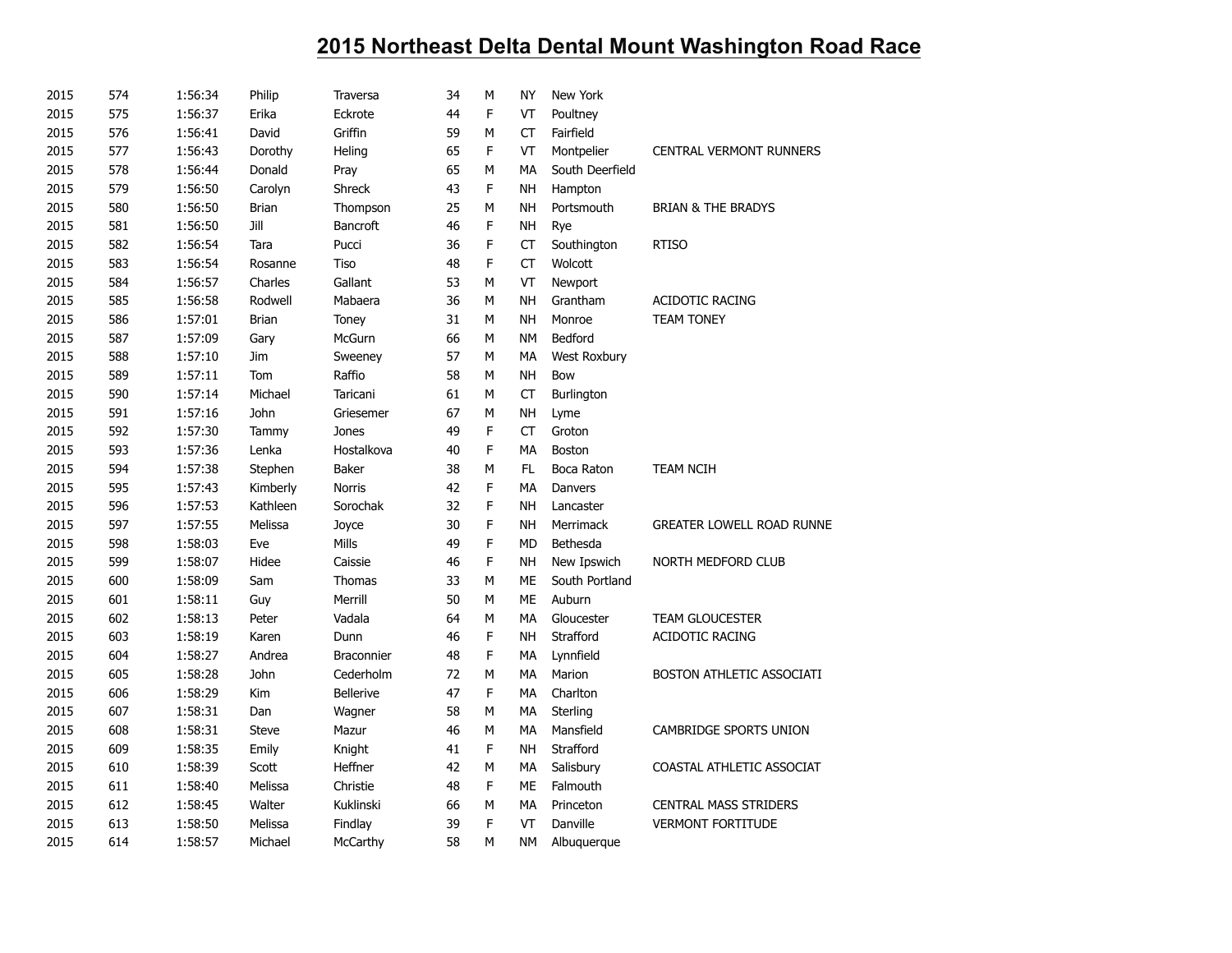| 2015 | 615 | 1:58:57 | Sean          | McCarthy       | 31 | M | МA        | Easthampton     |                                  |
|------|-----|---------|---------------|----------------|----|---|-----------|-----------------|----------------------------------|
| 2015 | 616 | 1:59:06 | <b>Brian</b>  | Roderick       | 46 | M | <b>NH</b> | Hampton         | WINNER'S CIRCLE RUNNING C        |
| 2015 | 617 | 1:59:06 | <b>Brian</b>  | Hannon         | 25 | М | ME        | Gray            |                                  |
| 2015 | 618 | 1:59:09 | Rodney        | Gray           | 45 | M | PA        | Hummels Wharf   |                                  |
| 2015 | 619 | 1:59:09 | <b>Justin</b> | <b>Brady</b>   | 33 | М | <b>NH</b> | Rye             | <b>BRIAN &amp; THE BRADYS</b>    |
| 2015 | 620 | 1:59:09 | Amy           | <b>Ballin</b>  | 55 | F | МA        | Gloucester      | <b>TEAM GLOUCESTER</b>           |
| 2015 | 621 | 1:59:09 | Tom           | <b>Brady</b>   | 58 | M | <b>NH</b> | Gilford         | <b>BRIAN &amp; THE BRADYS</b>    |
| 2015 | 622 | 1:59:10 | Will          | Kemeza         | 37 | M | MA        | Concord         |                                  |
| 2015 | 623 | 1:59:12 | Joseph        | Healey         | 42 | М | MA        | Winchester      |                                  |
| 2015 | 624 | 1:59:14 | Karen         | Cox            | 42 | F | <b>MA</b> | Bedford         | <b>BATTLE ROAD RUNNERS</b>       |
| 2015 | 625 | 1:59:18 | Tony          | Anni           | 47 | M | <b>ME</b> | York Harbor     |                                  |
| 2015 | 626 | 1:59:19 | Vicki         | Miller         | 62 | F | <b>NH</b> | Durham          | WINNER'S CIRCLE RUNNING C        |
| 2015 | 627 | 1:59:26 | Teresa        | Quan           | 54 | F | CA        | Menlo Park      | <b>IMPALA</b>                    |
| 2015 | 628 | 1:59:33 | Joanna        | Anderson       | 40 | F | <b>CT</b> | North Grosvenor |                                  |
| 2015 | 629 | 1:59:36 | Kevin         | Spedding       | 48 | М | <b>CT</b> | Old Saybrook    |                                  |
| 2015 | 630 | 1:59:37 | Susan         | Talon          | 57 | F | ME        | <b>Berwick</b>  | WINNER'S CIRCLE RUNNING C        |
| 2015 | 631 | 1:59:38 | Mary          | Anderson       | 31 | F | ME        | Unity           |                                  |
| 2015 | 632 | 1:59:39 | Jennifer      | Boudreau       | 38 | F | <b>ME</b> | Gardiner        | <b>MAINE TRACK CLUB</b>          |
| 2015 | 633 | 1:59:44 | Kristina      | Woodmansee     | 25 | F | <b>MA</b> | Dedham          | EF EDUCATION FIRST               |
| 2015 | 634 | 1:59:45 | Mark          | Mercer         | 49 | M | MA        | Swampscott      |                                  |
| 2015 | 635 | 1:59:45 | David         | Geary          | 49 | M | <b>MA</b> | Gloucester      | <b>TEAM GLOUCESTER</b>           |
| 2015 | 636 | 1:59:49 | Susan         | <b>Veters</b>  | 55 | F | NΗ        | Bedford         |                                  |
| 2015 | 637 | 1:59:50 | David         | Hetzelt        | 43 | M | VT        | St Johnsbury    | <b>VERMONT FORTITUDE</b>         |
| 2015 | 638 | 1:59:53 | Erina         | Kelly          | 38 | F | <b>NH</b> | Fremont         | ACIDOTIC RACING                  |
| 2015 | 639 | 1:59:54 | Daniel        | Oberlander     | 55 | M | NΗ        | Merrimack       | <b>GREATER BOSTON TRACK CLUB</b> |
| 2015 | 640 | 1:59:58 | Kayla         | Morong         | 25 | F | ME        | Topsham         |                                  |
| 2015 | 641 | 1:59:59 | Vincent       | Rivard         | 69 | M | MA        | Leominster      | NORTH MEDFORD CLUB               |
| 2015 | 642 | 1:59:59 | Ross          | Fitzgerald     | 51 | M | MA        | Watertown       |                                  |
| 2015 | 643 | 2:00:09 | Veronica      | <b>Bressem</b> | 40 | F | MA        | Southwick       |                                  |
| 2015 | 644 | 2:00:14 | Chip          | Speicher       | 55 | M | MA        | N Attleboro     |                                  |
| 2015 | 645 | 2:00:26 | Rui           | Lopes          | 42 | M | MA        | Charlestown     |                                  |
| 2015 | 646 | 2:00:27 | Gene          | Fahey          | 67 | M | <b>NH</b> | Holderness      | PLYMOUTH STATE UNIVERSITY        |
| 2015 | 647 | 2:00:29 | Vincent       | Aceto          | 51 | М | ME        | Westbrook       | <b>MAINE TRACK CLUB</b>          |
| 2015 | 648 | 2:00:33 | Christine     | Doyle          | 52 | F | MA        | Belmont         | CAMBRIDGE SPORTS UNION           |
| 2015 | 649 | 2:00:34 | Anthony       | Reppucci       | 57 | M | MA        | Gloucester      | TEAM GLOUCESTER                  |
| 2015 | 650 | 2:00:38 | Leong         | Ying           | 53 | M | NJ        | Hoboken         |                                  |
| 2015 | 651 | 2:00:43 | Shon          | Haley          | 40 | M | <b>NH</b> | Litchfield      | <b>GATE CITY STRIDERS</b>        |
| 2015 | 652 | 2:00:43 | Randy         | O'Neil         | 49 | M | MA        | Gloucester      | <b>TEAM GLOUCESTER</b>           |
| 2015 | 653 | 2:00:47 | Melissa       | Weymouth       | 34 | F | ME        | Lisbon          |                                  |
| 2015 | 654 | 2:00:47 | Eric          | Evans          | 53 | M | MA        | Carlisle        |                                  |
| 2015 | 655 | 2:00:51 | Sara          | Garthwait      | 35 | F | <b>CT</b> | Enfield         |                                  |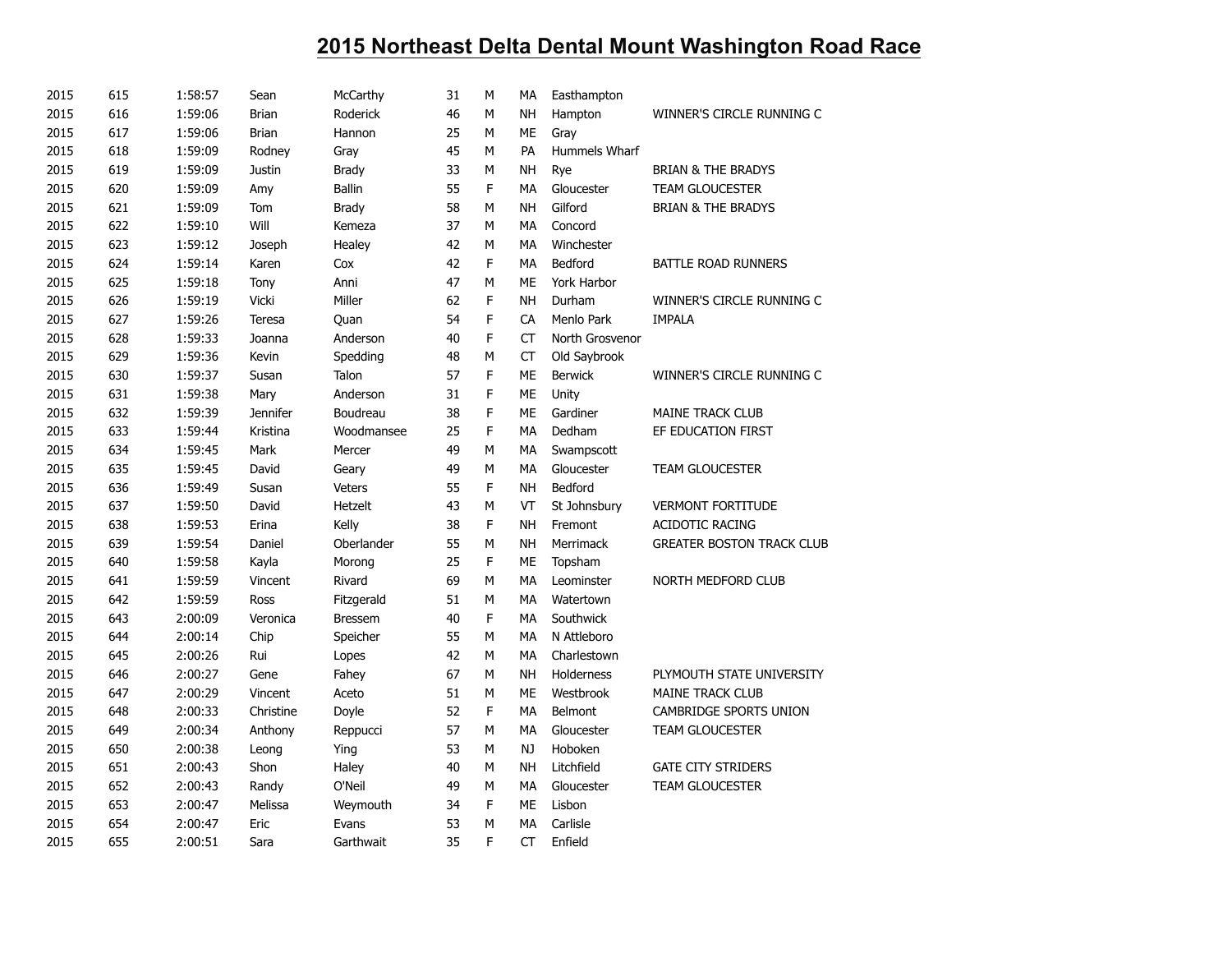| 2015 | 656 | 2:00:54 | Christine       | Cronin       | 50 | F | MA        | Beverly             |                                  |
|------|-----|---------|-----------------|--------------|----|---|-----------|---------------------|----------------------------------|
| 2015 | 657 | 2:00:54 | Richard         | Stockdale    | 64 | M | <b>NH</b> | Mason               | <b>GATE CITY STRIDERS</b>        |
| 2015 | 658 | 2:00:56 | Mike            | Smith        | 44 | M | MA        | Melrose             |                                  |
| 2015 | 659 | 2:00:56 | Carly           | Huffman      | 25 | F | <b>CT</b> | Wethersfield        |                                  |
| 2015 | 660 | 2:00:57 | Shannon         | Kievman      | 41 | F | <b>CT</b> | Manchester          |                                  |
| 2015 | 661 | 2:01:02 | Jody            | Newton       | 62 | F | MA        | Wayland             | CAMBRIDGE SPORTS UNION           |
| 2015 | 662 | 2:01:08 | Charles         | Wakely       | 59 | М | VA        | Charlottesville     |                                  |
| 2015 | 663 | 2:01:11 | Richard         | Leonard      | 60 | M | MA        | Framingham          | WHITE MOUNTAIN MILERS            |
| 2015 | 664 | 2:01:15 | Bill            | Lapsley      | 58 | M | МA        | Plymouth            | <b>ALPINE</b>                    |
| 2015 | 665 | 2:01:15 | <b>Jesse</b>    | Cousins      | 37 | M | <b>NH</b> | Nashua              | <b>GATE CITY STRIDERS</b>        |
| 2015 | 666 | 2:01:17 | Geo             | Ruano        | 50 | M | MA        | Peabody             | CLIMB-AXE                        |
| 2015 | 667 | 2:01:18 | Rob             | Doane        | 39 | M | RI        | Newport             |                                  |
| 2015 | 668 | 2:01:19 | Laurel          | Shortell     | 49 | F | <b>MA</b> | Northampton         |                                  |
| 2015 | 669 | 2:01:21 | Patrick         | Flaherty     | 54 | М | МA        | Quincy              |                                  |
| 2015 | 670 | 2:01:24 | Mad             | Mattera      | 57 | M | VT        | Jericho             |                                  |
| 2015 | 671 | 2:01:31 | Mark            | Gravell      | 58 | M | <b>CT</b> | Mystic              |                                  |
| 2015 | 672 | 2:01:33 | Dan             | Vaillancourt | 48 | M | ME        | Cornish             |                                  |
| 2015 | 673 | 2:01:35 | Martha          | Hauser       | 55 | F | <b>NH</b> | Deering             |                                  |
| 2015 | 674 | 2:01:39 | Roger           | Wood         | 37 | M | MA        | Cambridge           |                                  |
| 2015 | 675 | 2:01:43 | Nicole          | Jackson      | 28 | F | MA        | <b>Brookline</b>    |                                  |
| 2015 | 676 | 2:01:50 | Allan           | Heathman     | 57 | M | VT        | Newbury             |                                  |
| 2015 | 677 | 2:01:55 | Douglas         | Eastman      | 63 | M | <b>NH</b> | Exeter              |                                  |
| 2015 | 678 | 2:01:55 | Evan            | Allen        | 29 | F | MA        | Quincy              |                                  |
| 2015 | 679 | 2:01:56 | Linda           | Hurteau      | 58 | F |           |                     | SLUGGISH SYLVIAS                 |
| 2015 | 680 | 2:02:02 | Rosann          | Diroma       | 56 | F | СT        | Groton              |                                  |
| 2015 | 681 | 2:02:03 | Don             | Weller       | 62 | M | СT        | Niantic             |                                  |
| 2015 | 682 | 2:02:08 | Ruben           | Carrizosa    | 59 | M | MA        | Hyde Park           |                                  |
| 2015 | 683 | 2:02:09 | Jason           | Beaupre      | 45 | M | <b>NY</b> | Gardiner            |                                  |
| 2015 | 684 | 2:02:13 | Lauren          | Keogh        | 23 | F | MA        | Boston              |                                  |
| 2015 | 685 | 2:02:14 | John            | Morin        | 60 | M | <b>ME</b> | Camden              |                                  |
| 2015 | 686 | 2:02:23 | Steven          | Chan         | 43 | M | <b>NY</b> | <b>Clifton Park</b> |                                  |
| 2015 | 687 | 2:02:36 | R.              | Gilyard      | 64 | M | <b>NY</b> | Endicott            |                                  |
| 2015 | 688 | 2:02:38 | <b>Steve</b>    | Titcomb      | 63 | M | VT        | <b>Burlington</b>   | <b>GREEN MOUNTAIN ATHLETIC A</b> |
| 2015 | 689 | 2:02:40 | <b>Jack</b>     | Carney       | 53 | M | MA        | Gloucester          | <b>TEAM GLOUCESTER</b>           |
| 2015 | 690 | 2:02:42 | <b>Jennifer</b> | Mann         | 40 | F | <b>MD</b> | Millersville        |                                  |
| 2015 | 691 | 2:02:53 | Daniel          | King         | 54 | М | <b>ME</b> | Kennebunk           | <b>MAINE TRACK CLUB</b>          |
| 2015 | 692 | 2:02:54 | Sara            | Smiarowski   | 35 | F | МA        | Sunderland          | WESTERN MASS DISTANCE PRO        |
| 2015 | 693 | 2:02:55 | Garth           | Atchley      | 44 | М | NJ        | Jersey City         |                                  |
| 2015 | 694 | 2:02:59 | Michael         | Zankowski    | 32 | M | PA        | Philadelphia        |                                  |
| 2015 | 695 | 2:03:04 | Lauren          | Laquerre     | 32 | F | <b>NH</b> | Nashua              | <b>GATE CITY STRIDERS</b>        |
| 2015 | 696 | 2:03:05 | Patrick         | Meenan       | 58 | м | RI        | Greenville          | WEDNESDAY NIGHT RUNNERS          |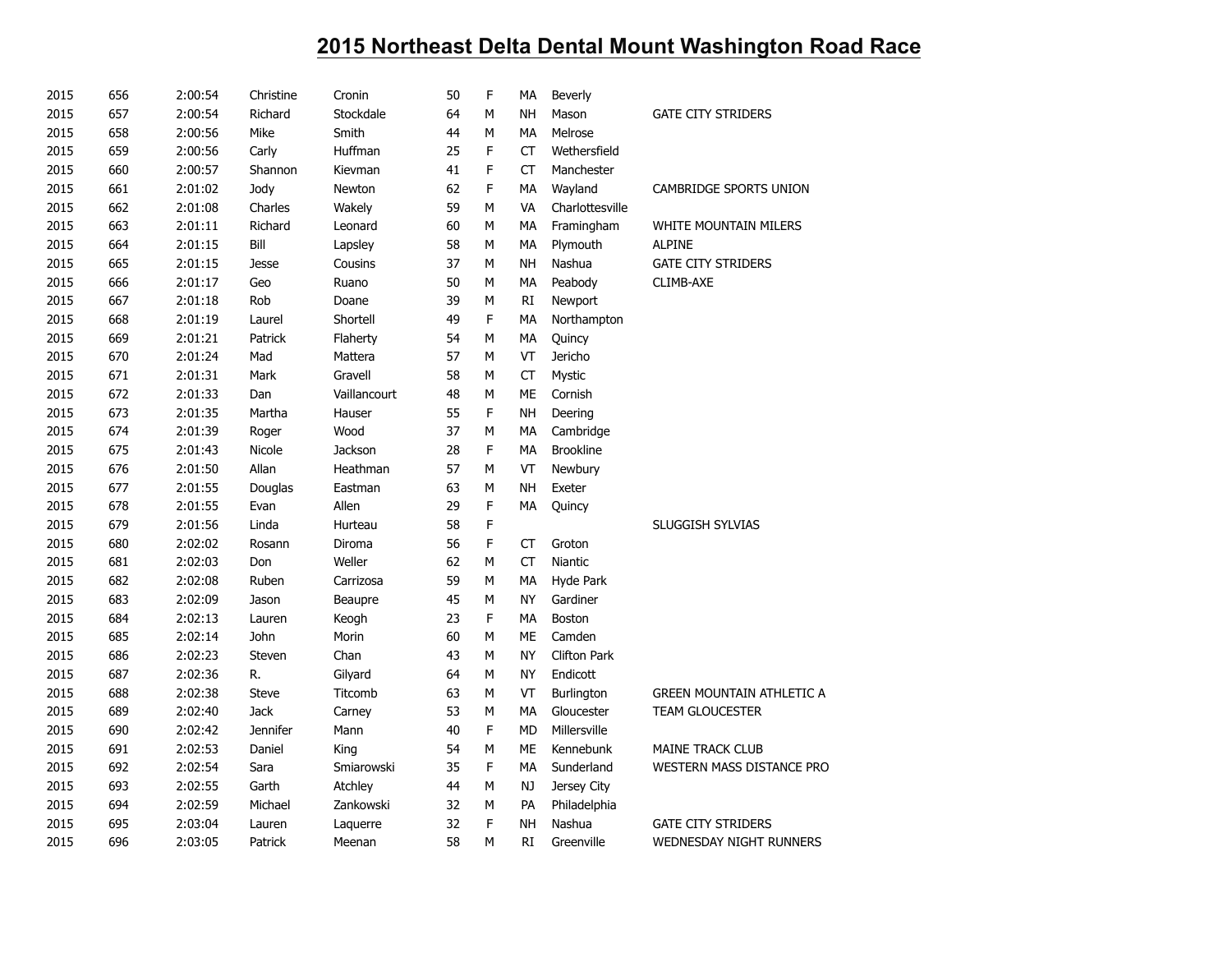| 2015 | 697 | 2:03:09 | Rodney          | Allain          | 39 | M | МA        | Spencer          |                           |
|------|-----|---------|-----------------|-----------------|----|---|-----------|------------------|---------------------------|
| 2015 | 698 | 2:03:11 | Everett         | McBride         | 60 | М | <b>NH</b> | Salem            |                           |
| 2015 | 699 | 2:03:14 | Ken             | Kelleter        | 47 | М | <b>RI</b> | Wakefield        |                           |
| 2015 | 700 | 2:03:16 | Todd            | Johnson         | 43 | M | RI        | Tiverton         |                           |
| 2015 | 701 | 2:03:17 | Alison          | Gray            | 30 | F | MA        | Cambridge        |                           |
| 2015 | 702 | 2:03:23 | <b>James</b>    | Gleason         | 61 | M | <b>NH</b> | Henniker         |                           |
| 2015 | 703 | 2:03:24 | Andrea          | McCusker        | 39 | F | <b>NH</b> | Northwood        | <b>ACIDOTIC RACING</b>    |
| 2015 | 704 | 2:03:25 | Alex            | Mitrushi        | 36 | М | <b>NH</b> | Dover            | <b>SIX03</b>              |
| 2015 | 705 | 2:03:25 | Mary Lou        | Lowrie          | 64 | F | ME        | New Gloucester   | PBMC / MIDCOAST TRI CLUB  |
| 2015 | 706 | 2:03:33 | John            | Spenard         | 48 | М | <b>NH</b> | Manchester       | ATHLETIC ALLIANCE RUNNING |
| 2015 | 707 | 2:03:42 | George          | Kocur           | 63 | М | МA        | Arlington        | CAMBRIDGE SPORTS UNION    |
| 2015 | 708 | 2:03:45 | <b>Tracy</b>    | <b>Burk</b>     | 43 | F | ME        | Denmark          | WHITE MOUNTAIN MILERS     |
| 2015 | 709 | 2:03:45 | John            | <b>Jacobs</b>   | 58 | M | MA        | Methuen          | MERRIMACK VALLEY STRIDERS |
| 2015 | 710 | 2:03:46 | Jim             | Gallant         | 57 | M | MA        | Medford          |                           |
| 2015 | 711 | 2:03:46 | Mike            | Feinberg        | 39 | М | CT        | North Haven      |                           |
| 2015 | 712 | 2:03:55 | Abigail         | <b>McKinley</b> | 31 | F | MA        | Cambridge        | CAMBRIDGE RUNNING CLUB    |
| 2015 | 713 | 2:03:58 | Anne            | <b>Beatty</b>   | 58 | F | MA        | Jamaica Plain    |                           |
| 2015 | 714 | 2:04:03 | Clara           | Cousins         | 18 | F | MA        | Lincoln          |                           |
| 2015 | 715 | 2:04:03 | Sheila          | Gilligan        | 42 | F | MA        | Roslindale       |                           |
| 2015 | 716 | 2:04:06 | Jane            | Folgert         | 47 | F | ME        | Cornish          |                           |
| 2015 | 717 | 2:04:10 | Tom             | Zatko           | 54 | М | MA        | East Longmeadow  |                           |
| 2015 | 718 | 2:04:23 | Hildie          | Heck            | 36 | F | <b>CT</b> | Lyme             | SOUNDRUNNERRACING         |
| 2015 | 719 | 2:04:29 | Chris           | Thurston        | 39 | M | <b>NH</b> | Somersworth      |                           |
| 2015 | 720 | 2:04:30 | Kevin           | MacDonald       | 58 | M | CT        | Norwich          |                           |
| 2015 | 721 | 2:04:36 | Tim             | Clapp           | 37 | M | MA        | Melrose          |                           |
| 2015 | 722 | 2:04:39 | Anna            | Starodaj        | 53 | F | CT        | New Britain      |                           |
| 2015 | 723 | 2:04:39 | Bernard         | Kelley          | 50 | М | RI        | Barrington       |                           |
| 2015 | 724 | 2:04:43 | Adam            | Demoranville    | 43 | M | MA        | Plainville       | THIRSTY IRISH RUNNERS CLU |
| 2015 | 725 | 2:04:44 | Alex            | Serrano         | 41 | M | MA        | Reading          |                           |
| 2015 | 726 | 2:04:51 | <b>Beth</b>     | Pagnotta        | 33 | F | <b>NH</b> | Somersworth      |                           |
| 2015 | 727 | 2:04:57 | Cindy           | Hilton          | 51 | F | ME        | Dayton           |                           |
| 2015 | 728 | 2:04:58 | <b>Jennifer</b> | Gosselin        | 51 | F | <b>NH</b> | Bedford          | WINNER'S CIRCLE RUNNING C |
| 2015 | 729 | 2:05:07 | Elaine          | Dill            | 66 | F | MA        | Monson           | <b>ACIDOTIC RACING</b>    |
| 2015 | 730 | 2:05:13 | Michael         | <b>Tkaczuk</b>  | 25 | М | CT        | Colchester       |                           |
| 2015 | 731 | 2:05:16 | Alan            | Callaway        | 74 | М | <b>NH</b> | Hanover          | UPPER VALLEY RUNNING CLUB |
| 2015 | 732 | 2:05:27 | <b>Steve</b>    | Malynn          | 67 | M | MA        | Merrimac         | NEW ENGLAND 65+ RUNNING C |
| 2015 | 733 | 2:05:32 | Matt            | Calcina         | 42 | M | ME        | Wells            |                           |
| 2015 | 734 | 2:05:33 | Robert          | Scamman         | 59 | М | ME        | <b>Biddeford</b> |                           |
| 2015 | 735 | 2:05:54 | Mena            | Shehata         | 29 | М | CT        | Rocky Hill       |                           |
| 2015 | 736 | 2:05:57 | Anne            | Charles         | 39 | F | ME        | Farmington       |                           |
| 2015 | 737 | 2:06:02 | Stephane        | Provencher      | 46 | M | QC        | Granby           |                           |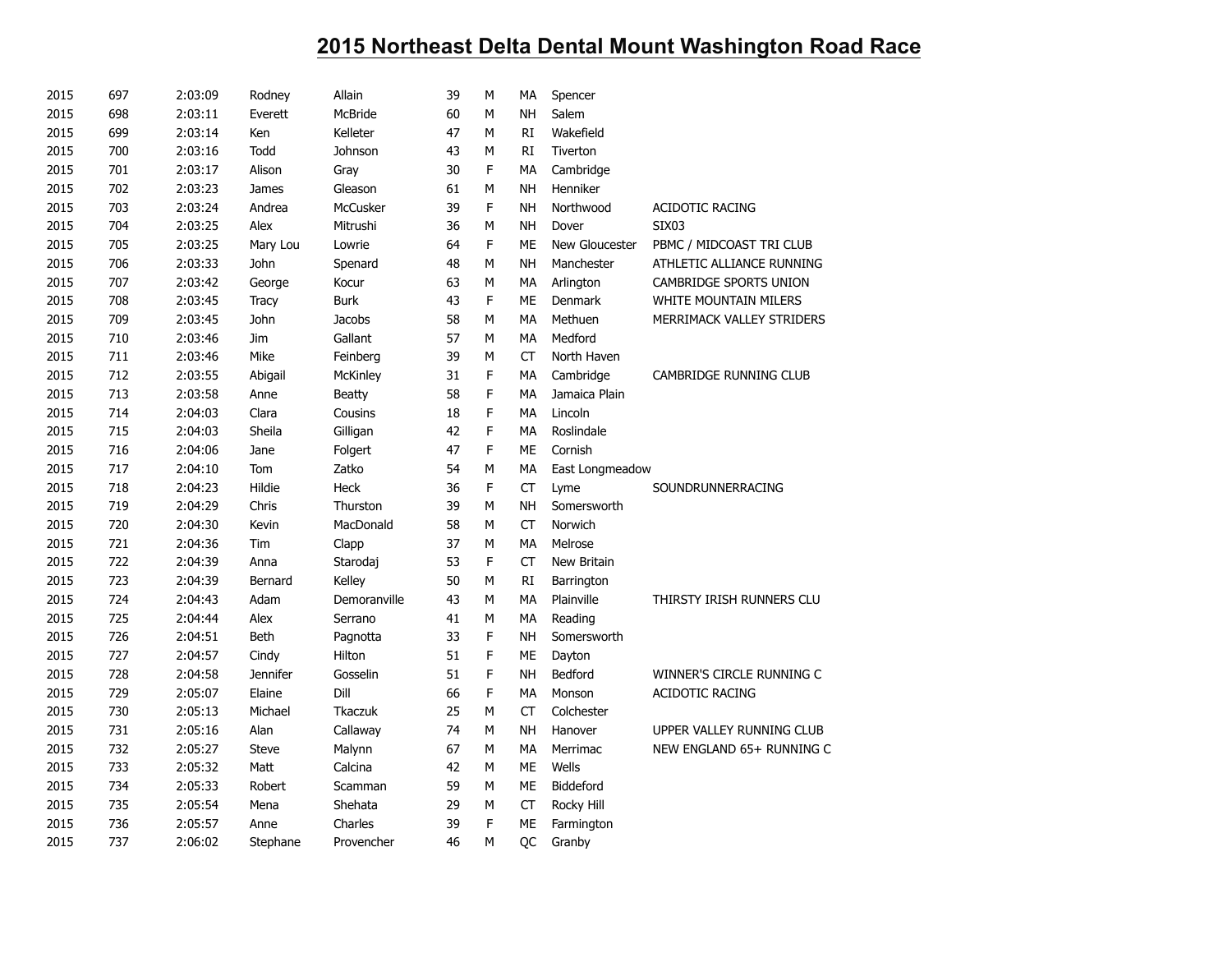| 2015 | 738 | 2:06:02 | Jay             | Maynard         | 69 | М | PA        | Boalsburg            | PENN STATE UNIVERSITY            |
|------|-----|---------|-----------------|-----------------|----|---|-----------|----------------------|----------------------------------|
| 2015 | 739 | 2:06:10 | William         | Young           | 69 | М | NΗ        | Hanover              | UPPER VALLEY RUNNING CLUB        |
| 2015 | 740 | 2:06:23 | Gary            | Reuter          | 76 | M | ME        | Kittery              | <b>ACIDOTIC RACING</b>           |
| 2015 | 741 | 2:06:38 | Ronald          | Pelton          | 62 | М | ME        | Freeport             | <b>MAINE TRACK CLUB</b>          |
| 2015 | 742 | 2:06:44 | Ron             | Swearingen      | 45 | М | MA        | Marblehead           |                                  |
| 2015 | 743 | 2:06:45 | Debra           | Thomas          | 46 | F | MA        | Cambridge            | CAMBRIDGE SPORTS UNION           |
| 2015 | 744 | 2:06:47 | Thomas          | <b>Buck</b>     | 47 | M | CT        | Glastonbury          |                                  |
| 2015 | 745 | 2:07:00 | <b>Jennifer</b> | Keefe           | 31 | F | NΗ        | Portsmouth           | <b>ACIDOTIC RACING</b>           |
| 2015 | 746 | 2:07:03 | Deana           | Irving          | 35 | F | <b>NH</b> | New Hampton          |                                  |
| 2015 | 747 | 2:07:04 | Mary            | Pecorelli       | 41 | F | MA        | Carver               |                                  |
| 2015 | 748 | 2:07:08 | Eva             | Basehart        | 47 | F | <b>NY</b> | Amherst              |                                  |
| 2015 | 749 | 2:07:09 | Michael         | Pelchat         | 60 | M | NΗ        | Gorham               |                                  |
| 2015 | 750 | 2:07:10 | Neil            | Farrell         | 58 | M | NY        | Orchard Park         | SOUTH BUFFALO FRESH AIR C        |
| 2015 | 751 | 2:07:12 | Roy             | Gallant         | 53 | М | CT        | Ashford              | <b>ROY GALLANT</b>               |
| 2015 | 752 | 2:07:15 | Margaritt       | <b>McNulty</b>  | 63 | F | ME        | Standish             | <b>MAINE TRACK CLUB</b>          |
| 2015 | 753 | 2:07:23 | Chuck           | McAllister      | 39 | M | МA        | Haverhill            | MERRIMACK VALLEY STRIDERS        |
| 2015 | 754 | 2:07:30 | Gaetan          | <b>Breton</b>   | 67 | М | QC        | Sherbrooke           | SHERBROOKE ATHLETIC CLUB         |
| 2015 | 755 | 2:07:31 | Elaine          | Goldman         | 35 | F | MA        | Salem                |                                  |
| 2015 | 756 | 2:07:34 | Marie           | Veselsky        | 62 | F | <b>NH</b> | Conway               | WINNER'S CIRCLE RUNNING C        |
| 2015 | 757 | 2:07:36 | David           | Koorits         | 40 | М | ME        | York                 |                                  |
| 2015 | 758 | 2:07:36 | Caroline        | Corsini         | 45 | F | <b>MA</b> | Marblehead           |                                  |
| 2015 | 759 | 2:07:37 | Joe             | Behl            | 71 | М | RI        | Charlestown          | NARRAGANSETT RUNNING ASSO        |
| 2015 | 760 | 2:07:39 | Karl            | MacGibbon       | 51 | М | NΗ        | Goffstown            |                                  |
| 2015 | 761 | 2:07:40 | Douglas         | Richardson      | 38 | М | VT        | Lunenburg            |                                  |
| 2015 | 762 | 2:07:51 | Robert          | <b>Tims</b>     | 44 | M | <b>ME</b> | Cornish              |                                  |
| 2015 | 763 | 2:07:54 | Michael         | Turner          | 48 | М | MA        | Needham              | HEARTBREAK HILL STRIDERS         |
| 2015 | 764 | 2:07:55 | James           | Westphalen      | 17 | M | MA        | Roslindale           |                                  |
| 2015 | 765 | 2:08:02 | Matthew         | Greatchus       | 42 | M | NΗ        | <b>Bristol</b>       |                                  |
| 2015 | 766 | 2:08:02 | Michael         | Carter          | 65 | M | ME        | MacHias              | TEAM BOG LAKE                    |
| 2015 | 767 | 2:08:05 | <b>Jennifer</b> | Costa           | 49 | F | MA        | <b>Braintree</b>     |                                  |
| 2015 | 768 | 2:08:07 | Mary-Pat        | Pfeil           | 56 | F | NJ        | <b>Great Meadows</b> | <b>ACIDOTIC RACING</b>           |
| 2015 | 769 | 2:08:08 | Liane           | Cook            | 37 | F | MA        | Medford              |                                  |
| 2015 | 770 | 2:08:09 | Marcia          | Masland         | 70 | F | <b>NH</b> | Lebanon              |                                  |
| 2015 | 771 | 2:08:19 | Timothy         | Whitney         | 62 | М | МA        | Concord              |                                  |
| 2015 | 772 | 2:08:21 | <b>Jack</b>     | Egan            | 56 | M | MA        | Ludlow               |                                  |
| 2015 | 773 | 2:08:24 | Charles         | Schmieg         | 49 | М | МA        | Norwell              |                                  |
| 2015 | 774 | 2:08:30 | Sarah           | Avery-Leaf      | 51 | F | NΗ        | Durham               | WINNER'S CIRCLE RUNNING C        |
| 2015 | 775 | 2:08:36 | Wendy           | Akeson          | 46 | F | MA        | Ashland              | <b>GREATER FRAMINGHAM RUNNIN</b> |
| 2015 | 776 | 2:08:54 | <b>Steve</b>    | <b>Dinsmore</b> | 55 | М | СT        | East Lyme            |                                  |
| 2015 | 777 | 2:09:28 | Megan           | Foley           | 37 | F | MA        | Somerville           |                                  |
| 2015 | 778 | 2:09:33 | Joel            | Hartley         | 59 | M | <b>MA</b> | Marion               | <b>BOSTON RIVER RATS</b>         |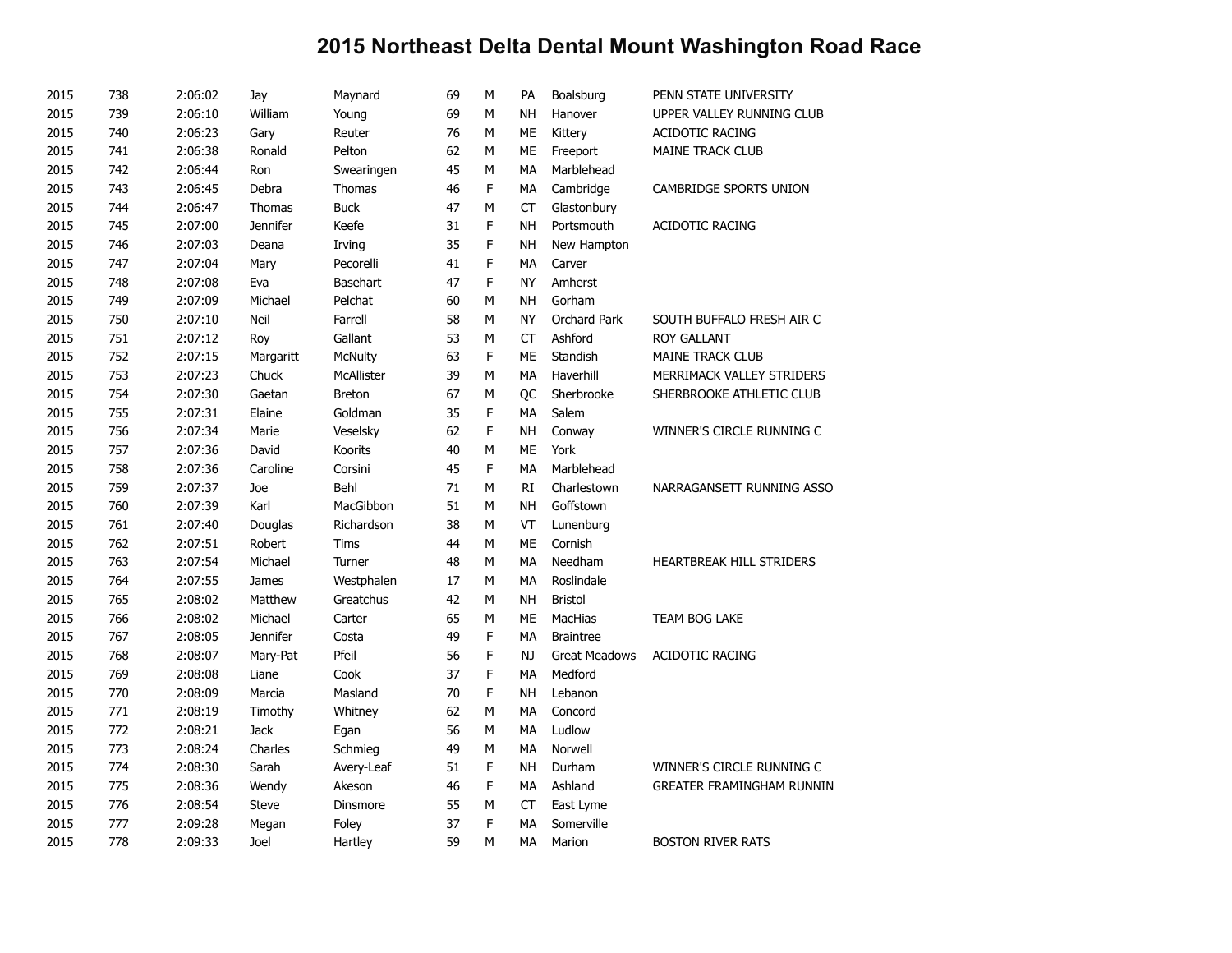| 2015 | 779 | 2:09:34 | Michael         | Gonnerman         | 72 | М | NΗ        | Hanover             | UPPER VALLEY RUNNING CLUB        |
|------|-----|---------|-----------------|-------------------|----|---|-----------|---------------------|----------------------------------|
| 2015 | 780 | 2:09:36 | Michael         | Governor          | 45 | M | NJ        | Jersey City         |                                  |
| 2015 | 781 | 2:09:37 | Daniel          | Kerwin            | 64 | М | <b>CT</b> | Groton              |                                  |
| 2015 | 782 | 2:09:38 | <b>Jennifer</b> | Baima             | 39 | F | МA        | Hopkinton           |                                  |
| 2015 | 783 | 2:09:43 | Adam            | Gormly            | 45 | М | FL        | Tampa               | PELICAN RFC                      |
| 2015 | 784 | 2:09:44 | Reyna           | Lounsbury         | 52 | F | MA        | W Roxbury           |                                  |
| 2015 | 785 | 2:09:53 | <b>Bruce</b>    | Blumberg          | 60 | М | МA        | Concord             |                                  |
| 2015 | 786 | 2:09:56 | Wiliam          | Jacques           | 63 | М | MA        | Wayland             | OVER THE HILL GANG               |
| 2015 | 787 | 2:09:59 | Kenneth         | Hauser            | 60 | М | NΗ        | Deering             |                                  |
| 2015 | 788 | 2:10:01 | Michelle        | Chaffee           | 51 | F | MA        | Marshfield          |                                  |
| 2015 | 789 | 2:10:02 | Sally           | Swenson           | 72 | F | NH        | North Conway        | WHITE MOUNTAIN MILERS            |
| 2015 | 790 | 2:10:27 | Karl            | Moulton           | 49 | М | ME        | Saco                |                                  |
| 2015 | 791 | 2:10:28 | Kevin           | Levesque          | 47 | M | <b>NH</b> | Portsmouth          |                                  |
| 2015 | 792 | 2:10:30 | George          | Pommer            | 45 | М | CT        | Ridgefield          |                                  |
| 2015 | 793 | 2:10:32 | Catherine       | Loesch            | 41 | F | <b>NH</b> | Alexandria          |                                  |
| 2015 | 794 | 2:10:34 | Mary            | Sullivan          | 43 | F | MA        | Lynn                |                                  |
| 2015 | 795 | 2:10:35 | Taylor          | Sullivan          | 16 | F | MA        | Lynn                |                                  |
| 2015 | 796 | 2:10:36 | Dan             | Sullivan          | 44 | М | МA        | Lynn                |                                  |
| 2015 | 797 | 2:10:38 | <b>Jennifer</b> | Pohl              | 42 | F | MA        | East Bridgewate     |                                  |
| 2015 | 798 | 2:10:47 | Sean            | Moriarty          | 37 | M | NΗ        | Durham              |                                  |
| 2015 | 799 | 2:10:50 | Lori            | <b>Bliss-Hill</b> | 44 | F | <b>NH</b> | Enfield             | UPPER VALLEY RUNNING CLUB        |
| 2015 | 800 | 2:10:51 | Joe             | Martelly          | 29 | М | МA        | Salem               |                                  |
| 2015 | 801 | 2:10:52 | Raymond         | Kasper            | 52 | М | <b>CT</b> | Manchester          |                                  |
| 2015 | 802 | 2:10:56 | Paul            | Baldasaro         | 47 | M | GA        | Cumming             |                                  |
| 2015 | 803 | 2:11:04 | Allan           | Aldrich           | 69 | М | <b>NH</b> | Jackson             | WHITE MOUNTAIN MILERS            |
| 2015 | 804 | 2:11:09 | Karen           | Rogers            | 65 | F | <b>CT</b> | Clinton             | ALLSTAR RUN 169 CRUE - GR        |
| 2015 | 805 | 2:11:10 | Donald          | Eno               | 46 | М | ME        | Fort Kent           |                                  |
| 2015 | 806 | 2:11:23 | Bob             | Warren            | 54 | M | MA        | Attleboro           |                                  |
| 2015 | 807 | 2:11:34 | Jim             | Adams             | 60 | М | PA        | Boalsburg           |                                  |
| 2015 | 808 | 2:11:42 | Curt            | Hirsch            | 66 | М | CT        | <b>Storrs</b>       | WILLIMANTIC A.C.                 |
| 2015 | 809 | 2:11:48 | <b>Jennifer</b> | Wynn              | 53 | F | MA        | Acton               | CAMBRIDGE SPORTS UNION           |
| 2015 | 810 | 2:11:48 | Mary            | Nagel             | 57 | F | NH        | Gilmanton           | <b>DOUBLE TAKE</b>               |
| 2015 | 811 | 2:11:49 | Margie          | Riforgiato        | 57 | F | <b>NH</b> | Conway              | <b>DOUBLE TAKE</b>               |
| 2015 | 812 | 2:11:50 | Joe             | Ferrini           | 61 | М | MA        | Rehoboth            | TUFF SCRAMBLERS INC              |
| 2015 | 813 | 2:11:56 | Lori            | Mitchener         | 38 | F | MA        | North Reading       |                                  |
| 2015 | 814 | 2:12:06 | Susan           | Leveret           | 55 | F | VT        | East Thetford       | UPPER VALLEY RUNNING CLUB        |
| 2015 | 815 | 2:12:07 | Gwendolyn       | Adams             | 27 | F | VT        | Norwich             |                                  |
| 2015 | 816 | 2:12:30 | Lisa            | Gallant           | 53 | F | <b>CT</b> | Ashford             |                                  |
| 2015 | 817 | 2:12:39 | Jim             | Gotta             | 65 | М | <b>CT</b> | Portland            |                                  |
| 2015 | 818 | 2:12:40 | Gerard          | Doyle             | 57 | М | MA        | <b>West Newbury</b> | <b>CROSSFIT FULL POTENTIAL E</b> |
| 2015 | 819 | 2:12:44 | <b>Nick</b>     | Quinci            | 51 | М | <b>MA</b> | Melrose             |                                  |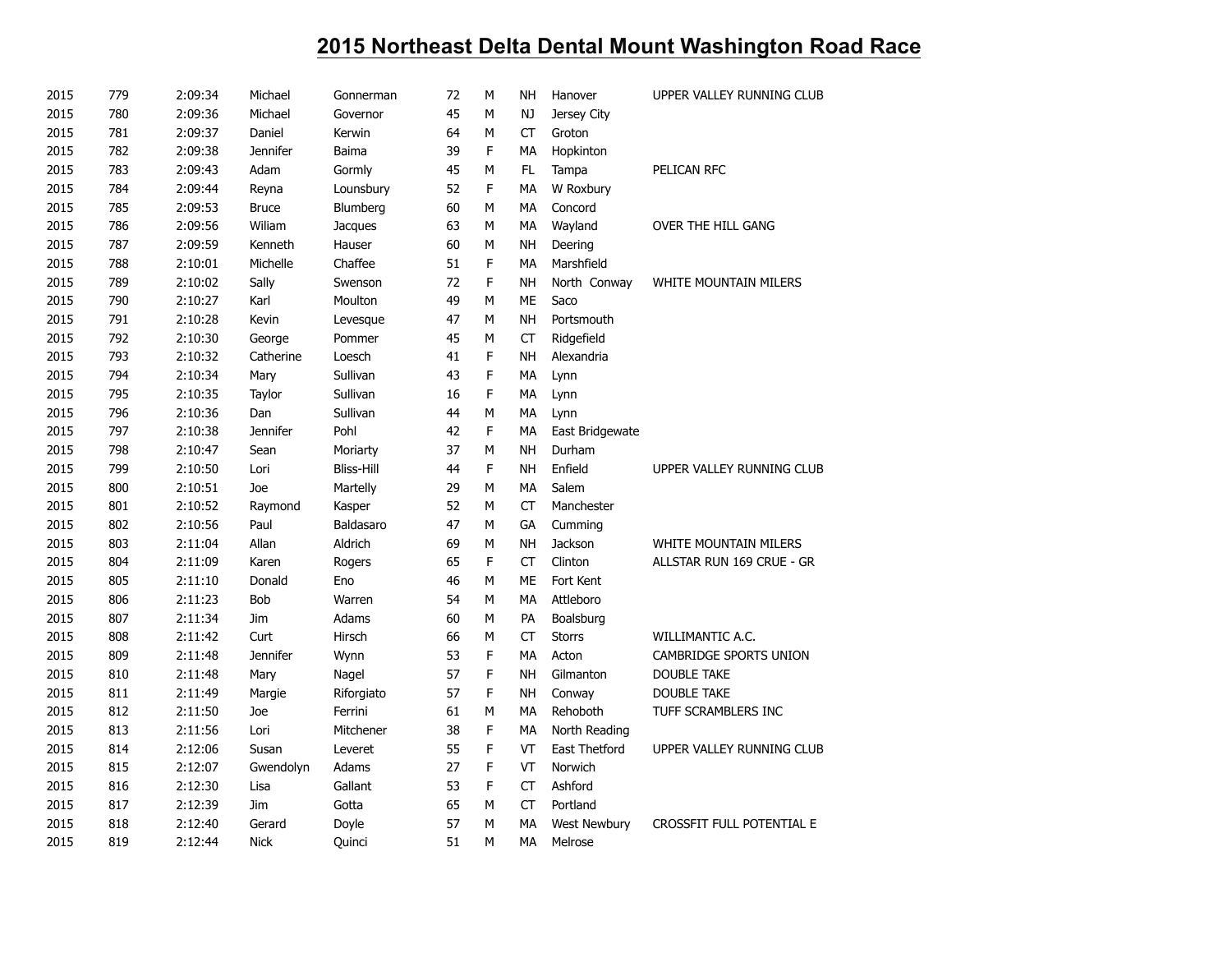| 2015 | 820 | 2:12:48 | Lesly           | Exama             | 49 | М | MA        | Gloucester          | CAPE ANN DISTANCE PROJECT                |
|------|-----|---------|-----------------|-------------------|----|---|-----------|---------------------|------------------------------------------|
| 2015 | 821 | 2:12:53 | Laura           | Vartanian         | 30 | F | <b>NH</b> | Albany              | <b>WHITE MOUNTAIN MILERS</b>             |
| 2015 | 822 | 2:12:56 | Eric            | Hager             | 54 | M | ME        | Portland            | <b>MAINE TRACK CLUB</b>                  |
| 2015 | 823 | 2:12:59 | Jim             | Lam               | 46 | М | NJ        | Jersey City         |                                          |
| 2015 | 824 | 2:13:04 | <b>Jennifer</b> | <b>Burkett</b>    | 25 | F | NΗ        | North Conway        |                                          |
| 2015 | 825 | 2:13:09 | Tom             | Knox              | 46 | M | ON        | Newmarket           |                                          |
| 2015 | 826 | 2:13:15 | Deborah         | Carroll           | 41 | F | <b>CT</b> | Glastonbury         |                                          |
| 2015 | 827 | 2:13:27 | Steven          | Spofford          | 43 | М | ME        | Wells               |                                          |
| 2015 | 828 | 2:13:29 | John            | Howe              | 80 | M | ME        | Waterford           | <b>MAINE TRACK CLUB</b>                  |
| 2015 | 829 | 2:13:36 | Heidi           | Loomis            | 52 | F | PA        | Boalsburg           |                                          |
| 2015 | 830 | 2:13:37 | David           | Harrison          | 60 | М | MA        | Sandwich            |                                          |
| 2015 | 831 | 2:13:39 | Paul            | Giorgio           | 51 | М | МA        | Millbury            |                                          |
| 2015 | 832 | 2:13:40 | Erin            | Brown-Gallant     | 51 | F | VT        | Newport             |                                          |
| 2015 | 833 | 2:13:43 | Jonathan        | Wakely            | 55 | М | МA        | Cambridge           |                                          |
| 2015 | 834 | 2:13:47 | Lisa            | Conrad            | 50 | F | MA        | Fitchburg           | NORTH MEDFORD CLUB                       |
| 2015 | 835 | 2:13:53 | Margaret        | Hedstrom          | 61 | F | МA        | Concord             |                                          |
| 2015 | 836 | 2:13:58 | <b>Steve</b>    | Weitzler          | 57 | М | MA        | Middleton           | MERRIMACK VALLEY STRIDERS                |
| 2015 | 837 | 2:14:14 | Diane           | Levesque          | 61 | F | <b>NH</b> | Rochester           |                                          |
| 2015 | 838 | 2:14:15 | Bill            | Long              | 74 | М | NY        | <b>Clifton Park</b> |                                          |
| 2015 | 839 | 2:14:16 | Fred            | Ross              | 68 | М | VT        | Vernon              | CAMBRIDGE SPORTS UNION                   |
| 2015 | 840 | 2:14:18 | Mark            | Roberts           | 36 | М | MA        | Waltham             |                                          |
| 2015 | 841 | 2:14:27 | Neil            | McGonagle         | 50 | М | МA        | Hyde Park           |                                          |
| 2015 | 842 | 2:14:30 | Kent            | Murdick           | 50 | М | ME        | Falmouth            |                                          |
| 2015 | 843 | 2:14:34 | Erin            | Smith             | 38 | F | <b>NJ</b> | Jersey City         |                                          |
| 2015 | 844 | 2:14:35 | Maria           | Martuscello       | 47 | F | МA        | Everett             |                                          |
| 2015 | 845 | 2:14:36 | Eugene          | Metto             | 54 | М | NН        | South Hampton       | <b>TEAM BEEFCAKE</b>                     |
| 2015 | 846 | 2:15:02 | James           | Baraw             | 48 | М | VT        | Northfield          |                                          |
| 2015 | 847 | 2:15:08 | Michael         | Edwards           | 43 | M | MA        | Townsend            |                                          |
| 2015 | 848 | 2:15:12 | Normando        | Cesar             | 69 | М | BR        | S??O CARLOS         | S??O CARLOS CLUBE                        |
| 2015 | 849 | 2:15:16 | Richard         | Mellor            | 65 | М | NΗ        | Rindge              |                                          |
| 2015 | 850 | 2:15:19 | <b>Brian</b>    | Curtin            | 50 | M | ME        | York                |                                          |
| 2015 | 851 | 2:15:34 | Kathryn         | Powers            | 31 | F | МA        | Fairhaven           | <b>GREATER NEW BEDFORD TRACK</b>         |
| 2015 | 852 | 2:15:39 | Paul            | Allen             | 64 | М | МA        | Dedham              | THIRSTY IRISH RUNNERS CLU                |
| 2015 | 853 | 2:15:44 | Karen           | O'Shaughnessy     | 40 | F | NH        | Portsmouth          | SIX <sub>03</sub>                        |
| 2015 | 854 | 2:15:45 | Rose            | Buckingham        | 67 | F | CT        | Norwich             | <b>WESTERLY TRACK &amp; ATHLETIC</b>     |
| 2015 | 855 | 2:15:47 | Linda           | Fitzpatrick-Clave | 64 | F | MA        | Georgetown          | TEAM GLOUCESTER                          |
| 2015 | 856 | 2:15:53 | Mike            | Iuele             | 45 | M | МA        | Haverhill           | JAY/MIKE                                 |
| 2015 | 857 | 2:16:03 | Karen           | Chung             | 41 | F | NJ        | Jersey City         |                                          |
| 2015 | 858 | 2:16:12 | Donald          | Hogardt           | 68 | М | МA        |                     | Needham Heights HEARTBREAK HILL STRIDERS |
| 2015 | 859 | 2:16:21 | Tyler           | Luce              | 24 | М | CT        | New London          |                                          |
| 2015 | 860 | 2:16:21 | Emberleigh      | Luce              | 22 | F | <b>CT</b> | New London          |                                          |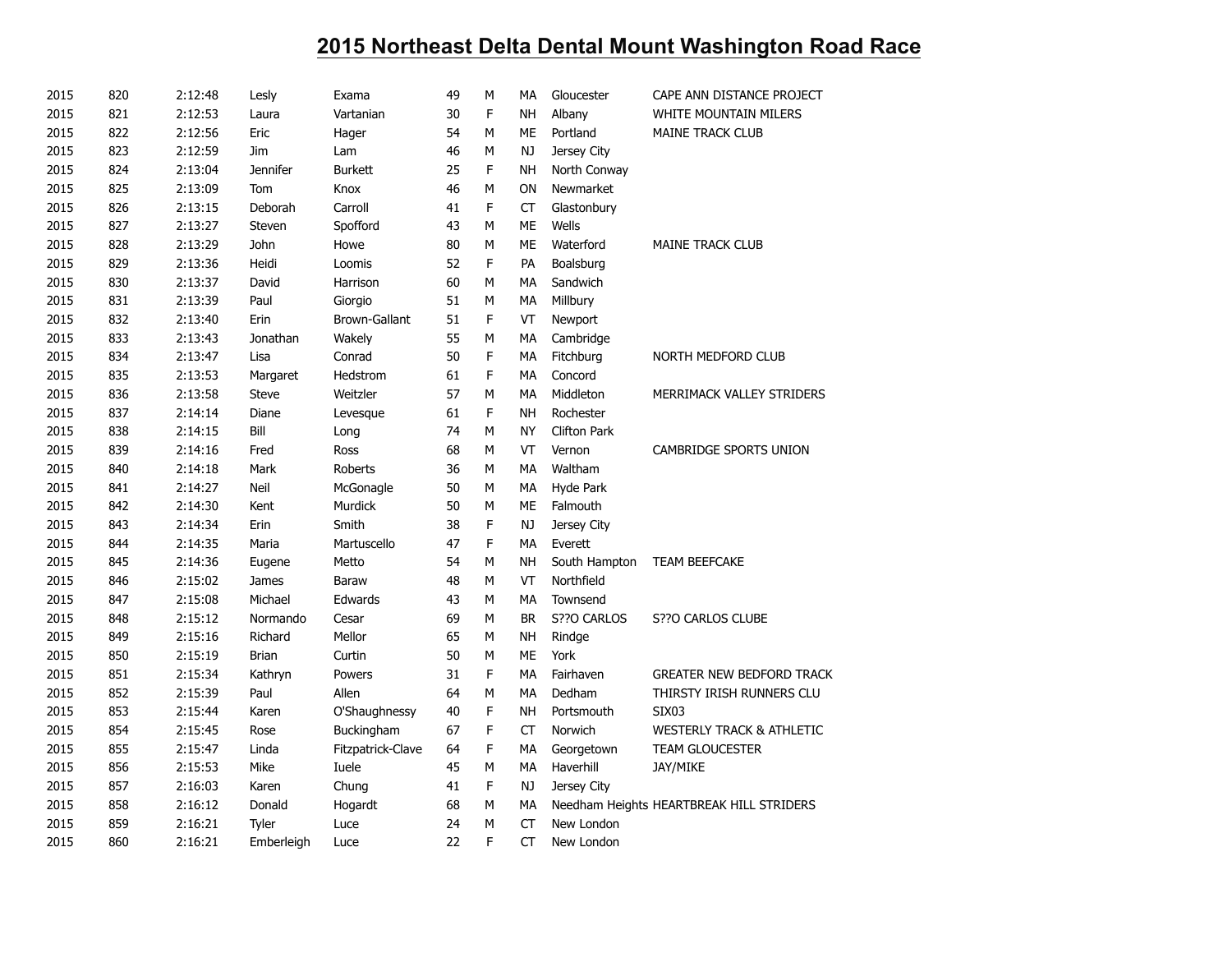| 2015 | 861 | 2:16:23 | Eugene     | <b>Buonanno</b> | 39 | M           | CT        | Waterford           |                           |
|------|-----|---------|------------|-----------------|----|-------------|-----------|---------------------|---------------------------|
| 2015 | 862 | 2:16:27 | Hyunsoo    | Park            | 59 | M           | <b>NY</b> | Qns                 |                           |
| 2015 | 863 | 2:16:28 | Jill       | Barbour         | 39 | F           | <b>NH</b> | North Conway        |                           |
| 2015 | 864 | 2:16:29 | Frederick  | Farina          | 59 | М           | RI        | Charlestown         |                           |
| 2015 | 865 | 2:16:33 | Rahul      | Raina           | 38 | M           | MA        | Chelmsford          | GREATER LOWELL ROAD RUNNE |
| 2015 | 866 | 2:16:35 | Andrew     | Haase           | 37 | М           | NΗ        | Grantham            | UPPER VALLEY RUNNING CLUB |
| 2015 | 867 | 2:16:52 | Tom        | Cassetty        | 37 | M           | <b>NH</b> | Nashua              | <b>GATE CITY STRIDERS</b> |
| 2015 | 868 | 2:16:52 | David      | Salvas          | 65 | M           | NH        | Amherst             | <b>GATE CITY STRIDERS</b> |
| 2015 | 869 | 2:17:02 | Margaret   | Callan          | 48 | F           | ME        | York Harbor         |                           |
| 2015 | 870 | 2:17:04 | John       | <b>Barrett</b>  | 37 | М           | <b>NH</b> | Eaton               |                           |
| 2015 | 871 | 2:17:05 | Richard    | Fijalkowski     | 47 | M           | MA        | Tyngsboro           | <b>ACIDOTIC RACING</b>    |
| 2015 | 872 | 2:17:09 | Elizabeth  | Salesky         | 23 | F           | MA        | Cambridge           |                           |
| 2015 | 873 | 2:17:09 | Richard    | Neal            | 72 | M           | MA        | Woburn              |                           |
| 2015 | 874 | 2:17:18 | David      | Babson          | 50 | М           | <b>NC</b> | Raleigh             | <b>TEAM BABSON</b>        |
| 2015 | 875 | 2:17:23 | Bob        | Gralton         | 47 | M           | CT        | Gales Ferry         | <b>GRALTONS</b>           |
| 2015 | 876 | 2:17:23 | Amira      | Lerario         | 48 | F           | <b>CT</b> | Manchester          |                           |
| 2015 | 877 | 2:17:29 | Richard    | Olmstead        | 36 | М           | <b>CT</b> | Vernon              |                           |
| 2015 | 878 | 2:17:38 | Sarah      | Emerson         | 31 | F           | <b>ME</b> | Westbrook           | <b>CROW ATHLETICS</b>     |
| 2015 | 879 | 2:17:39 | Alan       | Morse           | 58 | M           | <b>CT</b> | Enfield             | PINE MOUNTAIN             |
| 2015 | 880 | 2:17:47 | Sal        | <b>Bramante</b> | 41 | М           | MA        | Reading             |                           |
| 2015 | 881 | 2:17:47 | Scott      | Thurber         | 51 | M           | <b>NH</b> | Manchester          |                           |
| 2015 | 882 | 2:17:48 | Yongjun    | Min             | 45 | M           | MA        | Burlington          |                           |
| 2015 | 883 | 2:17:55 | Linda      | <b>Jacobs</b>   | 44 | F           | NΗ        | Bedford             |                           |
| 2015 | 884 | 2:17:56 | Caryn      | Vita            | 44 | $\mathsf F$ | <b>CT</b> | Norwalk             |                           |
| 2015 | 885 | 2:17:58 | Scott      | MacKenzie       | 27 | M           | <b>NH</b> | Dover               | SIX03                     |
| 2015 | 886 | 2:18:08 | Craig      | Ornell          | 55 | М           | MA        | Worcester           |                           |
| 2015 | 887 | 2:18:15 | Pavan      | Panchapakeshan  | 34 | M           | MA        | Chelmsford          |                           |
| 2015 | 888 | 2:18:17 | Melanie    | Payeur          | 29 | F           | NΗ        | Manchester          | ATHLETIC ALLIANCE RUNNING |
| 2015 | 889 | 2:18:25 | Kristine   | Decourcey       | 40 | F           | <b>NH</b> | Merrimack           |                           |
| 2015 | 890 | 2:18:44 | Joanne     | Grzembski       | 45 | F           | MA        | Webster             |                           |
| 2015 | 891 | 2:18:58 | Gail       | Dwyer           | 59 | F           | МA        | Fitchburg           | NORTH MEDFORD CLUB        |
| 2015 | 892 | 2:19:33 | Michael    | Goodson         | 69 | M           | <b>RI</b> | North Providenc     |                           |
| 2015 | 893 | 2:19:35 | Steven     | Mirasolo        | 42 | M           | МA        | Reading             |                           |
| 2015 | 894 | 2:19:37 | Jacqueline | Barter          | 46 | F           | VT        | St Johnsbury        |                           |
| 2015 | 895 | 2:19:43 | Lisa       | Pyburn          | 51 | $\mathsf F$ | <b>ME</b> | Hiram               | CLIMB-AXE                 |
| 2015 | 896 | 2:19:49 | Varina     | Hammond         | 42 | $\mathsf F$ | MA        | Westborough         |                           |
| 2015 | 897 | 2:20:00 | Shachar    | Klarfeld        | 29 | М           | NY        | Flushing            |                           |
| 2015 | 898 | 2:20:05 | Mike       | Dewolfe         | 25 | М           | NY        | Saratoga Spring     |                           |
| 2015 | 899 | 2:20:11 | Emily      | Meehan          | 36 | F           | NΗ        | <b>Milton Mills</b> |                           |
| 2015 | 900 | 2:20:13 | Mike       | Radz            | 42 | M           | RI        | Providence          |                           |
| 2015 | 901 | 2:20:15 | Susan      | Fabrizio        | 34 | F           | <b>NH</b> | Derry               |                           |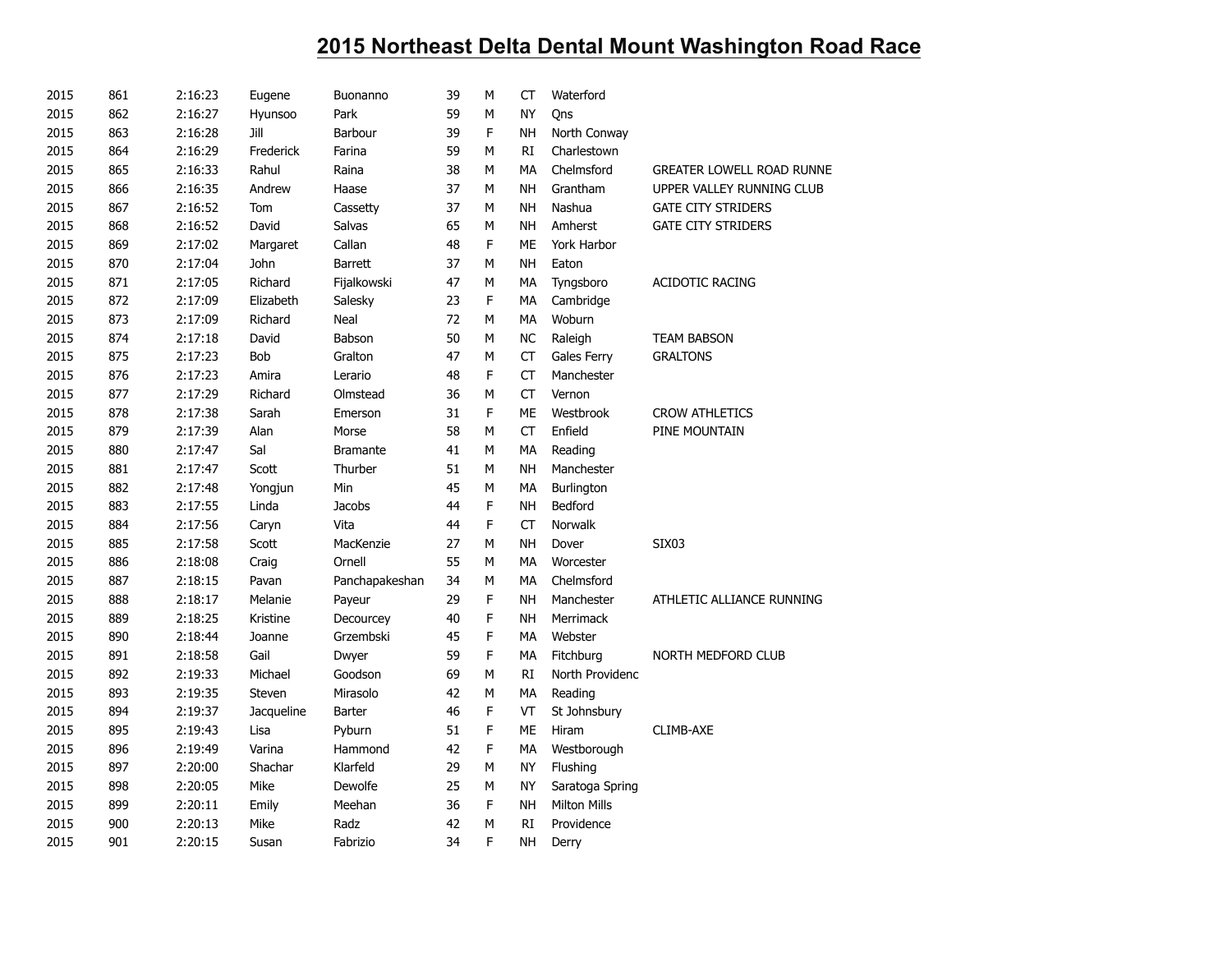| 2015 | 902 | 2:20:27 | Nora        | Shanahan         | 56 | F | MA        | <b>Braintree</b>    | THIRSTY IRISH RUNNERS CLU      |
|------|-----|---------|-------------|------------------|----|---|-----------|---------------------|--------------------------------|
| 2015 | 903 | 2:20:27 | <b>Jack</b> | Oconnor          | 60 | M | MA        | Dedham              | THIRSTY IRISH RUNNERS CLU      |
| 2015 | 904 | 2:20:32 | Paulette    | Slovenkai        | 55 | F | NΗ        | New Ipswich         | NORTH MEDFORD CLUB             |
| 2015 | 905 | 2:20:39 | Craig       | Schaeffer        | 41 | М | МA        | Gardner             |                                |
| 2015 | 906 | 2:20:53 | Helen       | Clark            | 62 | F | NJ        | Jersey City         | <b>JERSEY CITY HILLERS</b>     |
| 2015 | 907 | 2:20:59 | Rene        | Phaneuf          | 68 | M | RI        | Mapleville          | <b>WEDNESDAY NIGHT RUNNERS</b> |
| 2015 | 908 | 2:21:10 | Douglas     | Leigh            | 48 | М | МA        | Northampton         |                                |
| 2015 | 909 | 2:21:22 | Sue         | Coffin           | 30 | F | NΗ        | Manchester          |                                |
| 2015 | 910 | 2:21:26 | Aisling     | Oconnor          | 42 | F | MA        | Westford            |                                |
| 2015 | 911 | 2:21:27 | Scott       | Stevenson        | 61 | M | MA        | Westford            |                                |
| 2015 | 912 | 2:21:28 | Chard       | Corsini          | 46 | M | МA        | Marblehead          |                                |
| 2015 | 913 | 2:21:37 | Robert      | Powers           | 48 | M | CT        | Southington         |                                |
| 2015 | 914 | 2:21:45 | Danny       | Scanlon          | 46 | M | RI        | East Greenwich      |                                |
| 2015 | 915 | 2:21:53 | Melissa     | Costello         | 40 | F | MA        | Hanover             |                                |
| 2015 | 916 | 2:21:57 | Sergio      | De Sousa         | 43 | M | CT        | Wethersfield        |                                |
| 2015 | 917 | 2:22:14 | Greg        | Keller           | 48 | М | МA        | <b>West Newbury</b> | <b>CENTRAL MAINE STRIDERS</b>  |
| 2015 | 918 | 2:22:20 | Kurt        | <b>Brierly</b>   | 43 | М | MA        | Newburyport         |                                |
| 2015 | 919 | 2:22:27 | Amanda      | Madgey           | 34 | F | ME        | Porter              |                                |
| 2015 | 920 | 2:22:34 | Gregory     | Cook             | 45 | М | МA        | Medford             |                                |
| 2015 | 921 | 2:22:38 | Christopher | Hussey           | 53 | М | MA        | West Roxbury        | PARKWAY RUNNING CLUB           |
| 2015 | 922 | 2:22:41 | Stephen     | Demarais         | 56 | М | MA        | Walpole             |                                |
| 2015 | 923 | 2:22:54 | Harsh       | Walia            | 38 | M | МA        | Acton               |                                |
| 2015 | 924 | 2:23:00 | Melissa     | Brown            | 15 | F | NΗ        | Madison             | <b>WHITE MOUNTAIN MILERS</b>   |
| 2015 | 925 | 2:23:01 | Maksymilian | Keska            | 38 | M | CT        | Plantsville         |                                |
| 2015 | 926 | 2:23:07 | Kathlin     | Hagedorn         | 28 | F | МA        | West Roxbury        | HEARTBREAK HILL STRIDERS       |
| 2015 | 927 | 2:23:07 | Chuck       | Hagedorn         | 60 | М | МA        | Southborough        | HEARTBREAK HILL STRIDERS       |
| 2015 | 928 | 2:23:11 | Karen       | Lubov            | 37 | F | MA        | Canton              |                                |
| 2015 | 929 | 2:23:36 | Christopher | Luck             | 59 | М | NΗ        | Whitefield          |                                |
| 2015 | 930 | 2:23:48 | Dawn        | Ball             | 39 | F | МA        | Plymouth            |                                |
| 2015 | 931 | 2:24:21 | Marc        | Wilder           | 44 | M | MA        | Saugus              |                                |
| 2015 | 932 | 2:24:31 | Bonnie      | Hallinan         | 65 | F | MA        | Danvers             | <b>TEAM GLOUCESTER</b>         |
| 2015 | 933 | 2:24:36 | Katharine   | Cunningham       | 60 | F | MA        | Wellesley           |                                |
| 2015 | 934 | 2:24:48 | Patrick     | Nelson           | 47 | M | <b>NH</b> | Nashua              |                                |
| 2015 | 935 | 2:24:49 | John        | Jannetti         | 58 | М | МA        | Andover             | MERRIMACK VALLEY STRIDERS      |
| 2015 | 936 | 2:24:49 | Adrienne    | Keane            | 55 | F | <b>NH</b> | Pelham              | MERRIMACK VALLEY STRIDERS      |
| 2015 | 937 | 2:24:59 | Michele     | <b>Brokmeier</b> | 51 | F | MA        | Rockland            |                                |
| 2015 | 938 | 2:25:04 | David       | Olson            | 48 | М | MA        | Gloucester          | <b>TEAM GLOUCESTER</b>         |
| 2015 | 939 | 2:25:17 | Mark        | Baldwin          | 37 | M | VA        | <b>Falls Church</b> | <b>TEAM NCIH</b>               |
| 2015 | 940 | 2:25:22 | Sandra      | Dalton           | 45 | F | MA        | <b>Topsfield</b>    |                                |
| 2015 | 941 | 2:25:39 | Mary Ann    | Pierce           | 52 | F | NY        | <b>Jamesville</b>   |                                |
| 2015 | 942 | 2:25:42 | Bonnie      | Blanchfield      | 55 | F | MA        | Weston              |                                |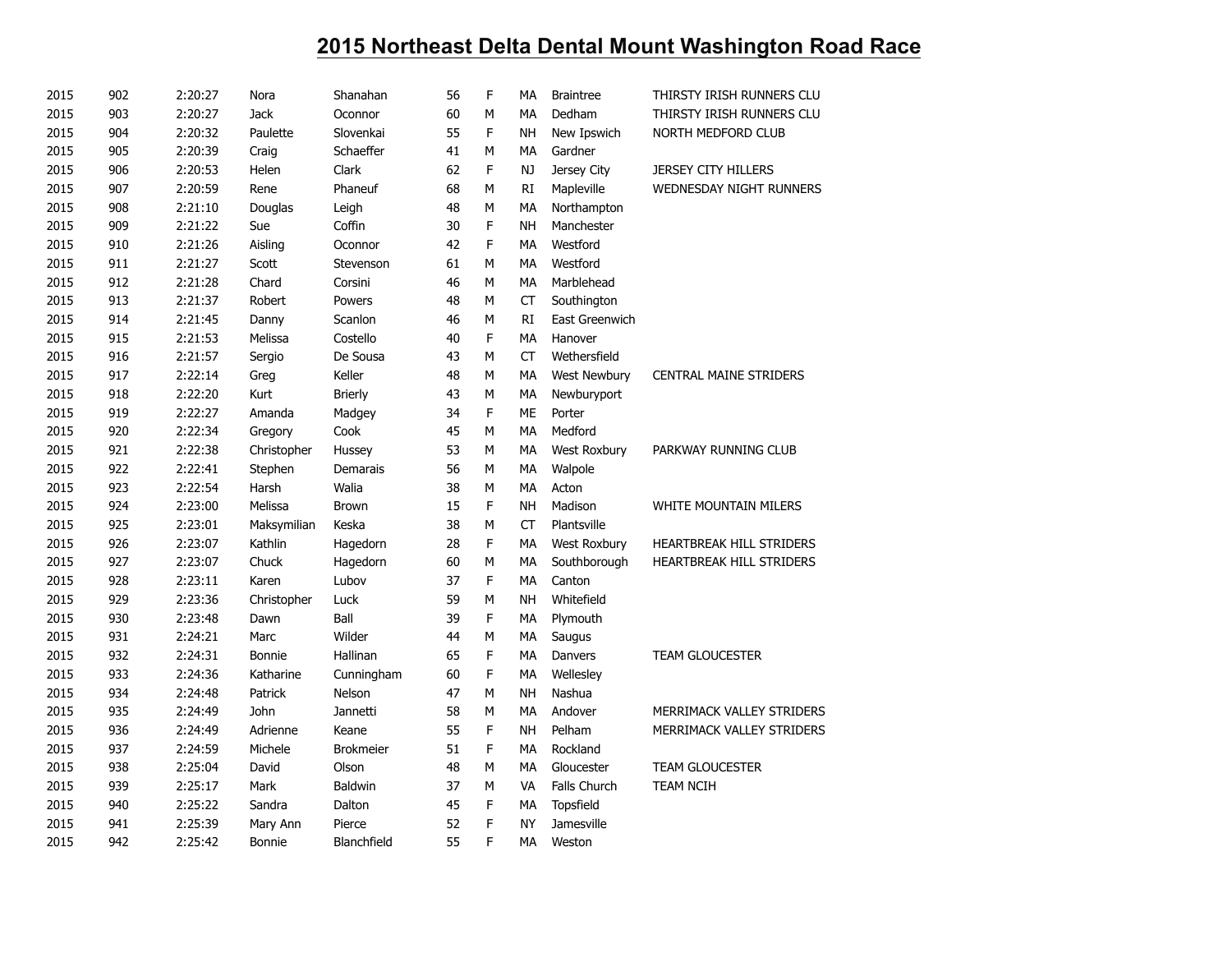| 2015 | 943 | 2:25:58 | Leon            | Kao              | 35 | М | MA        | Sturbridge      | <b>TEAM HUSKER</b>              |
|------|-----|---------|-----------------|------------------|----|---|-----------|-----------------|---------------------------------|
| 2015 | 944 | 2:26:01 | Christopher     | Hayes            | 37 | M | MA        | Sturbridge      | <b>TEAM HUSKER</b>              |
| 2015 | 945 | 2:26:22 | Mary            | Wetterstrand     | 45 | F | МA        | West Roxbury    |                                 |
| 2015 | 946 | 2:26:26 | Thomas          | Meacham          | 72 | M | AK        | Anchorage       |                                 |
| 2015 | 947 | 2:26:50 | John            | Carter           | 30 | М | ME        | Windham         |                                 |
| 2015 | 948 | 2:26:51 | Noel            | Leigh            | 44 | F | ME        | Springvale      | WINNER'S CIRCLE RUNNING C       |
| 2015 | 949 | 2:27:02 | Joseph          | Kowalczyk        | 57 | M | MA        | Amesbury        |                                 |
| 2015 | 950 | 2:27:09 | Diane           | Rondeau          | 45 | F | <b>NH</b> | <b>Bedford</b>  | SEE STONYFIELD RUN 6288         |
| 2015 | 951 | 2:27:10 | Kally           | Abrams           | 45 | F | <b>NH</b> | Bow             | SEE STONYFIELD RUN 6288         |
| 2015 | 952 | 2:27:19 | Ashley          | Lader            | 27 | F | NH        | Moultonborough  | <b>ACIDOTIC RACING</b>          |
| 2015 | 953 | 2:27:20 | Mark            | Donais           | 55 | M | MA        | <b>Bradford</b> |                                 |
| 2015 | 954 | 2:27:26 | Lisa            | Moore            | 50 | F | MA        | Haverhill       |                                 |
| 2015 | 955 | 2:27:38 | Rachel          | Lakin            | 50 | F | <b>NH</b> | Munsonville     | MONADNOCK REGIONAL MILERS       |
| 2015 | 956 | 2:28:15 | <b>Tim</b>      | Proctor          | 60 | М | <b>ME</b> | Kittery         | SEACOAST SPORTS CLUB            |
| 2015 | 957 | 2:28:26 | Liz             | <b>Barrett</b>   | 26 | F | <b>NH</b> | Hudson          |                                 |
| 2015 | 958 | 2:28:27 | <b>Jennifer</b> | Hallett          | 35 | F | VT        | Waterford       |                                 |
| 2015 | 959 | 2:28:28 | Lucien          | Trudeau          | 74 | M | <b>NH</b> | Manchester      | ATHLETIC ALLIANCE RUNNING       |
| 2015 | 960 | 2:28:52 | Paula           | Landolfi         | 47 | F | MA        | Pembroke        |                                 |
| 2015 | 961 | 2:29:16 | Charles         | Lewis            | 54 | М | NJ        | Jersey City     | <b>JERSEY CITY HILLERS</b>      |
| 2015 | 962 | 2:29:16 | Ayca            | Aksu             | 35 | F | <b>NY</b> | Brooklyn        |                                 |
| 2015 | 963 | 2:29:24 | Joyce           | Vyriotes         | 40 | F | <b>MA</b> | Reading         | <b>MYSTIC RUNNERS</b>           |
| 2015 | 964 | 2:29:26 | Robert          | Therrien         | 39 | M | MA        | Chelmsford      | NORTH MEDFORD CLUB              |
| 2015 | 965 | 2:29:32 | Mary            | Adamcyk          | 30 | F | MA        | Quincy          |                                 |
| 2015 | 966 | 2:29:41 | Alexandra       | Huffman          | 27 | F | CT        | Wethersfield    |                                 |
| 2015 | 967 | 2:29:50 | Mary Ellen      | Ross             | 44 | F | MA        | East Falmouth   | CAPE COD ATHLETIC CLUB          |
| 2015 | 968 | 2:29:59 | Sallie          | MacLeod          | 38 | F | <b>ME</b> | Portland        | <b>SALLIE</b>                   |
| 2015 | 969 | 2:30:06 | Peter           | <b>Barzdines</b> | 63 | М | <b>MA</b> | Watertown       |                                 |
| 2015 | 970 | 2:30:12 | Kelly           | Ferris           | 50 | F | <b>CT</b> | Danbury         |                                 |
| 2015 | 971 | 2:30:35 | Michael         | Leary            | 52 | M | <b>NH</b> | Lyndeborough    | <b>L STREET</b>                 |
| 2015 | 972 | 2:30:48 | Rochelle        | Yastek           | 48 | F | <b>NH</b> | Barrington      | SIX <sub>03</sub>               |
| 2015 | 973 | 2:31:02 | Christopher     | <b>Toppin</b>    | 37 | M | MA        | Lowell          |                                 |
| 2015 | 974 | 2:31:05 | Michael         | Amster           | 64 | М |           |                 | <b>HEARTBREAK HILL STRIDERS</b> |
| 2015 | 975 | 2:31:10 | Michael         | Andreottola      | 45 | М | MA        | Haverhill       |                                 |
| 2015 | 976 | 2:31:24 | Christine       | Swartz           | 42 | F | MA        | Pepperell       |                                 |
| 2015 | 977 | 2:31:27 | Mark            | Flynn            | 48 | M | <b>CT</b> | Farmington      |                                 |
| 2015 | 978 | 2:31:32 | Frank           | Hurt             | 78 | M | <b>NH</b> | Gilford         | WHITE MOUNTAIN MILERS           |
| 2015 | 979 | 2:31:49 | Michele         | Winkler-Getting  | 38 | F | MA        | Danvers         | <b>MAGIC MILERS</b>             |
| 2015 | 980 | 2:31:51 | Jim             | Stone            | 63 | М | MA        | Whitman         |                                 |
| 2015 | 981 | 2:32:11 | <b>Beth</b>     | Lazor-Smith      | 48 | F | RI        | Westerly        |                                 |
| 2015 | 982 | 2:32:11 | Donna           | Cormier          | 61 | F | <b>NH</b> | Center Conway   | WHITE MOUNTAIN MILERS           |
| 2015 | 983 | 2:32:36 | Robert          | Jordan           | 60 | M | <b>MA</b> | Wakefield       | BREAKHEART MUD TURTLES          |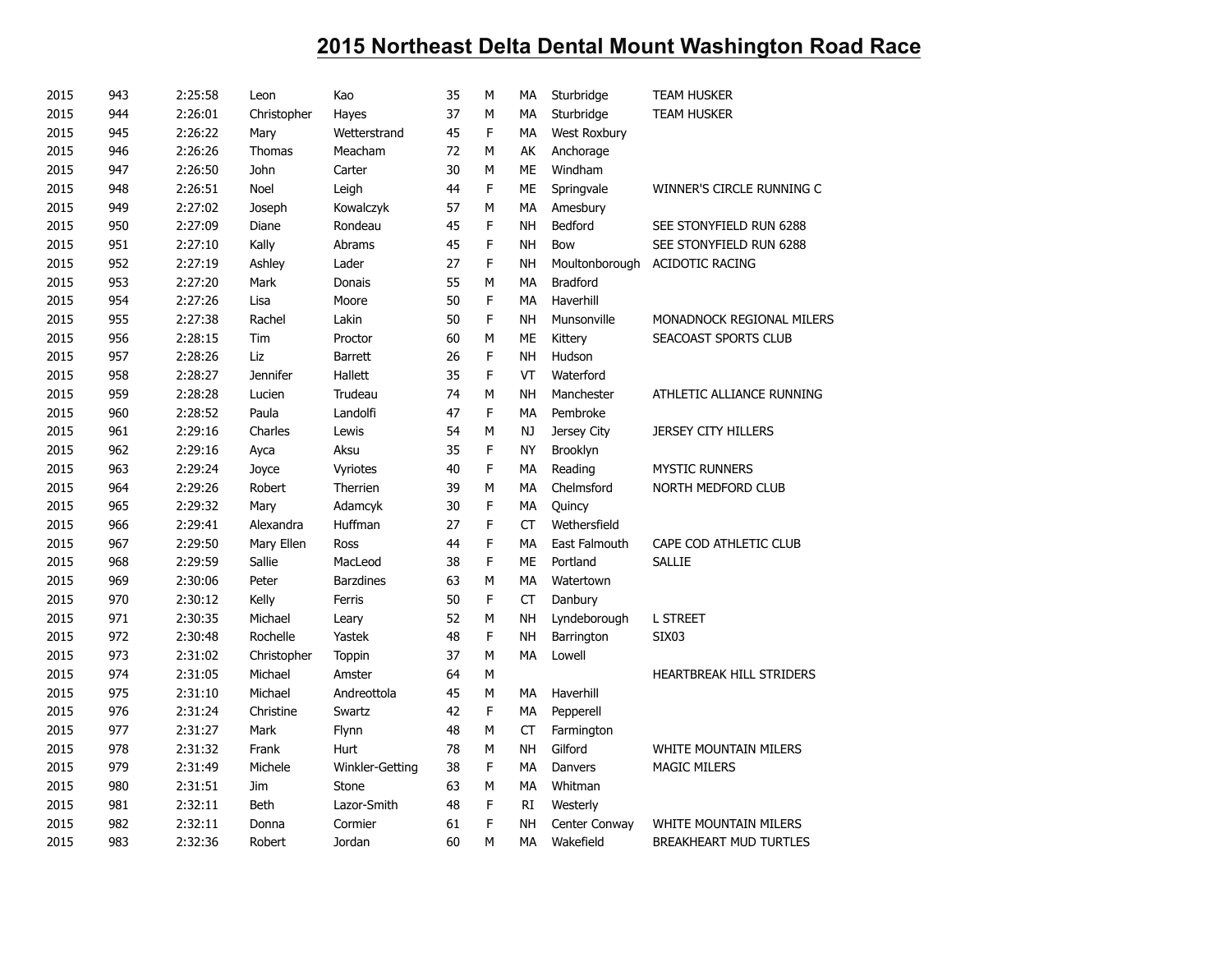| 2015 | 984  | 2:32:43 | Alison       | Henry            | 30 | F            | MA        | <b>Babson Park</b>    | CAPE COD ATHLETIC CLUB           |
|------|------|---------|--------------|------------------|----|--------------|-----------|-----------------------|----------------------------------|
| 2015 | 985  | 2:32:55 | James        | Laprel           | 61 | M            | MA        | Haverhill             | MERRIMACK VALLEY STRIDERS        |
| 2015 | 986  | 2:33:03 | Peter        | Ryan             | 58 | $\mathsf{M}$ | <b>ME</b> | Gorham                |                                  |
| 2015 | 987  | 2:33:24 | Jim          | Turner           | 68 | M            | <b>MA</b> | Gloucester            | <b>TEAM GLOUCESTER</b>           |
| 2015 | 988  | 2:33:43 | Anthony      | Martuscello      | 51 | M            | <b>NH</b> | Dover                 |                                  |
| 2015 | 989  | 2:33:45 | Wendy        | Piburn           | 58 | F            | <b>NH</b> | Orfrod                |                                  |
| 2015 | 990  | 2:33:46 | David        | Allard           | 67 | M            | MA        | Great Barringto       |                                  |
| 2015 | 991  | 2:33:52 | Chris        | Seo              | 32 | F            | MD        | <b>Baltimore</b>      |                                  |
| 2015 | 992  | 2:34:40 | <b>Bruce</b> | <b>Brinkema</b>  | 80 | M            | <b>NH</b> | Amherst               |                                  |
| 2015 | 993  | 2:35:20 | Michelle     | <b>Bartley</b>   | 35 | F            | MA        | Milton                |                                  |
| 2015 | 994  | 2:35:30 | Tom          | Graham           | 55 | М            | <b>NH</b> | <b>Boscawen</b>       | <b>GRANITE STATE RACING TEAM</b> |
| 2015 | 995  | 2:35:31 | Fred         | Tanner           | 77 | M            | <b>DR</b> | La Romana             | WEDNESDAY NIGHT RUNNERS          |
| 2015 | 996  | 2:36:41 | Melissa      | Tuomi            | 36 | F            | MA        | Holden                | ACIDOTIC RACING                  |
| 2015 | 997  | 2:36:55 | Elizabeth    | Murphy           | 39 | F            | МA        | Pepperell             |                                  |
| 2015 | 998  | 2:37:37 | Jaclyn       | Reiss            | 26 | F            | MA        | Boston                |                                  |
| 2015 | 999  | 2:37:53 | Deb          | Martin           | 63 | F            | СT        | Kensingtron           |                                  |
| 2015 | 1000 | 2:38:00 | Michael      | <b>Ballerini</b> | 52 | М            | MA        | Chelmsford            | <b>GREATER LOWELL ROAD RUNNE</b> |
| 2015 | 1001 | 2:38:15 | Carla        | Cole             | 45 | F            | <b>NH</b> | Rye                   | WHITE MOUNTAIN MILERS            |
| 2015 | 1002 | 2:38:16 | Holly        | Carignan         | 42 | F            | <b>CT</b> | Norwich               |                                  |
| 2015 | 1003 | 2:38:38 | Irene        | Aurilio          | 61 | F            | MA        | Norwood               | THIRSTY IRISH RUNNERS CLU        |
| 2015 | 1004 | 2:39:10 | Robert       | Haas             | 59 | М            | MA        | Salem                 |                                  |
| 2015 | 1005 | 2:39:12 | Jean         | <b>Brauel</b>    | 67 | F            | <b>NH</b> | North Conway          | <b>WHITE MOUNTAIN MILERS</b>     |
| 2015 | 1006 | 2:39:13 | Betty Lou    | Goodwin          | 57 | F            | RI        | Charlestown           |                                  |
| 2015 | 1007 | 2:39:13 | Tara         | George           | 40 | F            | RI        | Wakefield             |                                  |
| 2015 | 1008 | 2:39:44 | Gwen         | Co-Wallis        | 46 | F            | <b>MA</b> | Medford               | THIRSTY IRISH RUNNERS CLU        |
| 2015 | 1009 | 2:40:02 | David        | <b>Jefska</b>    | 59 | М            | МA        | Saugus                | <b>NORTH SHORE STRIDERS</b>      |
| 2015 | 1010 | 2:40:08 | Bettyann     | Riggins          | 57 | F            | <b>SC</b> | Easley                | <b>ALPINE</b>                    |
| 2015 | 1011 | 2:40:12 | William      | Chu              | 35 | M            | <b>NY</b> | Elmhurst              |                                  |
| 2015 | 1012 | 2:40:26 | Keith        | Carroll          | 25 | M            | ME        | <b>Naples</b>         |                                  |
| 2015 | 1013 | 2:40:32 | Amanda       | Small            | 27 | F            | MA        | Peabody               | CLIMB-AXE                        |
| 2015 | 1014 | 2:40:35 | Daniel       | Chan             | 34 | M            | <b>MA</b> | Medford               |                                  |
| 2015 | 1015 | 2:40:41 | Daniel       | Olm              | 51 | М            | СT        | <b>Pomfret Center</b> |                                  |
| 2015 | 1016 | 2:41:45 | Rosa         | Evora            | 47 | F            | MA        | <b>Brockton</b>       | COLONIAL ROAD RUNNERS            |
| 2015 | 1017 | 2:41:46 | Ronald       | Paquette         | 74 | M            | <b>ME</b> | Albion                | <b>CENTRAL MAINE STRIDERS</b>    |
| 2015 | 1018 | 2:42:04 | Alessandra   | <b>Botke</b>     | 41 | F            | MA        | Plainville            | THIRSTY IRISH RUNNERS CLU        |
| 2015 | 1019 | 2:42:52 | Phil         | Stuart           | 67 | M            | <b>ME</b> | MacHias               | <b>TEAMBOGLAKE</b>               |
| 2015 | 1020 | 2:43:00 | Scott        | Alley            | 46 | M            | MA        | North Reading         |                                  |
| 2015 | 1021 | 2:43:33 | Sharon       | Chase            | 55 | F            | МA        | Newburyport           | WINNER'S CIRCLE RUNNING C        |
| 2015 | 1022 | 2:43:54 | Shelley      | Olm              | 51 | F            | CT        | Pomfret Centrr        |                                  |
| 2015 | 1023 | 2:44:27 | Jean         | Guglielmi        | 54 | F            | MA        | <b>Braintree</b>      | THIRSTY IRISH RUNNERS CLU        |
| 2015 | 1024 | 2:44:29 | Julie        | Aresco           | 48 | F            | <b>CT</b> | Middletown            |                                  |